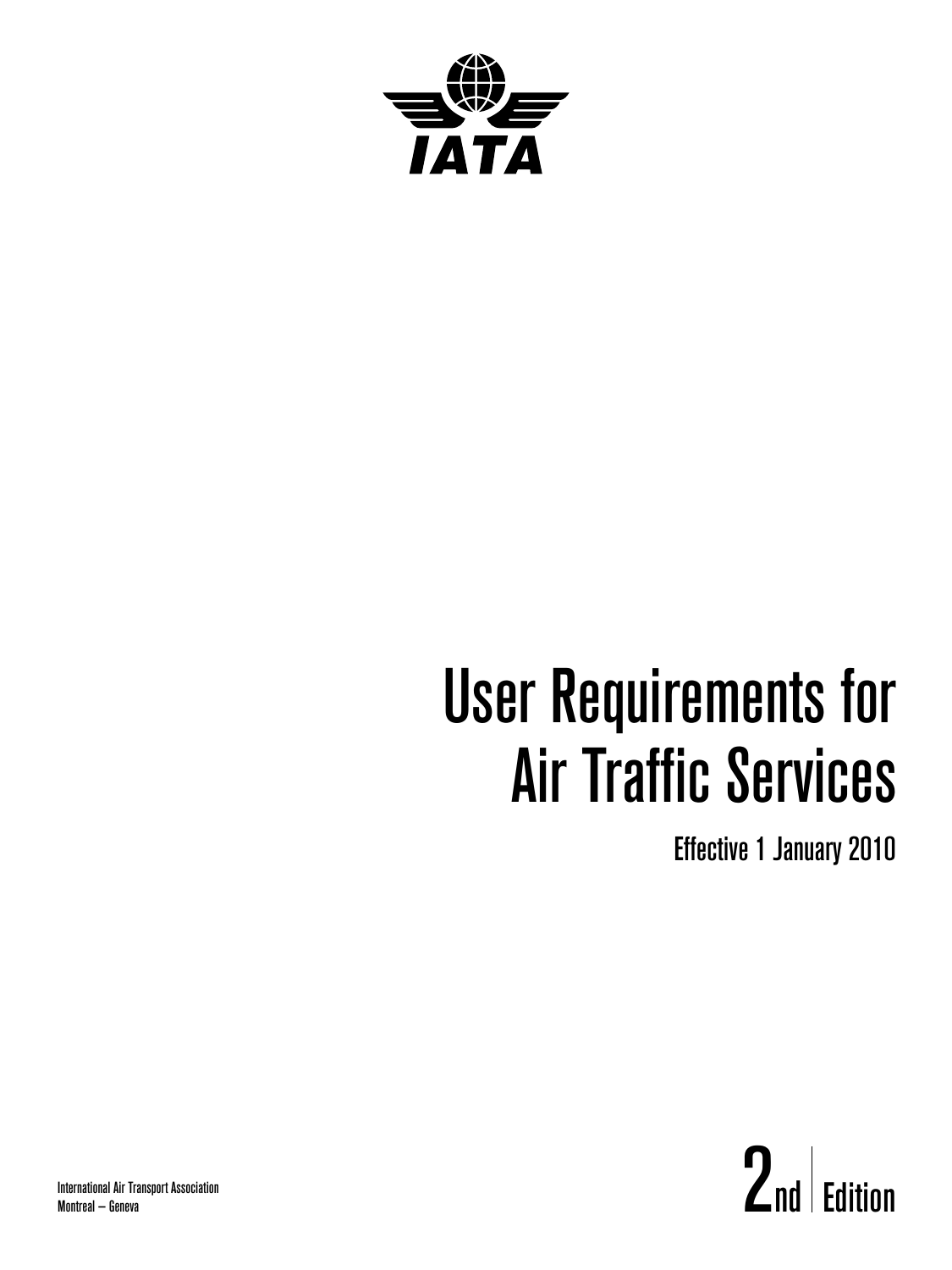# NOTICE

DISCLAIMER. The information contained in this publication is subject to constant review in the light of changing government requirements and regulations. No subscriber or other reader should act on the basis of any such information without referring to applicable laws and regulations and/or without taking appropriate professional advice. Although every effort has been made to ensure accuracy, the International Air Transport Association shall not be held responsible for any loss or damage caused by errors, omissions, misprints or misinterpretation of the contents hereof. Furthermore, the International Air Transport Association expressly disclaims any and all liability to any person or entity, whether a purchaser of this publication or not, in respect of anything done or omitted, and the consequences of anything done or omitted, by any such person or entity in reliance on the contents of this publication.

© International Air Transport Association. All Rights Reserved. No part of this publication may be reproduced, recast, reformatted or transmitted in any form by any means, electronic or mechanical, including photocopying, recording or any information storage and retrieval system, without the prior written permission from:

> Senior Vice President Safety, Operations & Infrastructure International Air Transport Association 800 Place Victoria P.O. Box 113 Montreal, Quebec CANADA H4Z 1M1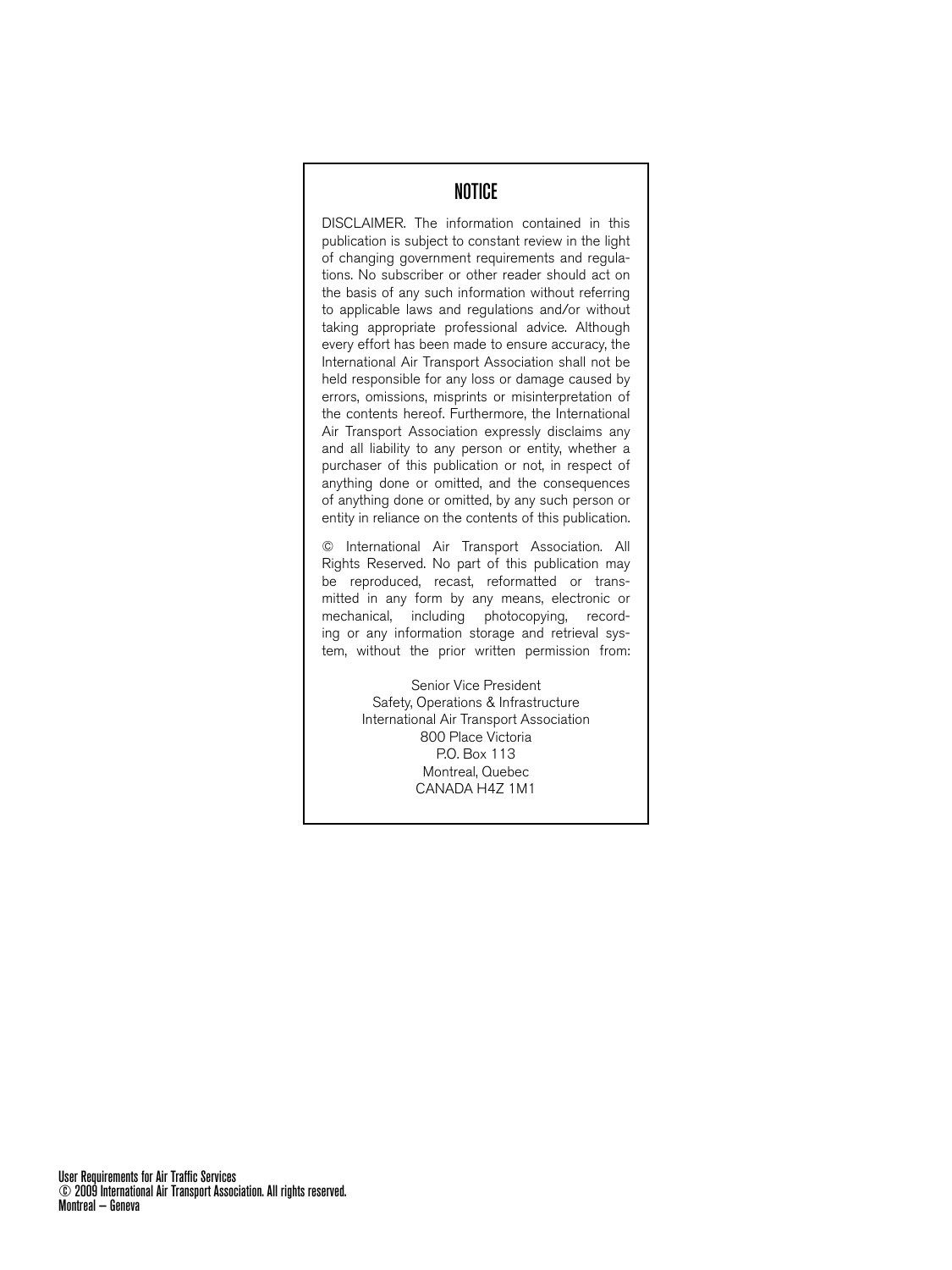# **TABLE OF CONTENTS**

| 1 <sub>1</sub> |     |        |                                                                      |  |  |  |
|----------------|-----|--------|----------------------------------------------------------------------|--|--|--|
|                | 1.1 |        |                                                                      |  |  |  |
|                |     | 1.1.1  | Aeronautical Fixed Telecommunications Network (AFTN) and ATS Message |  |  |  |
|                |     |        |                                                                      |  |  |  |
|                |     | 1.1.2  |                                                                      |  |  |  |
|                | 1.2 |        |                                                                      |  |  |  |
|                |     | 1.2.1  |                                                                      |  |  |  |
| 2.             |     |        |                                                                      |  |  |  |
|                | 2.1 |        |                                                                      |  |  |  |
|                |     | 2.1.1  |                                                                      |  |  |  |
|                |     | 2.1.2  |                                                                      |  |  |  |
|                |     | 2.1.3  |                                                                      |  |  |  |
|                |     | 2.1.4  |                                                                      |  |  |  |
|                |     | 2.1.5  |                                                                      |  |  |  |
|                |     | 2.1.6  | Aircraft Communications Addressing and Reporting System (ACARS) 13   |  |  |  |
|                |     | 2.1.7  |                                                                      |  |  |  |
|                |     | 2.1.8  |                                                                      |  |  |  |
|                |     | 2.1.9  |                                                                      |  |  |  |
|                |     | 2.1.10 |                                                                      |  |  |  |
|                |     |        |                                                                      |  |  |  |
|                | 2.2 |        |                                                                      |  |  |  |
|                |     | 2.2.1  |                                                                      |  |  |  |
|                |     | 2.2.2  |                                                                      |  |  |  |
| 3.             |     |        |                                                                      |  |  |  |
| 4.             |     |        |                                                                      |  |  |  |
| 5.             |     |        |                                                                      |  |  |  |
|                | 5.1 |        |                                                                      |  |  |  |
|                | 5.2 |        |                                                                      |  |  |  |
|                | 5.3 |        |                                                                      |  |  |  |
|                | 5.4 |        |                                                                      |  |  |  |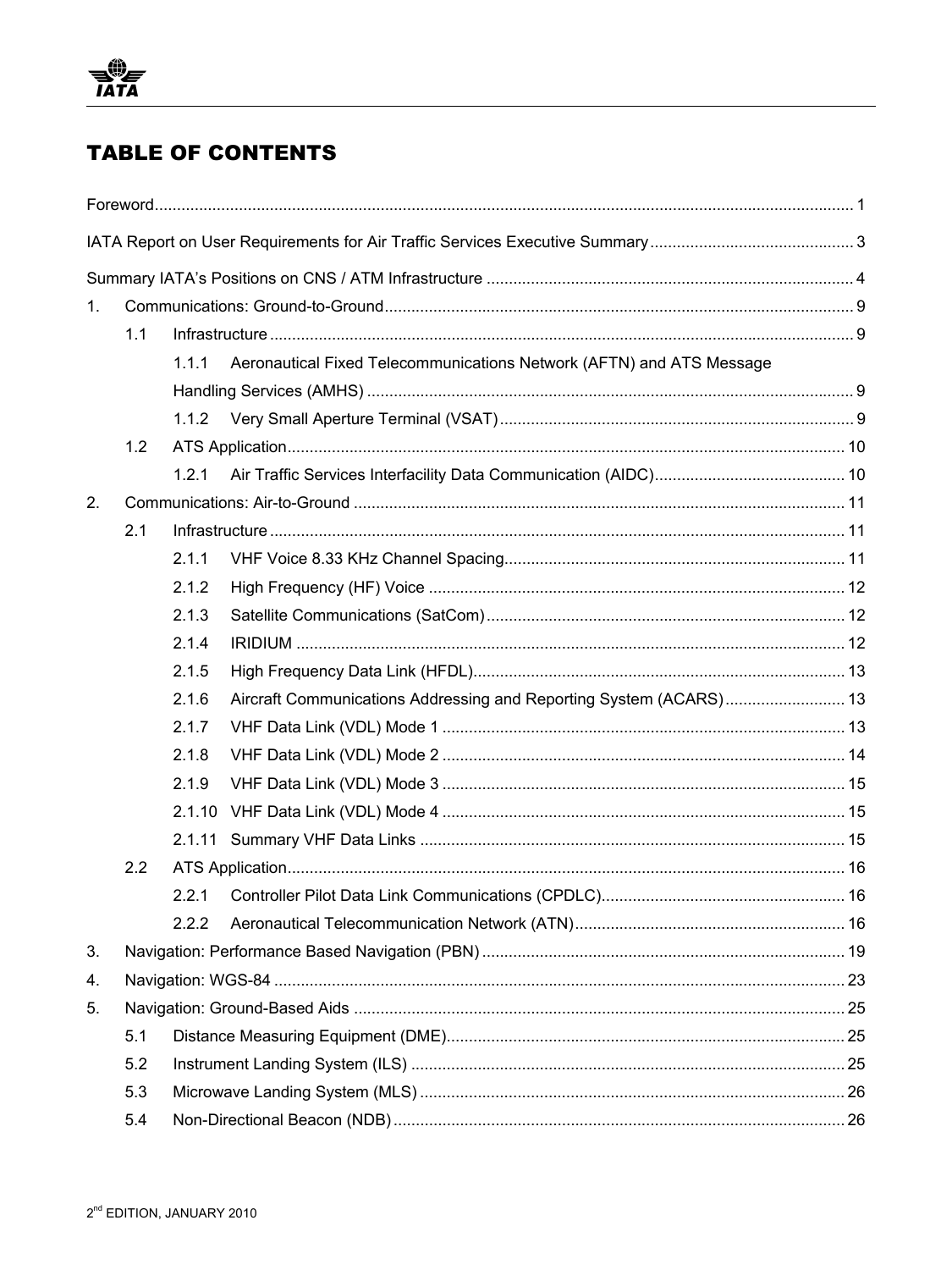#### ₩ **User Requirements for Air Traffic Services** IATA

|                | 5.5 |       |  |  |  |
|----------------|-----|-------|--|--|--|
|                | 5.6 |       |  |  |  |
| 6.             |     |       |  |  |  |
|                | 6.1 |       |  |  |  |
|                |     | 6.1.1 |  |  |  |
|                |     | 6.1.2 |  |  |  |
|                |     | 6.1.3 |  |  |  |
| 7 <sub>1</sub> |     |       |  |  |  |
|                | 7.1 |       |  |  |  |
|                | 7.2 |       |  |  |  |
|                | 7.3 |       |  |  |  |
| 8.             |     |       |  |  |  |
|                | 8.1 |       |  |  |  |
|                | 8.2 |       |  |  |  |
|                | 8.3 |       |  |  |  |
|                | 8.4 |       |  |  |  |
|                | 8.5 |       |  |  |  |
|                | 8.6 |       |  |  |  |
| 9.             |     |       |  |  |  |
|                | 9.1 |       |  |  |  |
|                | 9.2 |       |  |  |  |
|                | 9.3 |       |  |  |  |
| 10.            |     |       |  |  |  |
| 11.            |     |       |  |  |  |
|                |     |       |  |  |  |
|                |     |       |  |  |  |
|                |     |       |  |  |  |

# **LIST OF FIGURES**

# **LIST OF TABLES**

| Table 3. NextGen and SESAR Transition Roadmap – Communication Technologies  17 |  |
|--------------------------------------------------------------------------------|--|
|                                                                                |  |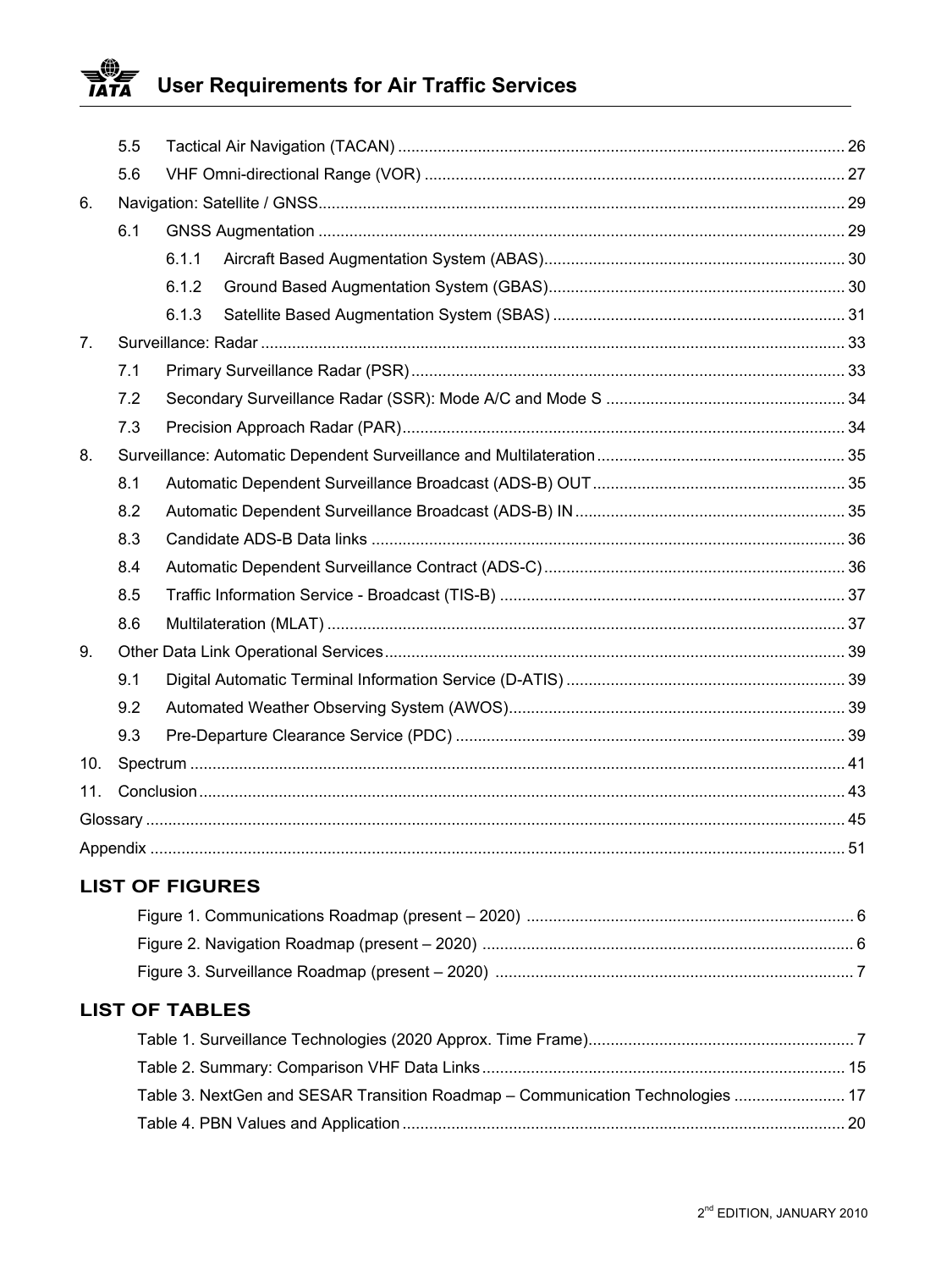

# FOREWORD



Dear Reader,

There are times when airlines are taken by surprise from announcements of new equipment for air traffic control being purchased that, as far as airlines are concerned, holds little promise of benefit. In most of these cases, airlines and other airspace users were not consulted during the planning process and the technology was bound to disappoint.

Such misadventures are costly to everyone and are a waste of scarce funding. Regrettably, such undesirable situations continue to occur today, when waste can be ill afforded by the air transport industry.

On the other hand, successful procurement projects are invariably associated with a planning and consultation process that draws upon input

from representatives of the airspace users, as well as equipment manufacturers and neighbouring States. Such planning also helps airlines schedule their own investments in aircraft technology to work in synch with new air navigation services equipment, leading to clear operational benefits.

Based on a thorough understanding of airspace user requirements and capabilities, these projects are far more successful in providing much-needed benefits to airspace users in terms of increased safety, on-schedule operations and cost efficiency.

We have prepared this report to offer a better understanding of international airlines' requirements and capabilities for communications, navigation, surveillance and air traffic management.

Best regards,

Günther Matschnigg, Senior Vice President Safety, Operations & Infrastructure International Air Transport Association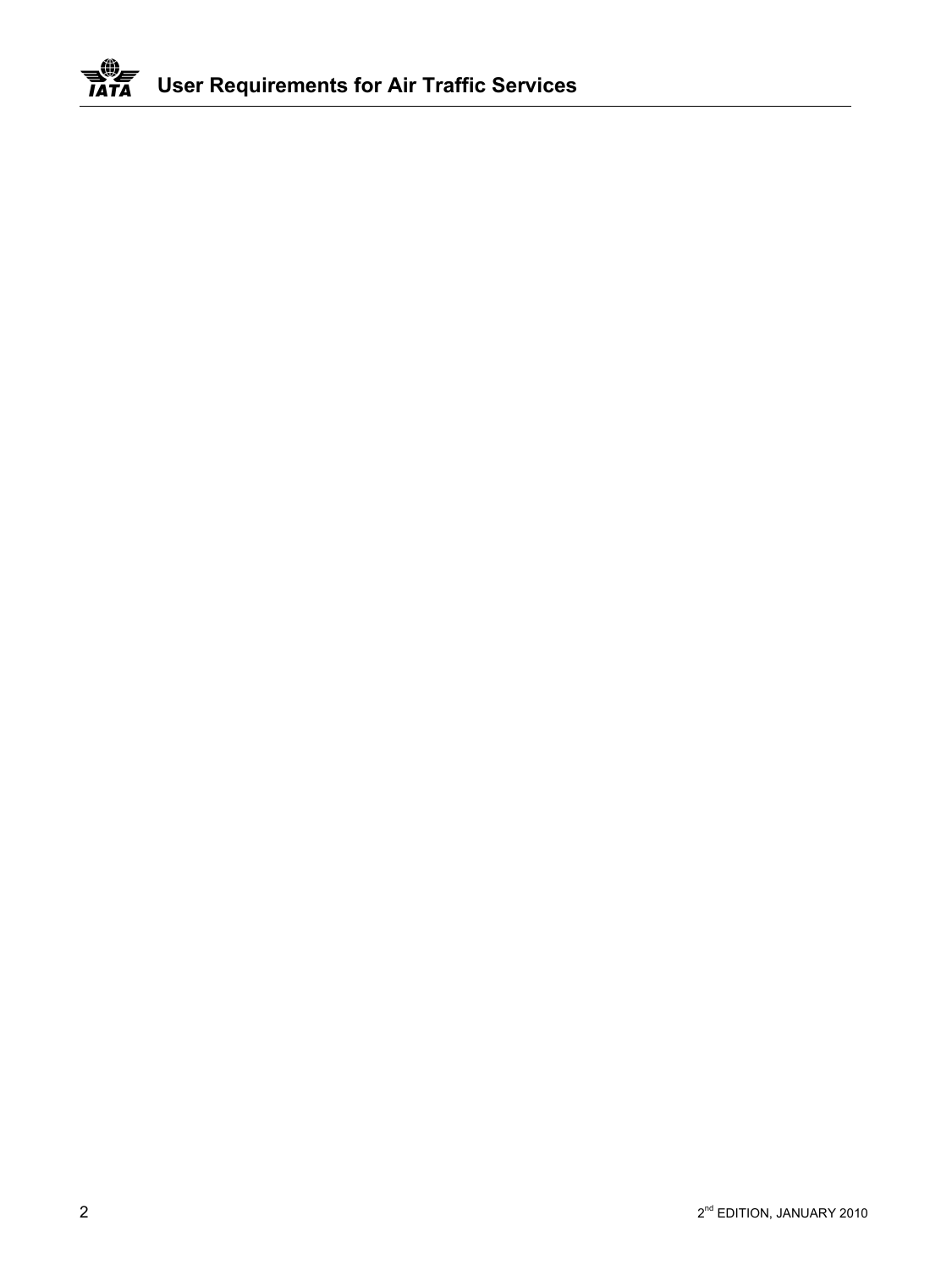![](_page_6_Picture_0.jpeg)

# EXECUTIVE SUMMARY

IATA has prepared this report to offer guidance to Air Navigation Service Providers (ANSPs), States, vendors and funding organizations on international airline infrastructure requirements for air traffic services between now and the 2020 timeframe.

This report considers technologies that are widely available or under consideration to provide Communications, Navigation and Surveillance (CNS) for Air Traffic Management (ATM). The structure consists of a brief technology description followed by IATA's position on implementation. Recommendations are based on the evaluation of operational benefits, e.g. schedule, safety, efficiency, cost, risk, and availability.

This document is meant to serve as a planning tool and represents the consolidated view of IATA's members, which comprise some 230 airlines as of December 2008 – the world's leading passenger and cargo airlines among them - representing 93 percent of scheduled international air traffic.

In general, IATA's position on short to mid term CNS/ATM infrastructure improvements is to maximise the existing capabilities that are on aircraft today and to support the implementation of the following technologies where operationally feasible, in consultation with airlines:

- $\overline{z}$  Voice migrating to data link as the primary means of controller-pilot communication while continuing the provision of voice communication as a backup and for non-routine communications.
- $\overline{z}$  Performance Based Navigation (PBN), enabled by GNSS as the primary radio navigation aid for all phases of flight.
- Ê Surveillance based primarily on Automatic Dependent Surveillance Broadcast (ADS-B) and when required supplemented with Multilateration (MLAT) as the next generation replacement to radar. Additionally, Automatic Dependent Surveillance Contract (ADS-C) should be the common means of surveillance in oceanic airspace.

The following table summarizes IATA's position on current CNS/ATM Infrastructure technologies and applications, while figures 1-3 offer suggested timelines for the commissioning of the newer technologies and the decommissioning of the older technologies.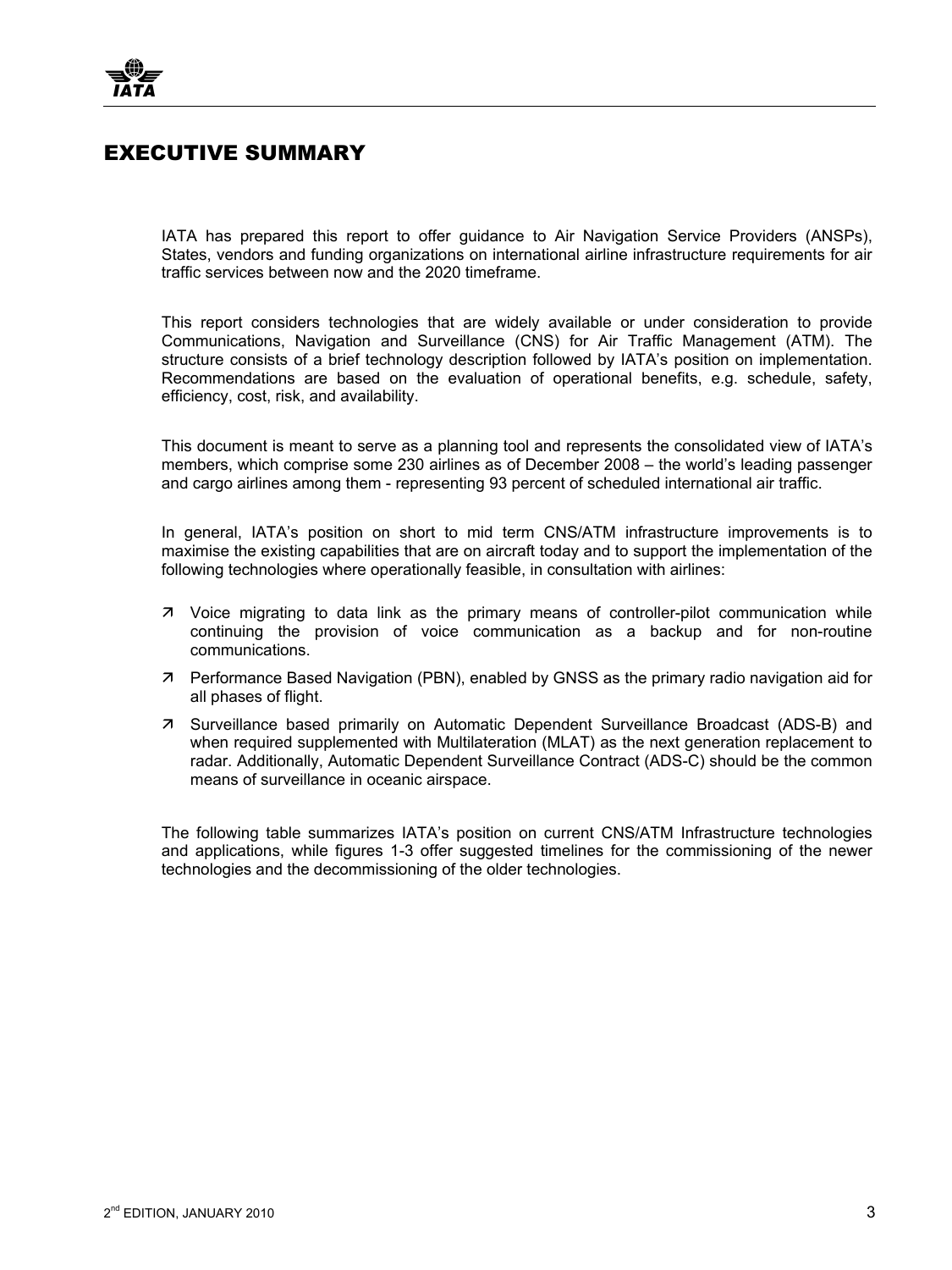|                                        |                                                    | <b>IATA's Position</b>                  |                                                  |             |  |
|----------------------------------------|----------------------------------------------------|-----------------------------------------|--------------------------------------------------|-------------|--|
| <b>Technologies &amp; Applications</b> | <b>Support</b><br>where<br>justified               | <b>Maintain</b><br>during<br>transition | Do NOT support or<br>support in limited<br>cases |             |  |
|                                        | <b>AFTN</b>                                        |                                         | X                                                |             |  |
|                                        | <b>AMHS</b>                                        | X                                       |                                                  |             |  |
|                                        | <b>VSAT</b>                                        | X                                       |                                                  |             |  |
|                                        | <b>AIDC</b>                                        | X                                       |                                                  |             |  |
|                                        | <b>VHF Voice</b><br>8.33 KHz<br>Channel<br>Spacing | X                                       |                                                  |             |  |
|                                        | HF Voice                                           | X                                       |                                                  |             |  |
| <b>COMMUNICATIONS</b>                  | SatCom                                             | X.                                      |                                                  |             |  |
|                                        | <b>IRIDIUM</b>                                     | X                                       |                                                  |             |  |
|                                        | <b>HFDL</b>                                        | X                                       |                                                  |             |  |
|                                        | <b>ACARS</b>                                       | X.                                      |                                                  |             |  |
|                                        | VDL Mode 2                                         | X                                       |                                                  |             |  |
|                                        | VDL Mode 3                                         |                                         |                                                  | X           |  |
|                                        | VDL Mode 4                                         |                                         |                                                  | X           |  |
|                                        | <b>CPDLC</b>                                       | X                                       |                                                  |             |  |
|                                        | <b>ATN</b>                                         | To be<br>Determined                     |                                                  |             |  |
|                                        | <b>PBN</b>                                         | X                                       |                                                  |             |  |
|                                        | WGS-84                                             | Essential                               |                                                  |             |  |
|                                        | <b>DME</b>                                         | X                                       |                                                  |             |  |
|                                        | <b>ILS</b>                                         | X                                       |                                                  |             |  |
|                                        | <b>MLS</b>                                         |                                         |                                                  | X           |  |
| <b>NAVIGATION</b>                      | <b>NDB</b>                                         |                                         |                                                  | X           |  |
|                                        | <b>TACAN</b>                                       |                                         |                                                  | $\mathsf X$ |  |
|                                        | <b>VOR</b>                                         |                                         | Χ                                                |             |  |
|                                        | <b>GNSS</b>                                        | X                                       |                                                  |             |  |
|                                        | ABAS                                               | X                                       |                                                  |             |  |
|                                        | <b>GBAS</b>                                        | X                                       |                                                  |             |  |
|                                        | <b>SBAS</b>                                        |                                         |                                                  | X           |  |

# **Summary: IATA's Positions on CNS / ATM Infrastructure**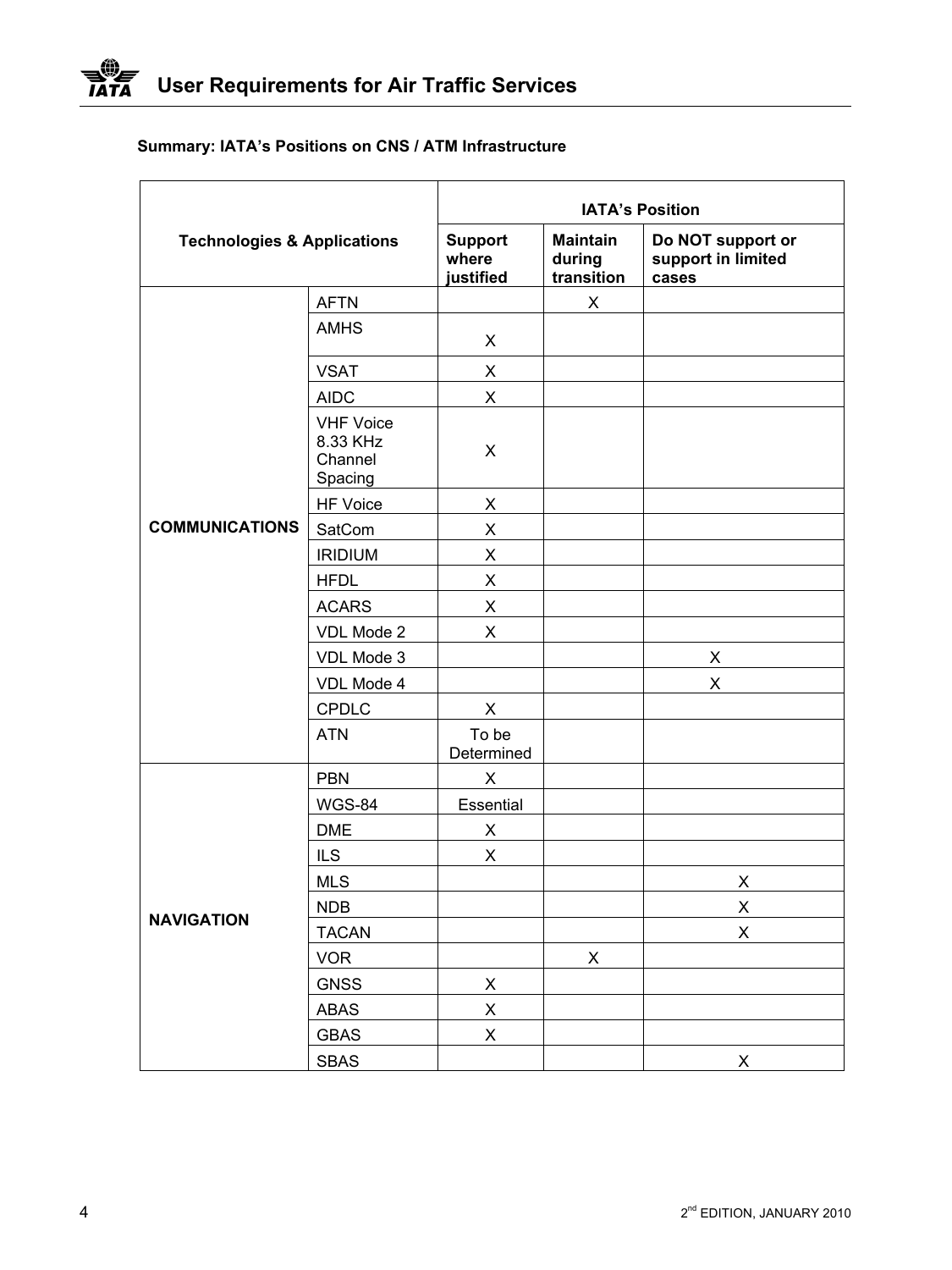|                                             |                                      | <b>IATA's Position</b>                  |                                                  |    |  |
|---------------------------------------------|--------------------------------------|-----------------------------------------|--------------------------------------------------|----|--|
| <b>Technologies &amp; Applications</b>      | <b>Support</b><br>where<br>justified | <b>Maintain</b><br>during<br>transition | Do NOT support or<br>support in limited<br>cases |    |  |
|                                             | <b>PSR</b>                           |                                         |                                                  | X. |  |
|                                             | SSR Mode A/C                         |                                         | X                                                |    |  |
|                                             | <b>SSR Mode S</b>                    | X                                       |                                                  |    |  |
|                                             | <b>PAR</b>                           |                                         |                                                  | X  |  |
| <b>SURVEILLANCE</b>                         | ADS-B OUT                            | X                                       |                                                  |    |  |
|                                             | ADS-B IN                             | X                                       |                                                  |    |  |
|                                             | ADS-C                                | X                                       |                                                  |    |  |
|                                             | TIS-B                                |                                         | X                                                |    |  |
|                                             | <b>MLAT</b>                          | X                                       |                                                  |    |  |
|                                             | 1090 ES                              | X                                       |                                                  |    |  |
| <b>CANDIDATE ADS-B</b><br><b>DATA LINKS</b> | VDL Mode 4                           |                                         |                                                  | X  |  |
|                                             | <b>UAT</b>                           |                                         |                                                  | X  |  |
|                                             | <b>D-ATIS</b>                        | X                                       |                                                  |    |  |
| <b>OTHER DATA LINK</b><br><b>SERVICES</b>   | <b>AWOS</b>                          | X                                       |                                                  |    |  |
|                                             | <b>PDC</b>                           | X                                       |                                                  |    |  |

7A 7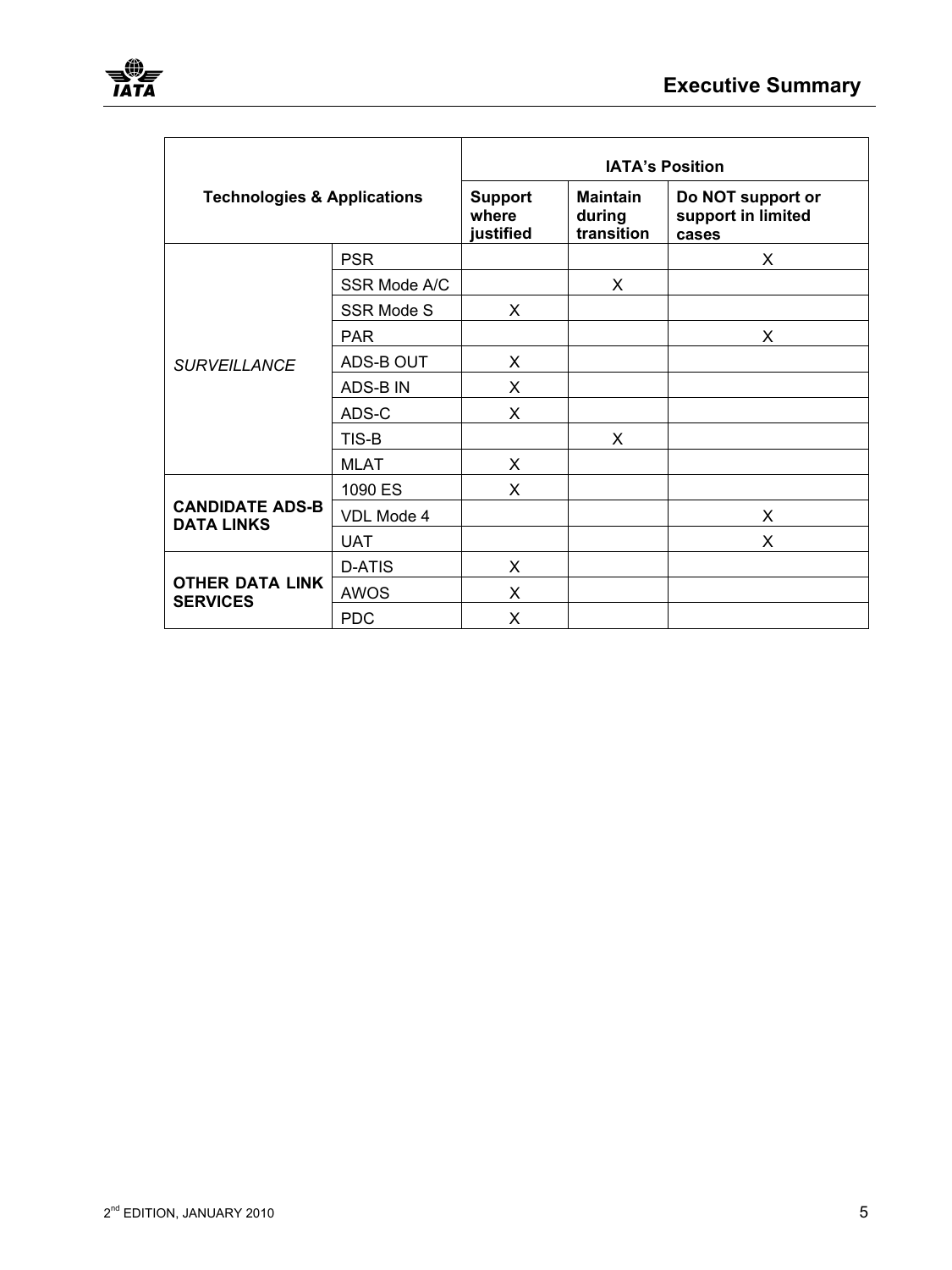Infrastructure should have timelines for commissioning and decommissioning. An approximate transition roadmap through the 2020 timeframe is depicted in figures 1 through 3 and table 1.

|                        |                                  | Near Term (2008 - 2012) | <b>Medium Term (2012-2016)</b> | Long Term (2016 - 2020+) |
|------------------------|----------------------------------|-------------------------|--------------------------------|--------------------------|
|                        | <b>AFTN</b>                      |                         |                                |                          |
| <b>Communications:</b> |                                  |                         |                                |                          |
| <b>Ground - Ground</b> | <b>AMHS</b>                      |                         |                                |                          |
|                        |                                  |                         |                                |                          |
|                        | <b>AIDC</b>                      |                         |                                |                          |
|                        |                                  |                         |                                |                          |
|                        | HF                               |                         |                                |                          |
|                        |                                  |                         |                                |                          |
|                        | <b>Satellite</b><br><b>Voice</b> |                         |                                |                          |
|                        |                                  |                         |                                |                          |
|                        | <b>Satellite</b><br>Data         |                         |                                |                          |
| <b>Communications:</b> |                                  |                         |                                |                          |
| Air - Ground           | <b>ATN</b>                       | <b>TBD</b>              | <b>TBD</b>                     | <b>TBD</b>               |
|                        |                                  |                         |                                |                          |
|                        | <b>ACARS</b>                     |                         |                                |                          |
|                        |                                  |                         |                                |                          |
|                        | <b>HFDL</b>                      |                         |                                |                          |
|                        |                                  |                         |                                |                          |
|                        | <b>CPDLC</b>                     |                         |                                |                          |

Figure 1. Communications Roadmap (present – 2020)

|                              |               | Near Term (2008 - 2012) | <b>Medium Term (2012-2016)</b>                           | Long Term (2016-2020+) |
|------------------------------|---------------|-------------------------|----------------------------------------------------------|------------------------|
|                              | <b>DME</b>    |                         |                                                          | <b>TBD</b>             |
|                              |               |                         |                                                          |                        |
|                              | <b>ILS</b>    |                         |                                                          |                        |
| Navigation:                  |               |                         |                                                          |                        |
| Ground-<br><b>Based Aids</b> | <b>MLS</b>    |                         |                                                          |                        |
|                              |               |                         |                                                          |                        |
|                              | NDB           |                         |                                                          |                        |
|                              |               |                         |                                                          |                        |
|                              | <b>VOR</b>    |                         |                                                          |                        |
|                              |               |                         |                                                          |                        |
| Navigation:                  | <b>PBN</b>    |                         |                                                          |                        |
| Navigation:                  | <b>WGS-84</b> |                         | <b>ICAO STANDARD (Should be Implemented and Updated)</b> |                        |
|                              |               |                         |                                                          |                        |
|                              | <b>GNSS</b>   |                         |                                                          |                        |
|                              |               |                         |                                                          |                        |
| Navigation:                  | <b>ABAS</b>   |                         |                                                          |                        |
| Satellite /                  |               |                         |                                                          |                        |
| <b>GNSS</b>                  | <b>GBAS</b>   |                         |                                                          |                        |
|                              |               |                         |                                                          |                        |
|                              | <b>SBAS</b>   |                         |                                                          |                        |

Figure 2. Nav<sup>i</sup>gation Roadmap (present – 2020).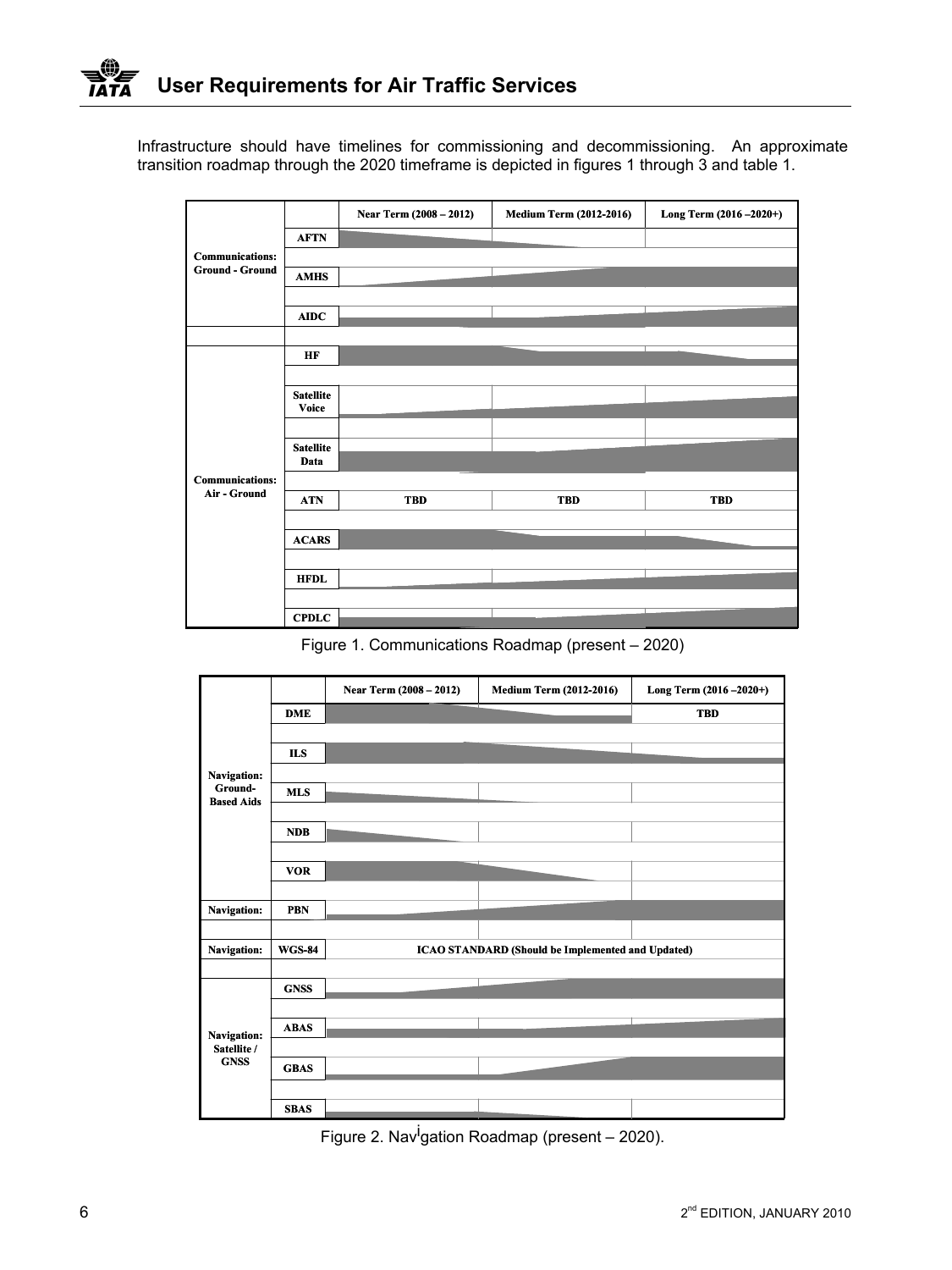![](_page_10_Figure_1.jpeg)

Figure 3. Surveillance Roadmap (Present – 2020)

| Table 1. Surveillance Technologies (2020 approximate time frame) |  |
|------------------------------------------------------------------|--|
|------------------------------------------------------------------|--|

|               | Oceanic /<br>Remote   | <b>En-Route</b><br><b>Continental</b> | <b>Terminal Area</b> | <b>Surface</b><br><b>Monitoring</b> |
|---------------|-----------------------|---------------------------------------|----------------------|-------------------------------------|
| Primary       | ADS-C/<br>ADS-B       | ADS-B                                 | ADS-B / MLAT         | $ADS-B/$<br><b>MLAT</b>             |
| <b>Backup</b> | Procedural<br>Control | <b>MLAT</b>                           | <b>MLAT</b>          | MLAT/<br>ADS-B                      |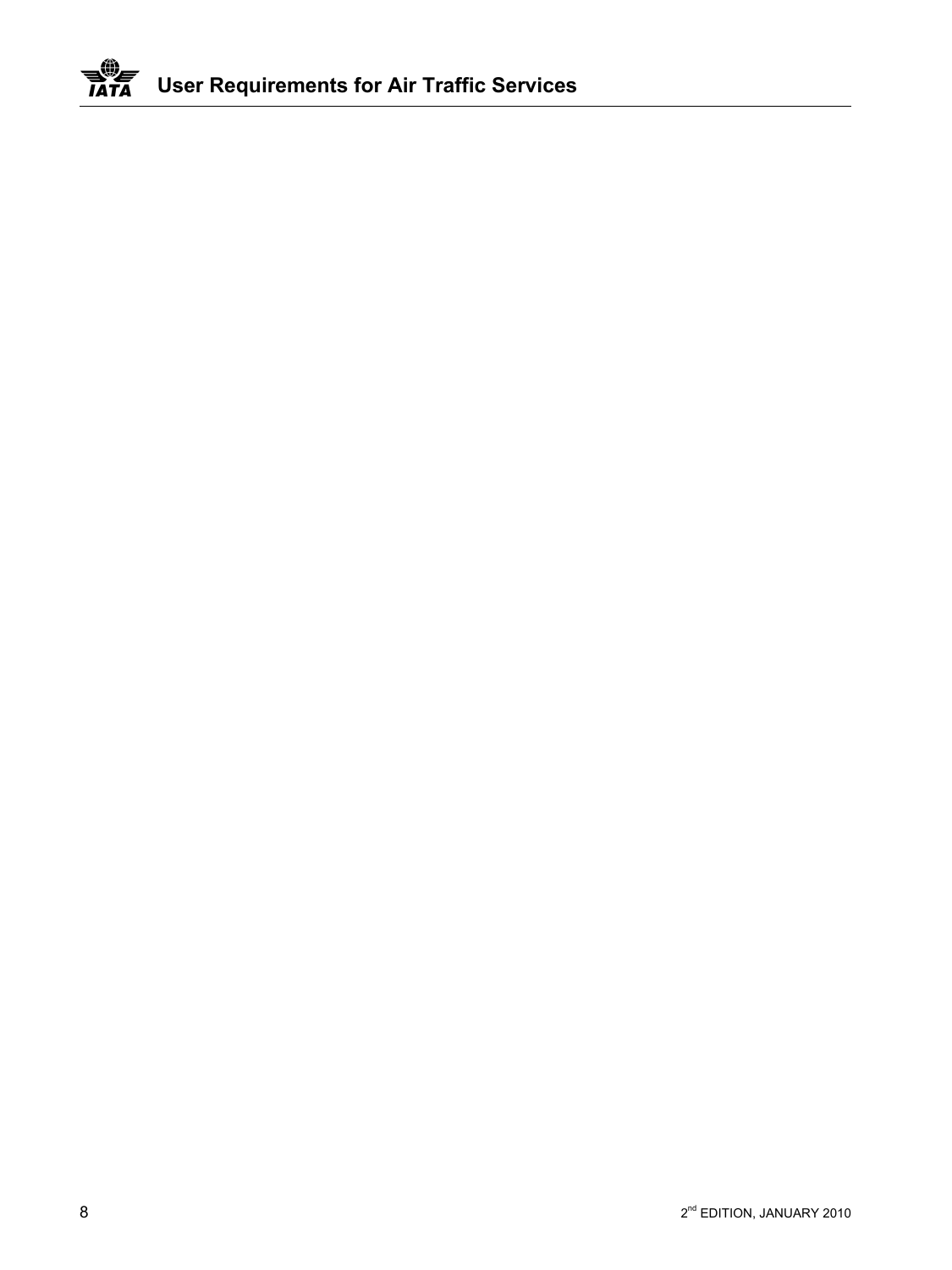![](_page_12_Picture_0.jpeg)

# **1. GROUND-TO-GROUND COMMUNICATIONS**

Ground-ground communications refer to exchanges of messages concerning planning and movement of aircraft between ATS units and with other aeronautical or military organizations. Such communications are moving from analogue to digital format and are becoming increasingly automated.

Technologies and applications reviewed in this section include:

- 7 Aeronautical Fixed Telecommunications Network (AFTN) and ATS Message Handling Services (AMHS)
- 7 Very Small Aperture Terminal (VSAT) and
- 7 Air Traffic Services Interfacility Data Communications (AIDC)

#### **1.1 Infrastructure**

#### **1.1.1 Aeronautical Fixed Telecommunications Network (AFTN) and ATS Message Handling Services (AMHS)**

The AFTN is a message-handling network that has existed for over 40 years. It is a closed network in the sense that its users belong to ATS authorities and associated organizations such as airline operators, general aviation, and meteorological offices.

The AFTN is character-based only and cannot meet the need to carry bit-oriented applications.

The aviation industry has adopted AMHS to replace the AFTN. The AMHS can carry digital information such as text, graphics, images, files, databases, audio and video. ICAO has specified standards to ensure interoperability between AMHS and AFTN during the migration period.

#### **IATA's Position:**

**IATA supports a rapid decommissioning of AFTN and replacement by AMHS. Interoperability during transition must be ensured by interconnecting legacy AFTN terminals to the AMHS.** 

# **1.1.2 Very Small Aperture Terminal (VSAT)**

The VSAT is a ground station that uses satellites to relay voice and data from small terminals to other terminals. VSATs are typically used for communications between ATC centers in areas where leased circuits are unreliable or uneconomical.

VSAT ground station terminals on a shared network are versatile, economical and scalable, whereas the deployment of new VSAT networks is considerably more expensive.

#### **IATA's Position:**

**Support deployment of VSAT station terminals where operationally justified, as they offer a versatile, economical, and scalable solution for ground-to-ground aeronautical communications. However, proliferation of VSAT networks, which are considerably more expensive, should be avoided where existing ones, both national and international, can be expanded to serve new areas.**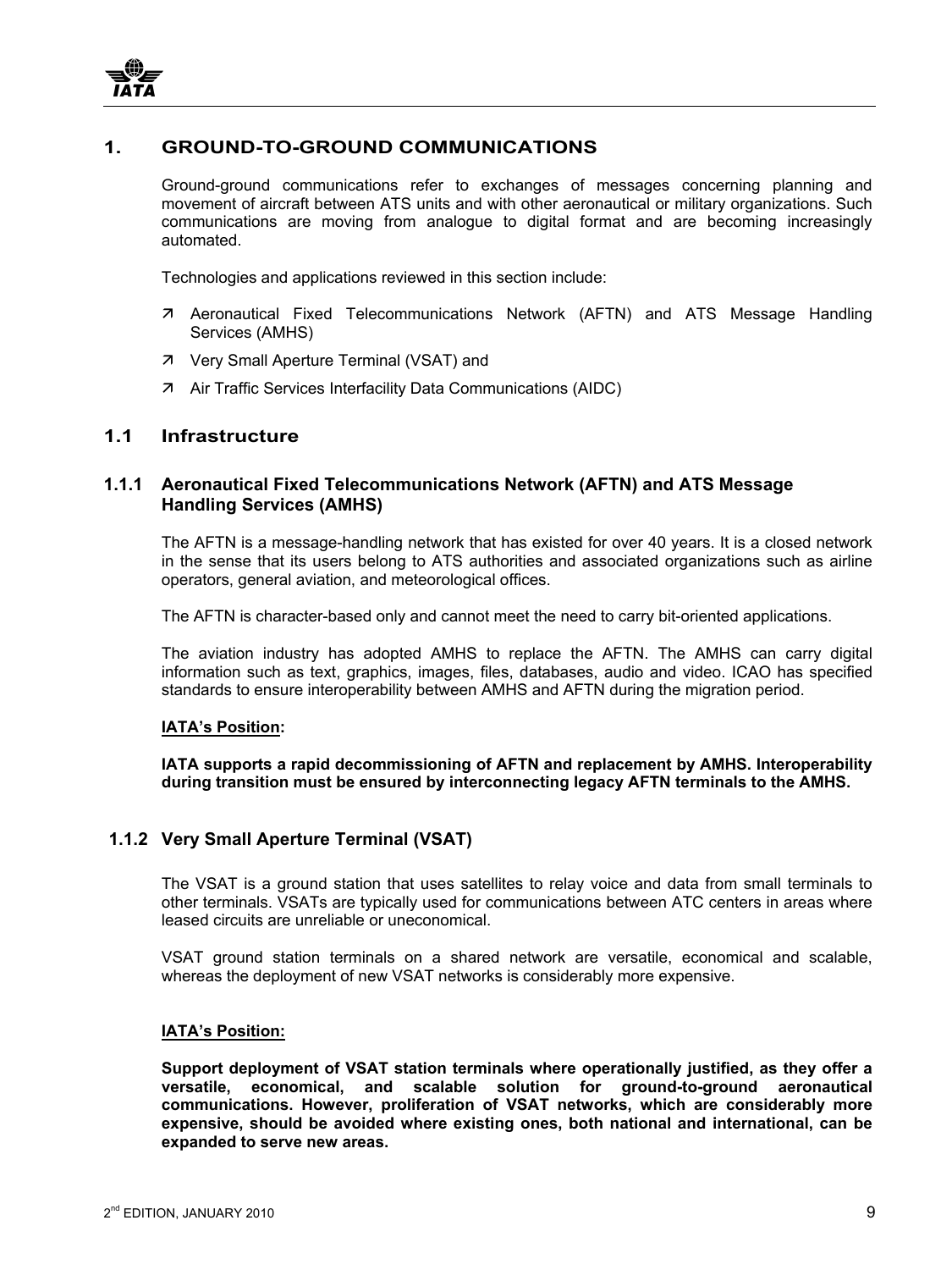# **1.2 ATS Application**

# **1.2.1 Air Traffic Services Interfacility Data Communication (AIDC)**

AIDC is a ground-ground data link communication service that provides the capability to automatically exchange data between ATS units for notification, coordination and transfer of aircraft between flight information regions (FIRs). AIDC message format and procedures is an international standard designed for use through any ground-ground circuit, including the legacy AFTN.

AIDC greatly reduces the need for voice coordination between ATC facilities, resulting in fewer errors and reduced workload.

#### **IATA's Position:**

**Support AIDC deployment as the primary means of coordination between ATC facilities, while maintaining the capability for controllers to intervene via voice for non-routine communications.**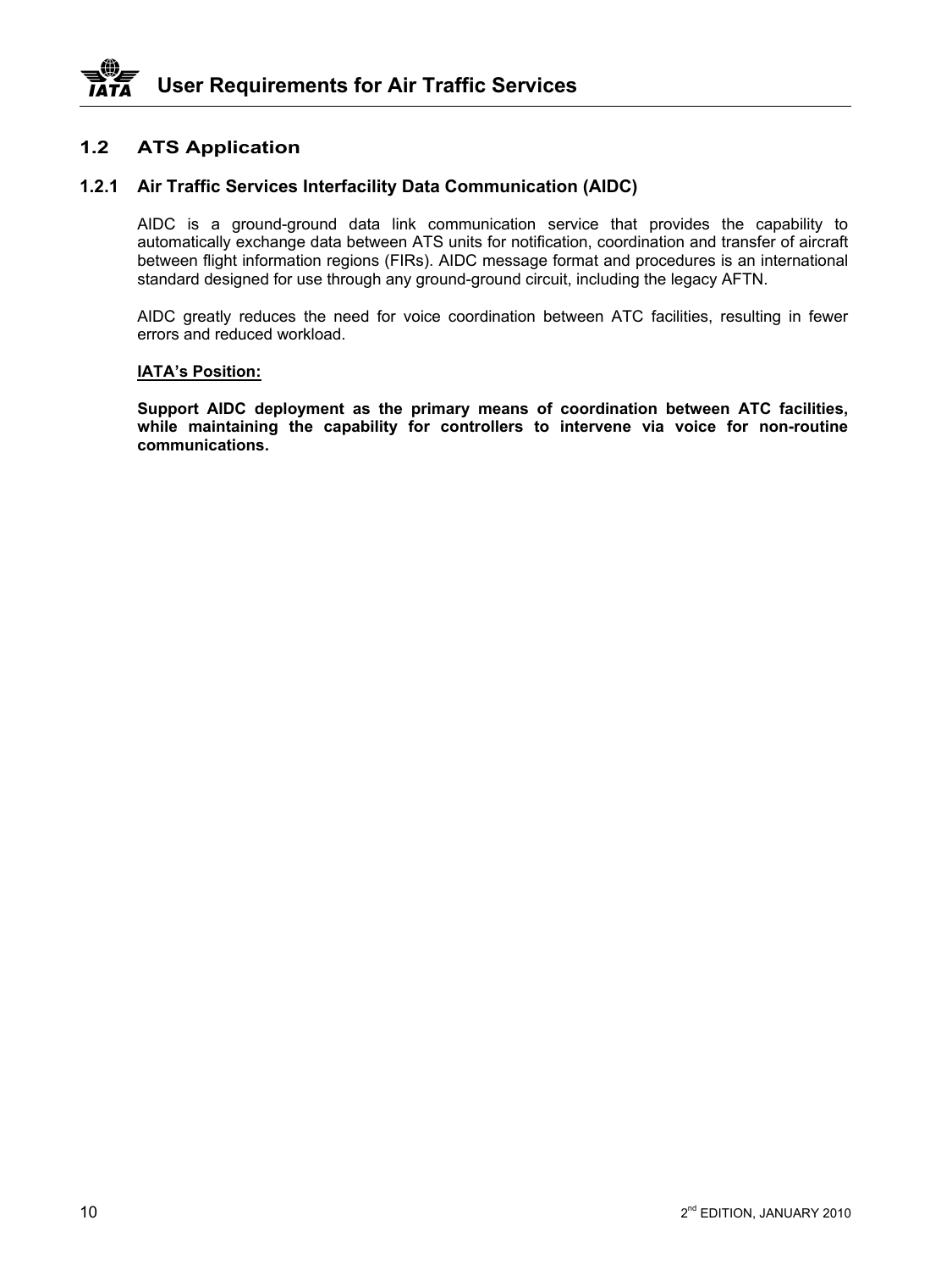![](_page_14_Picture_0.jpeg)

# **2. AIR-TO-GROUND COMMUNICATIONS**

Controller-pilot communications use primarily voice links provided by analog radios operating in the VHF and HF bands. Aviation is moving towards a new communications infrastructure that will provide superior communication through use of air-ground data link. A first generation of ATC applications was implemented using Aircraft Communications Addressing and Reporting System (ACARS) air-ground data links. ACARS now needs to transition to modern communications protocols (e.g. VDL Mode 2) in order to support increasing user traffic and provide the performance needed for ATS.

The objective is to adopt data link as the primary means of communication while maintaining the requirement for voice communications as a backup and for non-routine communications. This section overviews the following technologies and applications:

- 7 VHF Voice 8.33 KHz Channel Spacing
- 7 High Frequency (HF Voice)
- 7 Satellite Communications (SatCom)
- Ê IRIDIUM
- 7 Aeronautical Telecommunications Network (ATN)
- 7 VHF Data Link (VDL) Mode 3
- 7 Aircraft Communications Addressing and Reporting System (ACARS)
- 7 High Frequency Data Link (HFDL)
- $7$  VHF Data Link (VDL) Mode 2
- 7 Controller Pilot Data Link Communications (CPDLC)
- 7 VHF Data Link (VDL) Mode 1
- 7 VHF Data Link (VDL) Mode 4

# **2.1 Infrastructure**

#### **2.1.1 VHF Voice 8.33 KHz Channel Spacing**

VHF analog radios use channels of varying bandwidth. Since aircraft started using VHF radios, progress in radio technology has enabled the channel bandwidth to be reduced from 100 kHz down to 8.33 kHz.

In March 2007, the ICAO European Region made the carriage and operation of 8.33 kHz radios mandatory above FL195.

#### **IATA's Position:**

**Support implementation of 8.33 kHz channel spacing only in regions where 25 KHz channel spacing does not provide an adequate number of frequencies. Where implemented, carriage of 8.33 kHz-capable radios should be mandatory to ensure that all potential safety and capacity benefits are realized.**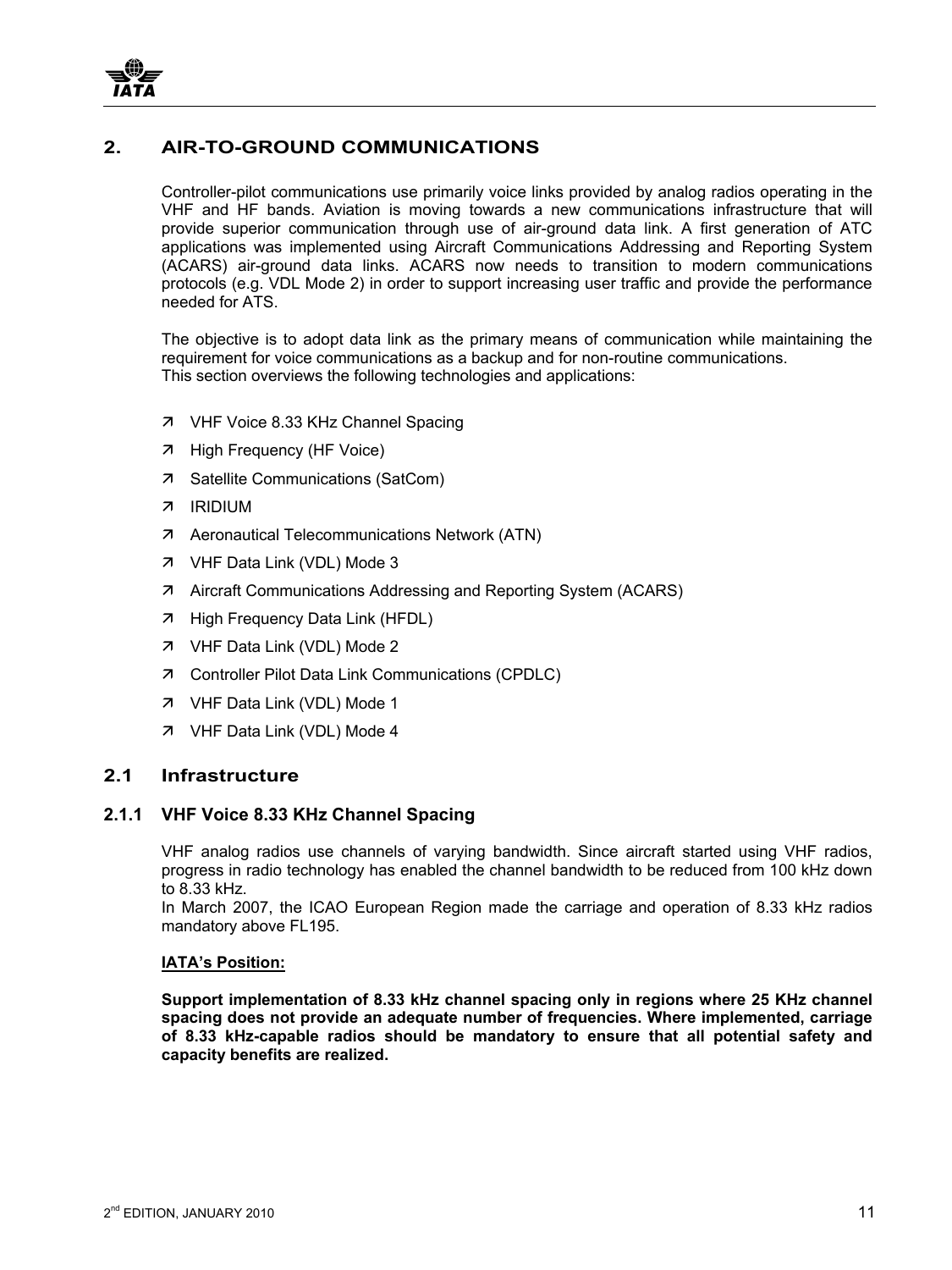# **2.1.2 High Frequency (HF) Voice**

HF voice is used for air-ground ATC communications in remote and oceanic areas outside the range of VHF frequencies. In most cases, an HF radio operator functions as an intermediary between controllers and pilots, transcribing and relaying the contents of HF voice communications.

Aircraft can use radios operating in the HF radio band for long-range communications because signals are reflected by the ionosphere. Link quality and availability are variable, and influenced by a number of factors, including frequency congestion, sunspot activity, the eleven-year solar cycle, and day/night ionospheric conditions.

Data communication can reduce the current congestion of HF voice traffic, and therefore improve HF voice communication services.

#### **IATA's Position:**

**Support data link as the primary means of communication for oceanic and remote areas while continuing to provide HF voice service as a backup. Ground based HF transceivers should be equipped with Selective Calling (SELCAL).** 

# **2.1.3 Satellite Communications (SatCom)**

Satellite communications for the provision of air traffic services in oceanic and remote airspace are primarily offered through a constellation of 11 INMARSAT geosynchronous orbit (GEO) satellites and associated Ground Earth Stations (GES) operated by independent telecommunications providers. The INMARSAT satellite network offers voice and data services except in extreme Polar Regions (above 82' 30'' North). The Japanese MTSAT system offers voice and data services in parts of the Pacific and Asia.

SatCom enables a direct communication channel between pilots and controllers, as opposed to transcribed data messaging where an HF radio operator functions as intermediary. Satellite communications are considered more reliable (although more costly) than HF, which is subject to interference, disruption, and delays due to its exposure to ionospheric and operating conditions.

#### **IATA's Position:**

**Support SatCom as the data link enabler to allow direct controller-pilot data communications in oceanic and remote areas. Satellite voice for non-routine communications is recommended to reduce HF voice congestion in oceanic and remote areas.**

#### **2.1.4 IRIDIUM**

The IRIDIUM Satellite Network is a constellation of 66 Low Earth Orbit (LEO) satellites, allowing aircraft to have smaller and lighter avionics than necessary for service via Geo-stationary satellites.

IRIDIUM offers complete earth coverage, including voice and data service in the Polar Regions. Additionally, IRIDIUM can be a good backup for ground-to-ground communications for ATS.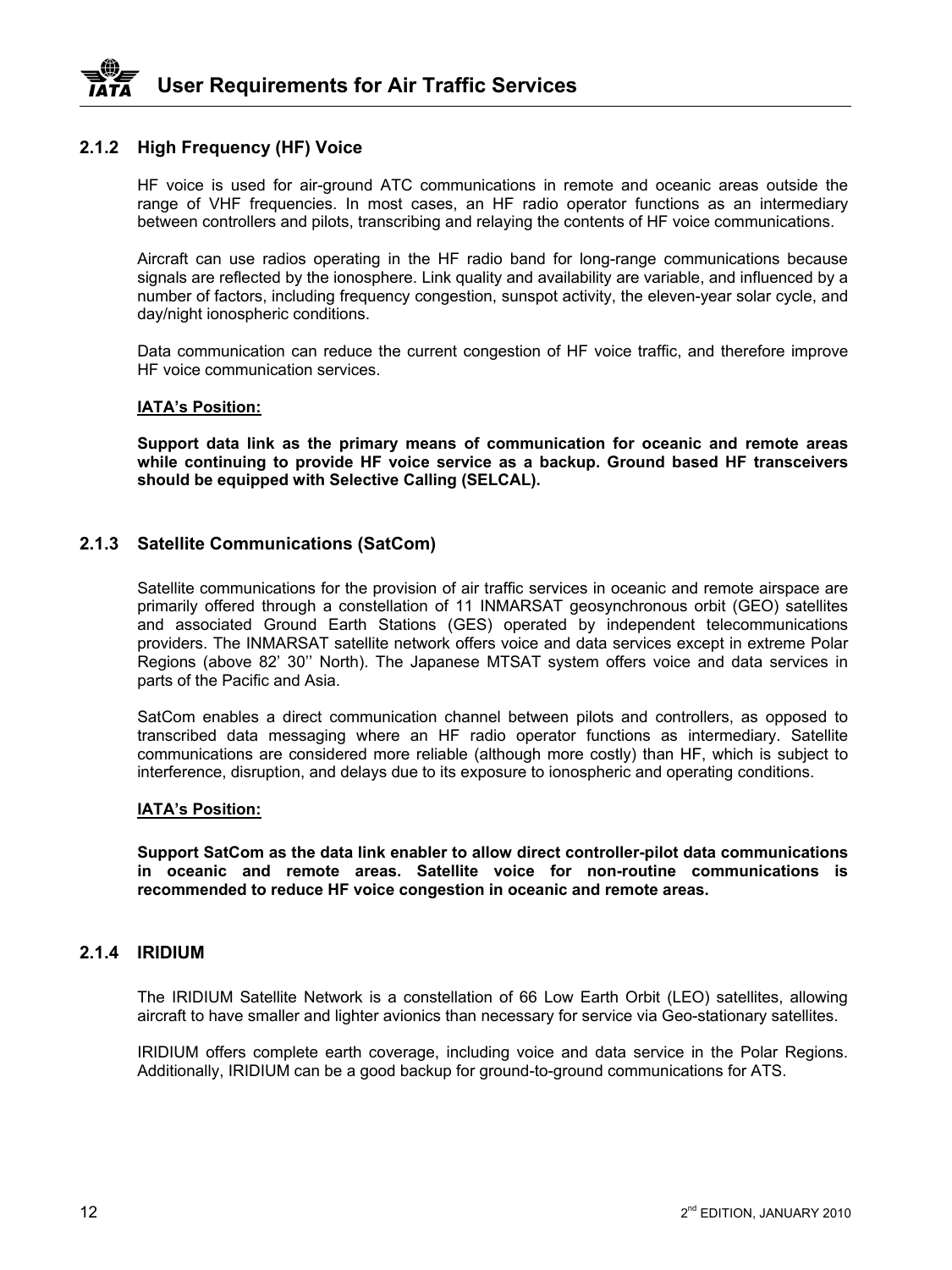![](_page_16_Picture_0.jpeg)

Air transport aircraft are beginning to be equipped with avionics that use IRIDIUM satellites. ICAO is currently working on approval of IRIDIUM for safety of life services by Air Traffic Control. Once approved, there will be airlines using this service.

#### **IATA's Position:**

**There is a global requirement for satellite data link and voice air-ground communications in airspace outside of VHF coverage (see 2.1.3), including the Polar Regions.** 

# **2.1.5 High Frequency Data Link (HFDL)**

HFDL is used for air-ground communications in remote and oceanic airspace. Many carriers use HFDL instead of satellite services, or as a backup system. The addition of HFDL communications represents only a small increment in cost for HF equipped aircraft. One drawback of HFDL is that it does not have the communication performance of SatCom data link. However, HFDL provides datalink coverage for polar operations, where GEO based SatCom has no coverage.

#### **IATA's Position:**

**Support HFDL service availability in oceanic and remote areas, especially in the polar region, while considering that HFDL does not have the communication performance of SatCom data.** 

# **2.1.6 Aircraft Communications Addressing and Reporting System (ACARS)**

ACARS is a data link technology developed for airlines in the late 1970s for exchange of operational data between their operations centers and aircraft in flight.

Today, ACARS is also used by many ANSPs for controller-pilot-data-link communications (CPDLC) for air traffic control with FANS-1/A aircraft.

Use of ACARS for ATC purposes has reduced workload for controllers and pilots, reduced potential for error inherent in voice communications, and off-loaded congested ATC radio voice channels.

ACARS is available via HF, VHF, and satellite data links.

#### **IATA's Position:**

**Support upgrade to a full-bit oriented service while continuing to use ACARS as a basis for transition. ACARS is a proven technology that still meets user requirements for aeronautical communications.** 

# **2.1.7 VHF Data Link (VDL) Mode 1**

ICAO developed VDL Mode 1 based on the ACARS physical layer in an effort to transition from a character-oriented VHF data link to a bit-oriented protocol with higher data integrity. Although ICAO published Standards and Recommended Practices (SARPs) for VDL Mode 1 in 1996, the development of VDL Mode 2 rendered VDL Mode 1 obsolete.

VDL Mode 1 has been withdrawn from ICAO standards.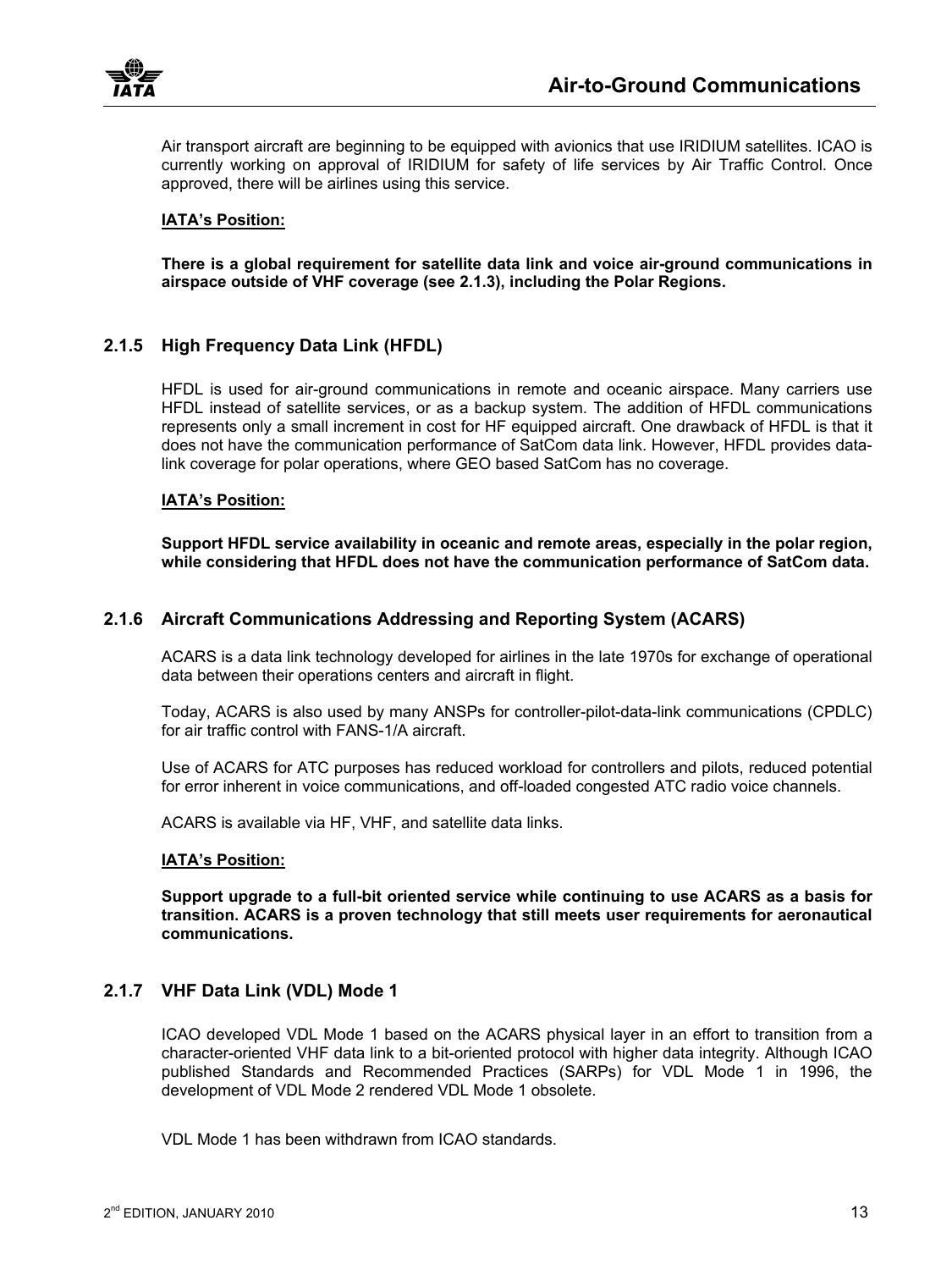# **User Requirements for Air Traffic Services**

# **2.1.8 VHF Data Link (VDL) Mode 2**

VDL Mode 2 is an air-ground digital data link that is being introduced as an ACARS upgrade for ATC controller-pilot data communications while still allowing ACARS equipped aircraft to use the same network.

VDL Mode 2 is a bit-oriented system, which means that messages are sent more efficiently. ACARS transmission is limited to letters and numbers, while VDL Mode 2 sends coded data.

VDL Mode 2 delivers data at 31.5 Kbps, which is over 13 times faster than the VHF ACARS 2.4 kbps rate. This is the highest possible bit rate that can be supported by a 25 kHz channel while providing a range of 200 nautical miles. A 250 character block will take about 0.06 seconds to cross the VDL Mode 2 link instead of 0.83 seconds on the ACARS link.

VDL Mode 2 uses the Carrier Sense Multiple Access (CSMA) protocol to detect when a VHF channel is clear in order to avoid overlap with other transmissions. The VDL Mode 2 CSMA technology is superior to that of ACARS, as it detects a clear channel much quicker. This in turn results in reduced message delay and higher success rates under heavy loading conditions.

VDL Mode 2 has been accepted by the industry as the natural upgrade for ACARS.

#### **IATA's Position:**

**Support upgrade of existing ACARS networks to a more efficient full-bit oriented service via VDL Mode 2.** 

# **2.1.9 VHF Data Link (VDL) Mode 3**

VDL Mode 3 is a four-channel, digital/analog VHF digital link providing a pipeline for data and digital voice communications. VDL Mode 3 is based on a Time Division Multiple Access (TDMA) protocol, which operates by dividing a single channel into continuous discrete time slots and enabling up to four channels in a single 25 KHz frequency. Users interact with a master control station to mediate access to the channel. TDMA supports the delivery of time-critical messages and non-interfering voice and data transmissions.

VDL Mode 3 data link was proposed to relieve VHF voice channel congestion in the U.S. It faced competition from 8.33 kHz channel spacing, which is already implemented in Europe. Because many airlines have already equipped to 8.33 kHz, the proposal for VDL Mode 3 was withdrawn.

International airlines are against requirements for multiple equipment carriage to serve similar ATS services.

#### **IATA's Position:**

**Do not support VDL Mode 3 deployment.**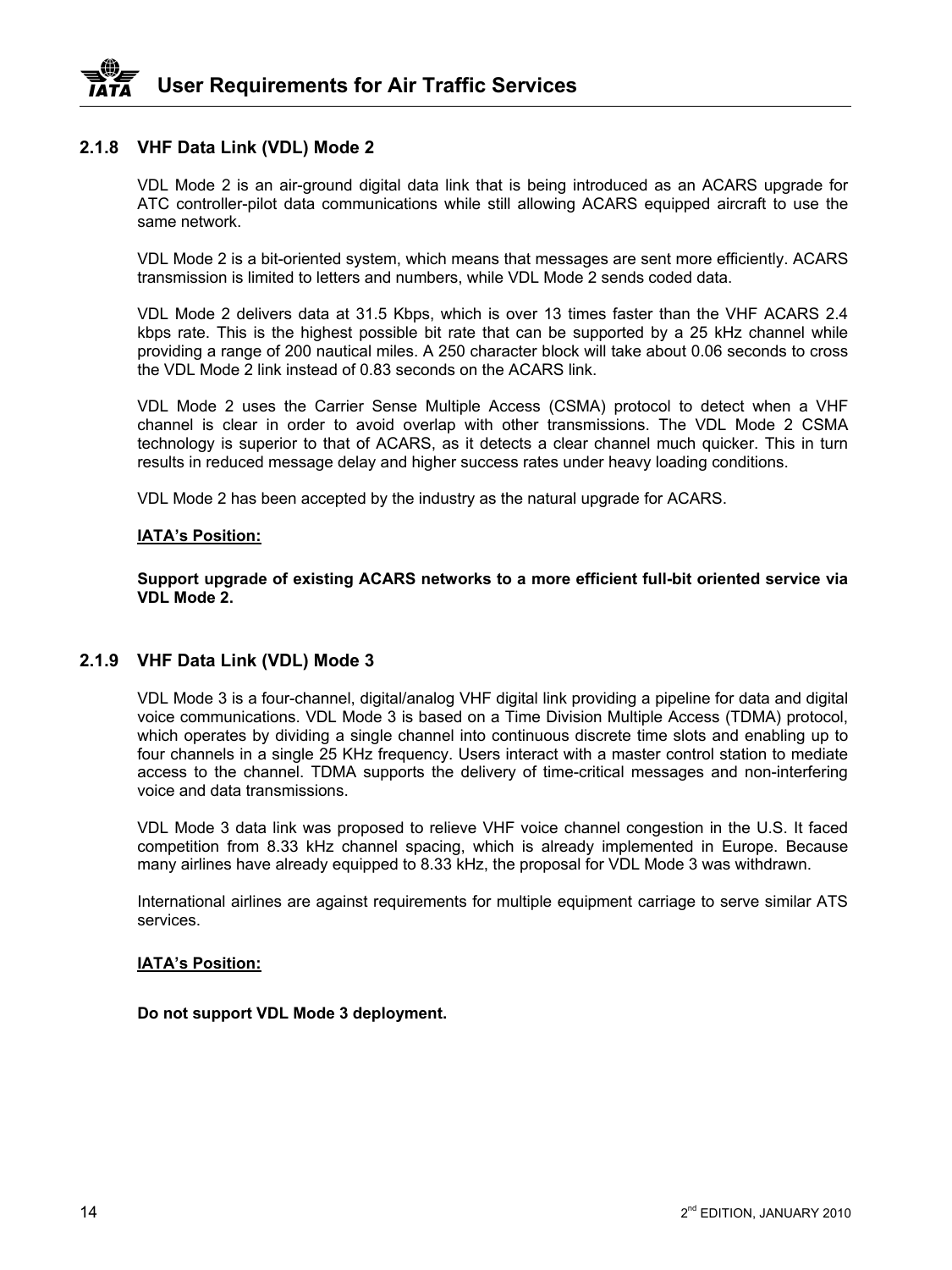![](_page_18_Picture_0.jpeg)

# **2.1.10 VHF Data Link (VDL) Mode 4**

VDL Mode 4 is a bit-oriented VHF data link capable of providing air to air and air to ground communications. VDL Mode 4 supports time-critical applications and it is efficient in exchanging short repetitive messages.

VDL Mode 4 is based on the Self-organising Time Division Multiple Access (STDMA) protocol. Through this self-organizing system, the time available for transmission is subdivided into multiple time-slots. Each time slot is planned and reserved for transmission by users' radio transponders within range of each other. This enables efficient data link use and prevents simultaneous transmission from different users. STDMA allows users to mediate access to discrete time slots without reliance on a master control station.

VDL Mode 4 was a data link candidate for ADS-B. However, 1090 MHz Mode S Extended Squitter (ES) has been chosen as the standard for international aviation.

#### **IATA's Position:**

#### **Do not support VDL Mode 4 deployment.**

#### **2.1.11 Summary VHF Data Links**

Table 2 provides a summary on the physical and data communication characteristics of the VHF data links 2.1.7 through 2.1.10.

|                                             | <b>VHF ACARS</b>                                | <b>VDLM2</b>                                                                                 | <b>VDLM3</b>                                                                                  | <b>VDLM4</b>                                                                                                |
|---------------------------------------------|-------------------------------------------------|----------------------------------------------------------------------------------------------|-----------------------------------------------------------------------------------------------|-------------------------------------------------------------------------------------------------------------|
| <b>Voice</b>                                | N <sub>o</sub>                                  | No.                                                                                          | Yes                                                                                           | N <sub>o</sub>                                                                                              |
| Data                                        | Yes                                             | Yes                                                                                          | Yes                                                                                           | Yes                                                                                                         |
| <b>Spectrum required</b>                    | 25KHz                                           | 25 KHz                                                                                       | 25 KHz                                                                                        | 25 KHz                                                                                                      |
| Data Rate                                   | 2.4 Kbps                                        | 31.5 Kbps                                                                                    | 31.5 Kbps                                                                                     | 19.2 Kbps                                                                                                   |
| <b>Protocol</b><br><b>Specification</b>     | Character -<br>oriented                         | Bit - oriented<br>May also handle<br>character-oriented<br>messages, uses<br>lower bandwidth | Bit - oriented                                                                                | Bit - oriented                                                                                              |
|                                             | Air-to-ground                                   | Air-to-ground                                                                                | Air-to-ground                                                                                 | Air-to-ground &<br>air-to-air                                                                               |
| <b>Media Access</b><br><b>Control (MAC)</b> | <b>CSMA</b>                                     | CSMA                                                                                         | <b>TDMA</b>                                                                                   | <b>STDMA</b>                                                                                                |
| <b>Applications</b>                         | AOC & ATS<br>comm.<br>(PDC/DCL,<br>ATIS, CPDLC) | Supports<br>CPDLC comm.<br>& graphic<br>weather<br>services.                                 | Digitized voice &<br>data comm.<br>Supports 4 sub-<br>channels within<br>the 25Khz<br>channel | Supports<br>comm., graphic<br>weather service,<br>ADS-B, TIS-B,<br>CDTI, GNSS<br>local area<br>augmentation |
| <b>IATA Supports</b>                        | Yes                                             | Yes                                                                                          | N <sub>o</sub>                                                                                | <b>No</b>                                                                                                   |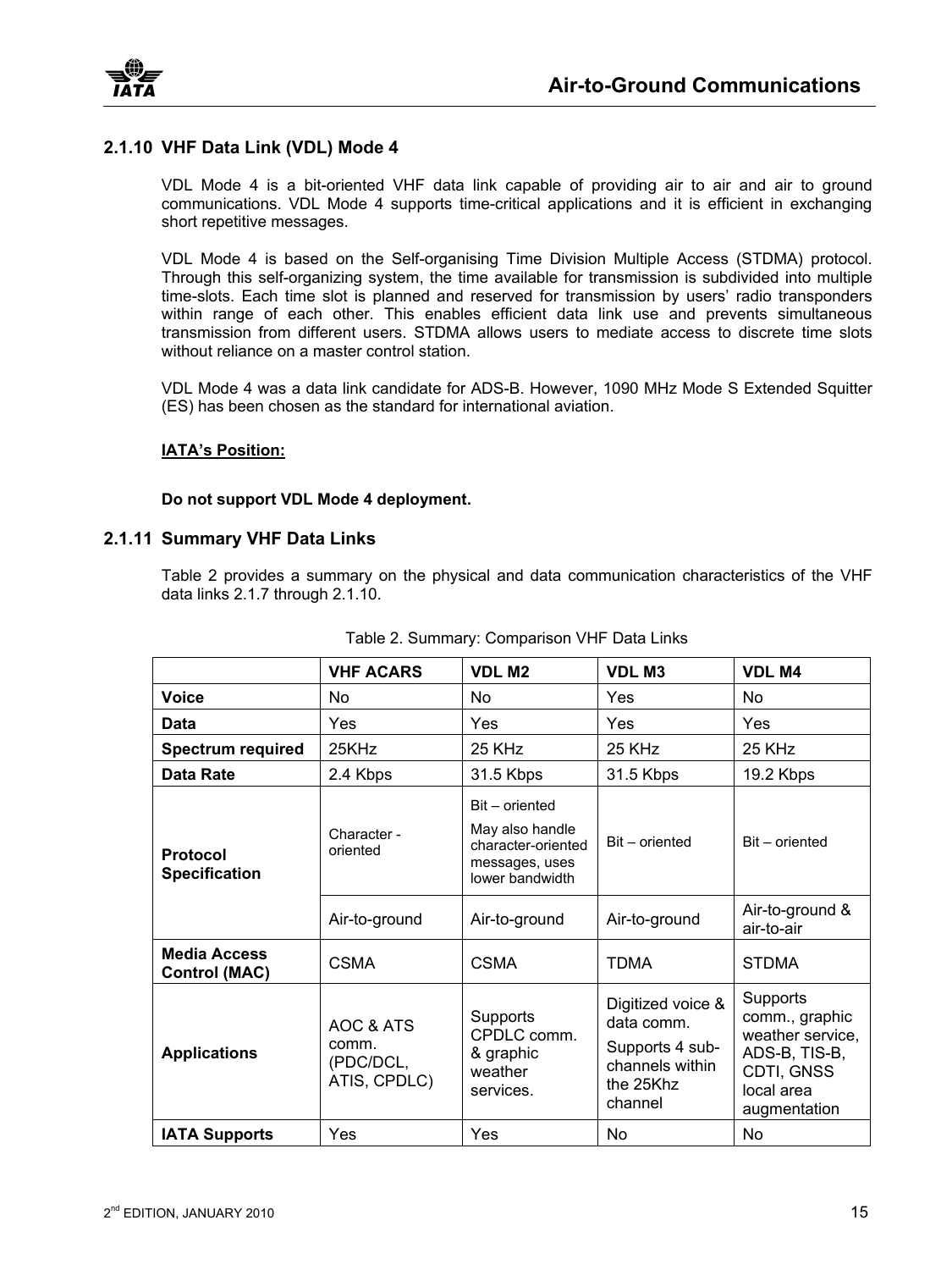# **2.2 ATS Application**

# **2.2.1 Controller Pilot Data Link Communications (CPDLC)**

CPDLC refers to communications between controllers and pilots using pre-defined message sets, with a free-text option for non-routine messages.

CPDLC is significantly safer and more reliable than voice communications, as it reduces voice errors and misinterpretations, increases clarity, and helps reduce communication delays.

#### **IATA's Position:**

**Support CPDLC deployment as the primary means of communication in oceanic and remote airspace where the quality of voice communications is often poor. At the same time, CPDLC should be gradually introduced to busier en-route and terminal airspace in order to relieve voice communications.** 

#### **2.2.2 Aeronautical Telecommunication Network (ATN)**

ATN is an internetwork architecture that allows ground, air-ground and avionic data sub-networks to interoperate by adopting common interface services and protocols based on the International Organization for Standardization (ISO) Open Systems Interconnection (OSI) reference model.

During the mid-eighties, the ICAO Future Air Navigation System 1 (FANS 1) Committee recognized the need for aviation to introduce a global data network that would connect those playing a role in air transport such as Air Traffic Control (ATC), pilots, airlines, and military. The methodology chosen was designated the Aeronautical Telecommunication Network (ATN). Shortly thereafter, the aviation industry developed a FANS  $1/A<sup>1</sup>$  data link capability using VHF air-ground stations and communication satellites. Despite its successful implementation, specifically in the Pacific Ocean region, it was not considered an integral part of the ATN.

ICAO started work on standardization of the ATN, based on the Open Systems Interconnect (OSI) seven-layer protocol stack as defined in International Telecommunications Union (ITU) and International Standards Organisation (ISO) specifications. ICAO further developed standards for the interface of Secondary Surveillance Radar (SSR) Mode S data link, Very High Frequency Data Link (VDL) modes 2, 3 and 4, and SatCom air ground data links.

ATN standards for an airborne certifiable ATN/OSI system became available in 2002, by which time the OSI protocol stack was already becoming outdated in the telecommunication industry.

Since 2003, ICAO has endeavoured to transform the ATN into a modern network by specifying use of Internet Protocol (IP) - the same protocol suite used today by the telecommunication industry. This development facilitates an ATN topology in which all relevant parties can be connected whilst at the same time making the physical network transparent to users. The relevant ICAO standards have been adopted by the ICAO Council and became applicable in November 2008.

Consequent to the need for a high quality communication infrastructure in the SESAR and NextGen programmes, a draft communication roadmap has been developed. Table 3 provides a comparison of communication technologies supporting information exchange within SESAR / NextGen.

 $<sup>1</sup>$  FANS 1 is the Boeing designation while FANS A is the Airbus term.</sup>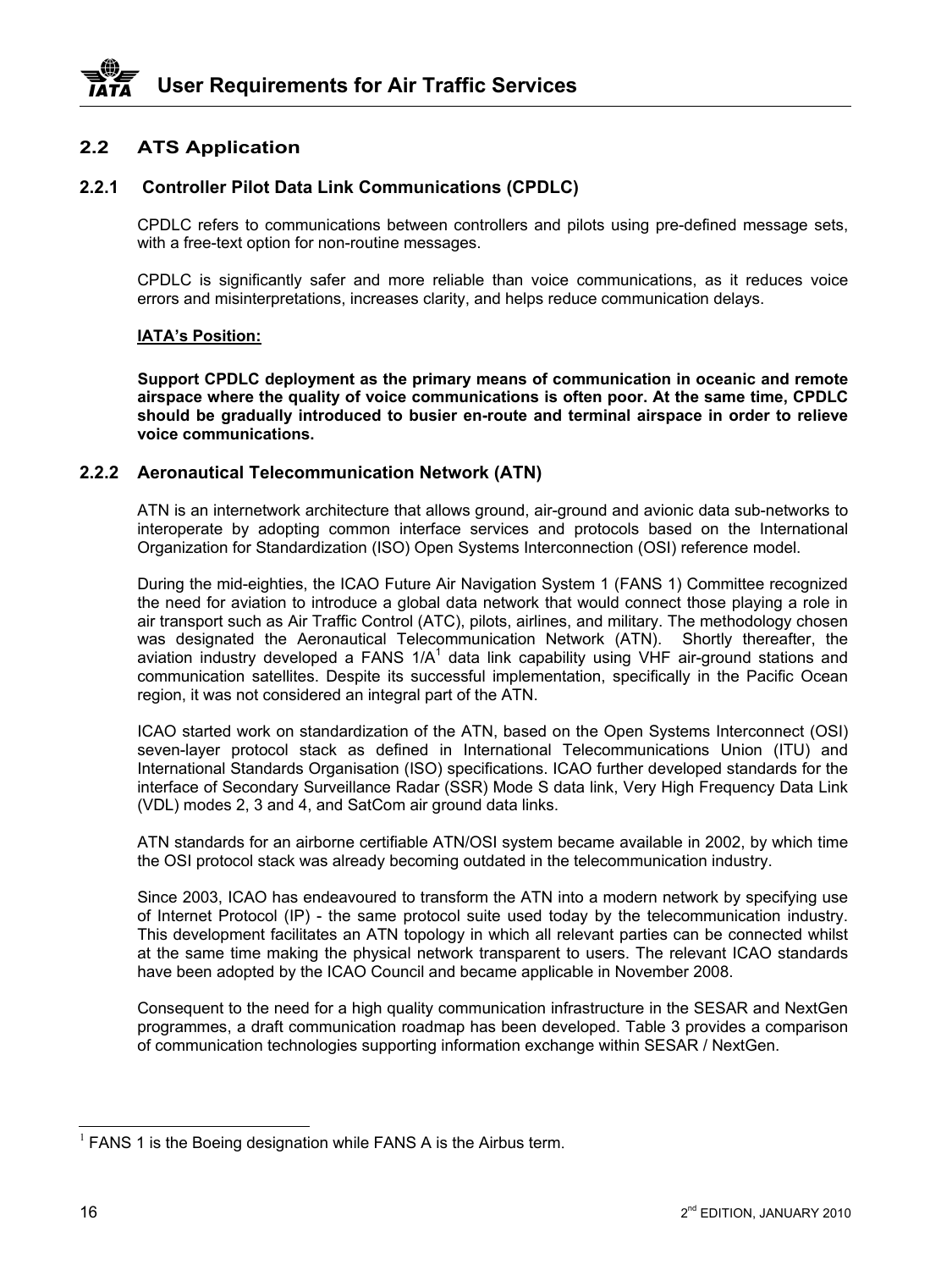![](_page_20_Picture_0.jpeg)

It should be noted that SESAR divides the transition roadmap toward the year 2020 in three implementation steps IP 1, 2 and 3, while NextGen identifies three phases towards its target year of 2025, level 1, 2 and 3.

|                       | <b>Air-Ground</b>                                                        | <b>Ground-Ground</b>                                                                                                   | Air-Air                                                            |
|-----------------------|--------------------------------------------------------------------------|------------------------------------------------------------------------------------------------------------------------|--------------------------------------------------------------------|
| NextGen: Legacy       | <b>VHF</b> voice<br><b>UAT</b><br>SatCom<br><b>HF Voice/DL</b><br>Mode S | Legacy voice switching                                                                                                 | 1030/1090 ACAS                                                     |
| <b>SESAR: Present</b> | <b>VHF</b> voice<br>SatCom<br>HF Voice/DL<br>Mode S                      |                                                                                                                        | 1030/1090 ACAS                                                     |
| NextGen: Level 1      | VDL Mode 2                                                               | Analog services, point-to-<br>point digital services and IP<br>network services over a<br>common data transport layer. | ADS-B not addressed as<br>air to air link but only<br>surveillance |
| SESAR: IP 1           | <b>VDL Mode2/ATN</b>                                                     | VoIP<br>IP based network                                                                                               | 1090 ES (ADS-B OUT)                                                |
| NextGen: Level 2      | VDL Mode 2<br>Multiple A/G links<br>beyond VHF band                      | Integrated VoIP, data and<br>Video IP services.                                                                        | ADS-B not addressed as<br>air to air link but only<br>surveillance |
| SESAR: IP 2           | <b>VDL Mode2/ATN</b><br>IEEE 802.16(WIMAX-<br>Surface communication)     |                                                                                                                        | 1090 ES (ADS-B<br>IN/OUT)                                          |
| NextGen: Level 3      | Integrated Ground and<br>Air Network for Voice<br>/Data                  | Integrated Ground and Air<br>Network for Voice /Data                                                                   | ADS-B not addressed as<br>air to air link but only<br>surveillance |
| <b>SESAR: IP3</b>     | <b>New L-band Terrestrial</b><br>and satellite link                      |                                                                                                                        | L-band link                                                        |

Table 3. NextGen and SESAR Transition Roadmap – Communication Technologies

Under these programmes the following conclusions can be drawn:

- a) The projects are specific on the next generation network physical elements and protocols, without being precise on the next steps.
- b) Acknowledgment of the need for an increased air-ground data communication capacity, but system selection will be left to system planners.
- c) IP protocols are favoured over original ATN specification.
- d) Move to voice/data network integration.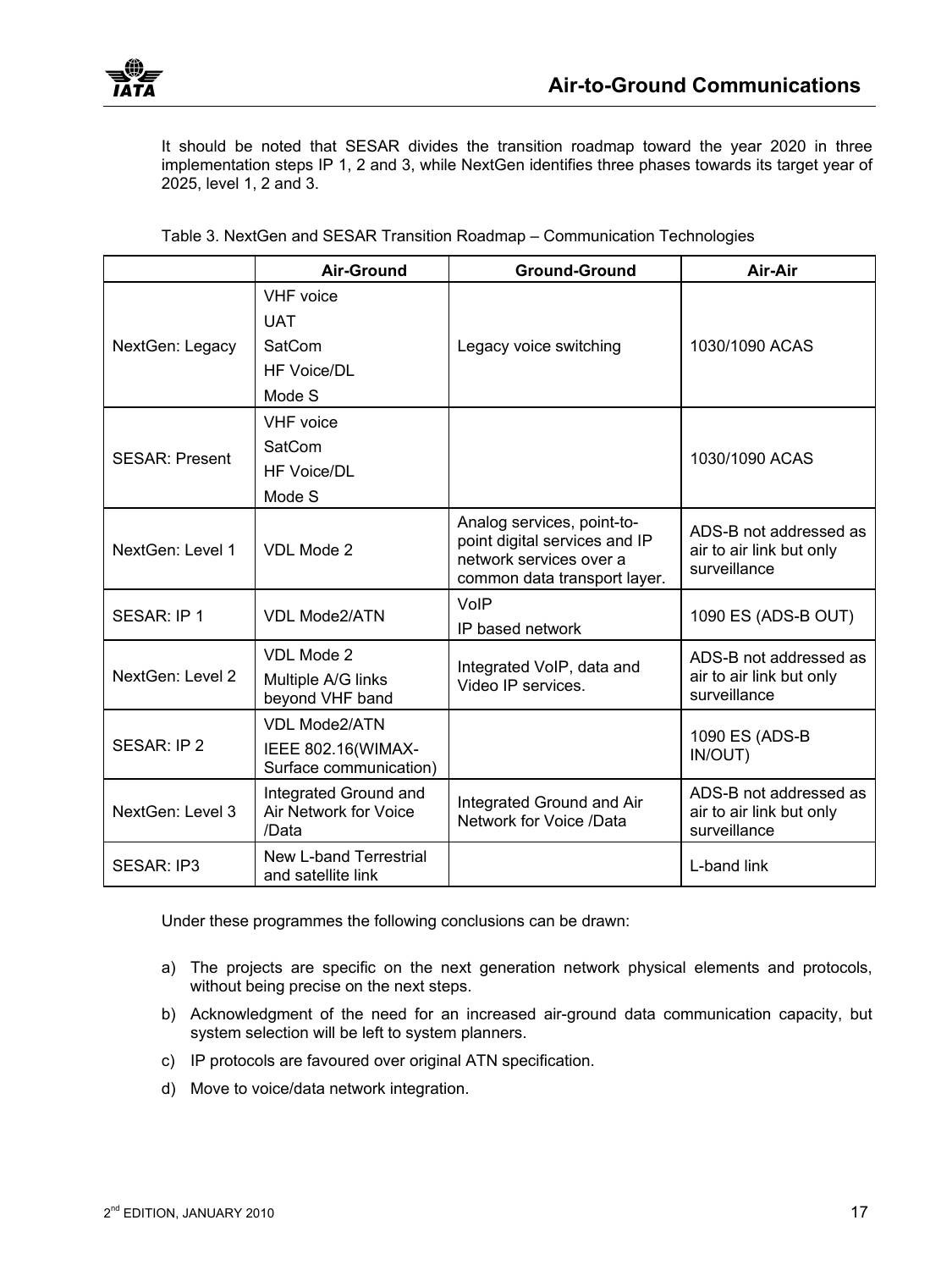- e) Aside from identifying the content and evolution of the information to be exchanged, there is very limited data on the measurable Quality of Service parameters (e.g. capacity, latency, integrity, and availability) required to support the operational concept.
- f) Issue of VHF congestion due to inefficient voice spectrum utilization is suppressed.
- g) Appears to be no clear overall roadmap to a net centric architecture supporting System Wide Information Management (SWIM) services.

Today, the lines between traditional telecommunication services are becoming increasingly blurred due to convergence in the Information Technology (IT) sector. This facilitates a wide range of services over a single, Internet Protocol (IP) based network. Therefore, regarding ATN versus IP, the main question is how fast are we moving and can we go directly to IP without taking the ATN intermediate step? Reasons to directly move to IP are that ATN is an aviation specific solution, meaning that there are no commercial off-the-shelf (COTS) solutions and it has limited backwards compatibility.

In summary, although FANS 1/A and aeronautical telecommunication network (ATN) applications support similar functionality, the avionics requirements are different. There are a little over 350 aircraft today ATN equipped flying in Europe and about 3,000 aircraft that are FANS 1/A equipped, which take advantage of the data link services offered in certain oceanic and remote regions.

#### **IATA's Position**

**Due to the rapid evolution of telecommunication standards and protocols, further evaluation is required before a final recommendation can be made on the next generation global communication network system.**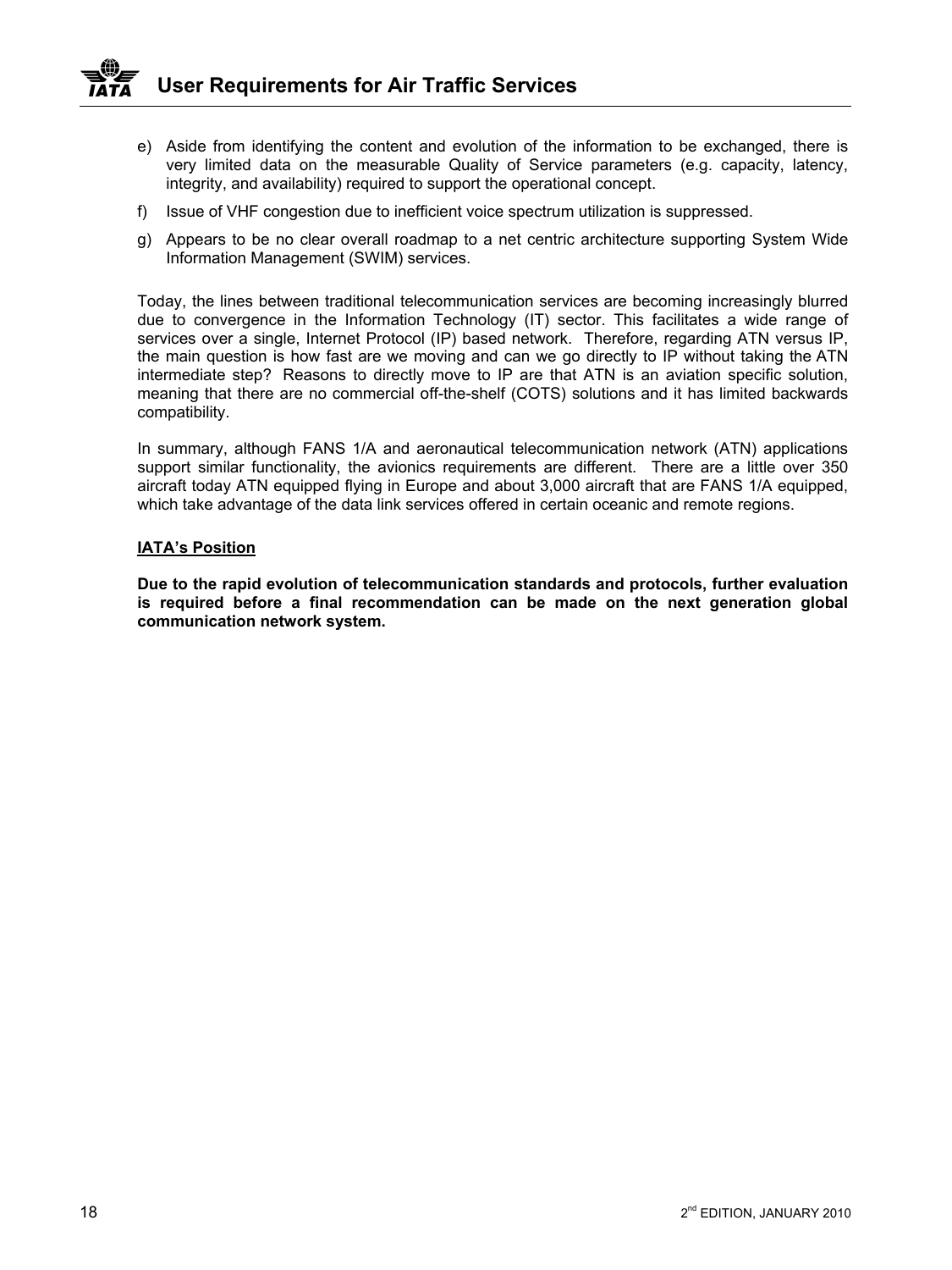# **3. NAVIGATION: PERFORMANCE BASED NAVIGATION (PBN)**

Performance-based navigation (PBN) is a global set of area navigation standards, defined by ICAO, based on performance requirements for aircraft navigating on departure, arrival, approach or enroute. These performance requirements are expressed as navigation specifications in terms of accuracy, integrity, continuity, availability and functionality required for a particular airspace or airport. PBN will eliminate the regional differences of various Required Navigation Performance (RNP) and Area Navigation (RNAV) specifications that exist today.

The PBN concept encompasses two types of navigation specifications:

- Ê **RNAV specification**: navigation specification based on area navigation that does not include the requirement for on-board performance monitoring and alerting, designated by the prefix RNAV, e.g. RNAV 5, RNAV 1.
- Ê **RNP specification**: navigation specification based on area navigation that includes the requirement for on-board performance monitoring and alerting, designated by the prefix RNP, e.g. RNP 4.

The 2007 36th ICAO General Assembly resolution A36-23 urges all States to implement PBN for en route and terminal areas, and to implement PBN approach procedures with vertical guidance (APV) using Baro-VNAV and/or augmented GNSS (see section 6.1) for all instrument runway ends (as primary or back-up for precision approach) by 2016 - with 30% by 2010, 70% by 2014.

It is expected that all future navigation applications will identify the navigation requirements through the use of PBN performance specifications, rather than defining equipage of specific navigation sensors. Table 4 gives a more complete description and status of the PBN RNAV and RNP values.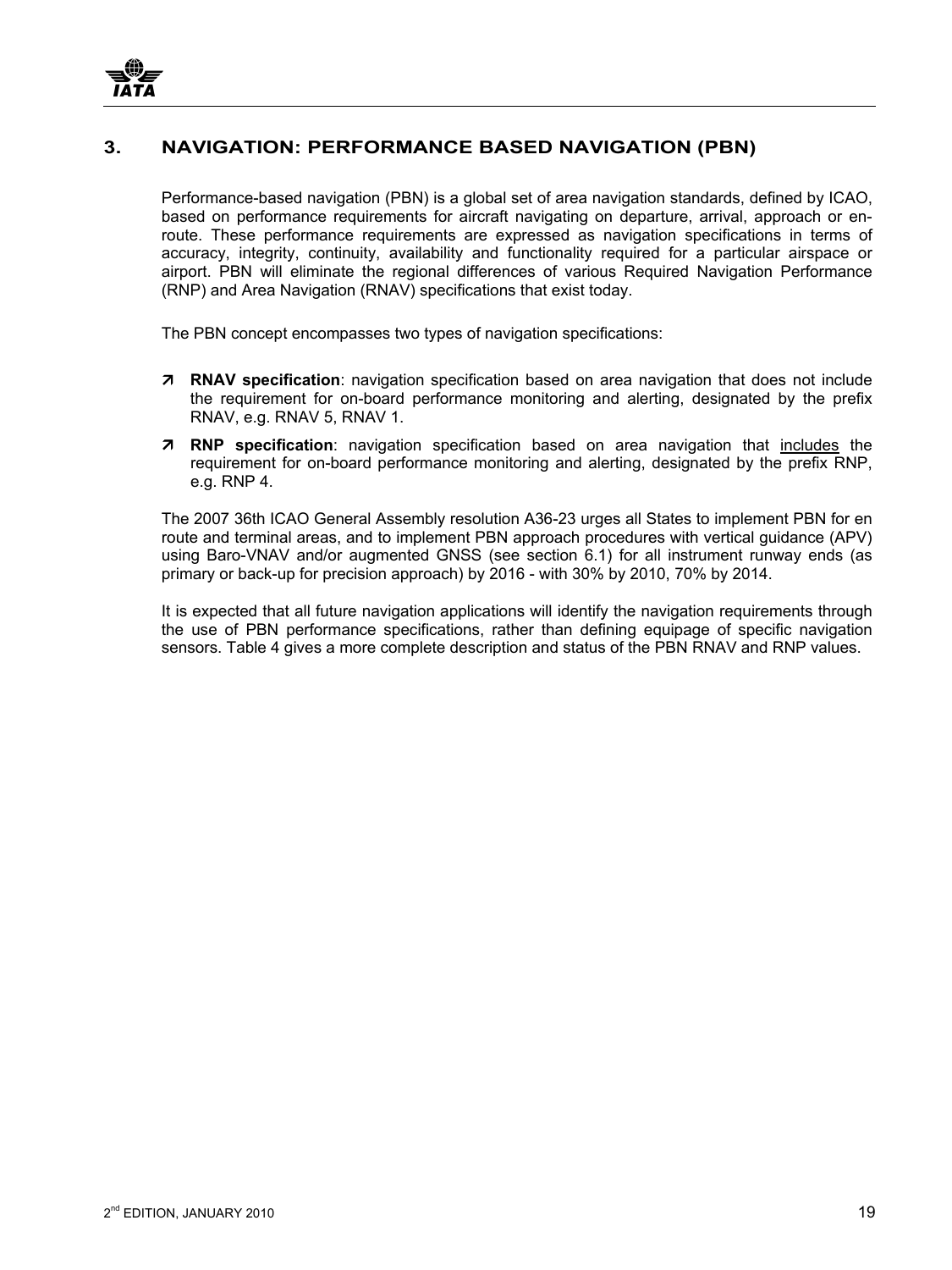| <b>Area of Application</b>             | <b>Navigation</b><br><b>Accuracy</b><br>(NM) | <b>Navigation</b><br><b>Specification</b><br>(current) | <b>Navigation</b><br><b>Specification (new)</b>    | <b>Require</b><br>performance<br>monitoring &<br>alerting |
|----------------------------------------|----------------------------------------------|--------------------------------------------------------|----------------------------------------------------|-----------------------------------------------------------|
| <b>Oceanic &amp; Remote</b>            | 10                                           | <b>RNP 10</b>                                          | <b>RNP 10</b>                                      | N <sub>o</sub>                                            |
|                                        | 4                                            | RNP <sub>4</sub>                                       | RNP <sub>4</sub>                                   | Yes                                                       |
| En route $-$<br><b>Continental</b>     | 5                                            | RNP <sub>5</sub><br><b>Basic RNAV</b>                  | RNAV <sub>5</sub>                                  | No                                                        |
| En route $-$<br><b>Continental and</b> | $\overline{2}$                               | <b>US RNAV</b><br>type A                               | RNAV <sub>2</sub>                                  | <b>No</b>                                                 |
| <b>Terminal</b>                        | $\overline{c}$                               | N/A                                                    | Basic-RNP 2 (TBD*)                                 | Yes                                                       |
|                                        | 1                                            | <b>US RNAV</b><br>type B<br>P RNAV                     | RNAV <sub>1</sub>                                  | N <sub>0</sub>                                            |
| <b>Terminal</b>                        | 1                                            | N/A                                                    | Basic-RNP 1                                        | Yes                                                       |
|                                        | 1                                            | N/A                                                    | <b>Advanced RNP 1</b><br>(TBD)                     | Yes                                                       |
| Approach                               | 0.3                                          | <b>RNP 0.3</b>                                         | RNP APCH                                           | Yes                                                       |
|                                        | $0.3 - 0.1$                                  | <b>RNP SAAAR</b>                                       | (RNP 0.3)<br><b>RNP AR APCH</b><br>$(RNP 0.3-0.1)$ | Yes                                                       |

|  | TABLE 4. PBN VALUES & APPLICATION. |  |  |
|--|------------------------------------|--|--|
|--|------------------------------------|--|--|

\* *To be Developed (TBD)*

# **Benefits**

The advantage of PBN to the ANSP is that PBN avoids the need to purchase and deploy navigation aids for each new route or instrument procedure. The advantage to everyone is that PBN clarifies how area navigation systems are used and facilitates the operational approval process for operators by providing a limited set of navigation specifications intended for global use.

The safety benefits to PBN are significant, as even airports located in the poorest areas of the world can have runway aligned approaches with horizontal and vertical guidance to any runway end without having to install, calibrate and monitor expensive ground based navigation aids. Therefore, with PBN all airports can have a stabilized instrument approach that will allow aircraft to land into the wind, as opposed to a tail wind landing.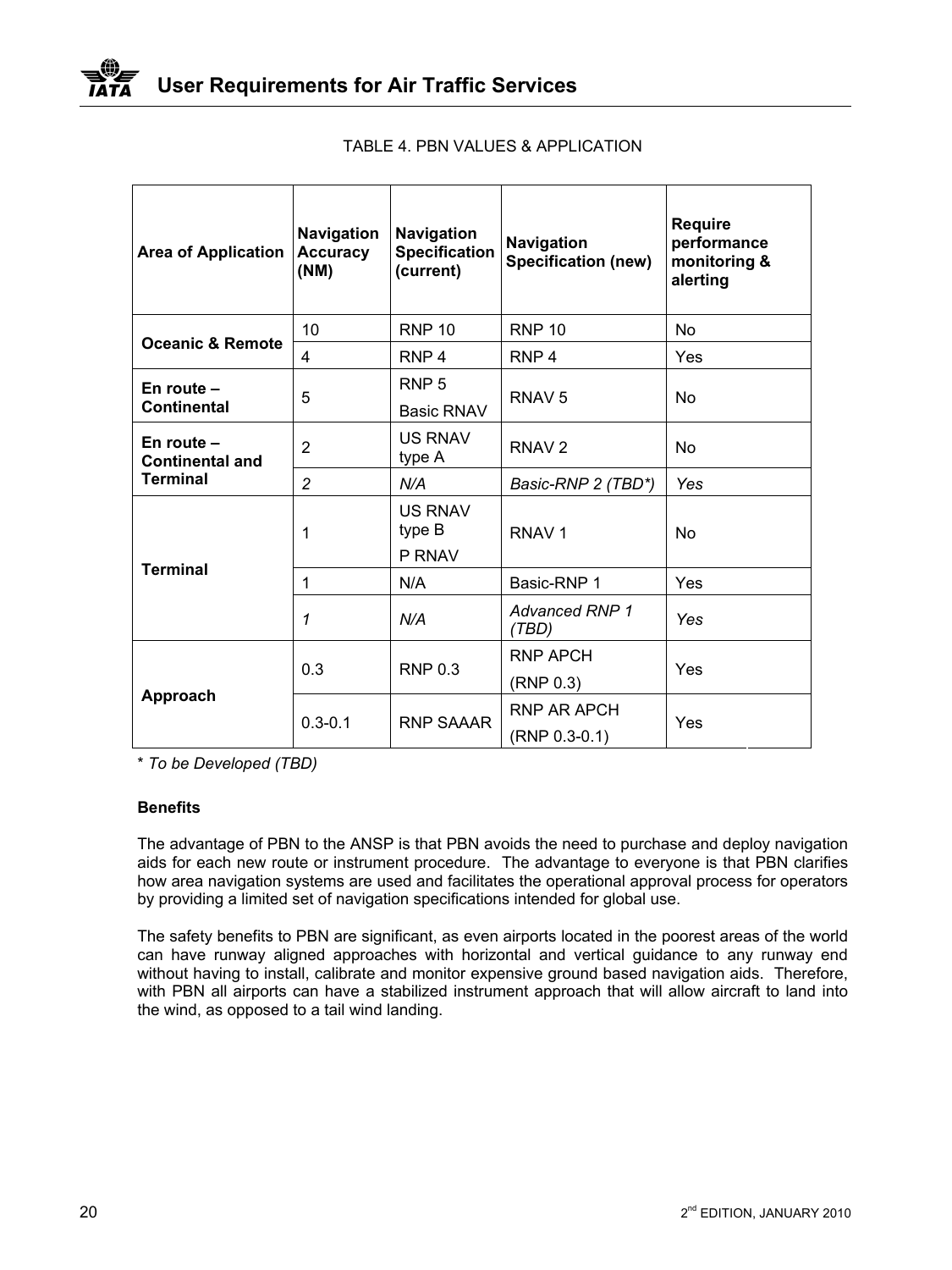![](_page_24_Picture_0.jpeg)

#### **Airline Requirements**

- $\overline{z}$  Airlines want to quickly adopt PBN, as the benefits are significant for all phases of flight.
- Ê For departures, airlines want standard instrument departures (SIDs) for every departing runway that quickly allows aircraft to join their route to destination.
- $\overline{z}$  For en-route, airlines ideally want routes that are flexible based on that day's operating conditions and upper winds. If flexible routes are not possible then a network of RNAV or RNP direct routes is preferred.
- $\overline{z}$  For arrivals, airlines want standard arrivals (STARs) off every airway that provides the least track miles to the initial approach fix, preferably with a continuous descent profile from the top of descent.
- $\overline{z}$  For approaches airlines need a runway aligned approach with lateral and vertical guidance (APV) for every runway end that terrain allows.

The decision to plan for RNAV or RNP has to be decided on a case by case basis in consultation with the airspace user. Some areas need only a simple RNAV to maximise the benefits, while other areas such as nearby steep terrain or dense air traffic may require the most stringent RNP. Also, since RNP AR Approaches require significant investment and training, ANSPs should work closely with airlines to determine where RNP AR Approach should be implemented. In all cases PBN implementation needs to be an agreement between the airspace user, the ANSP and the regulatory authorities.

#### **IATA's Position:**

**Fully support early implementation of RNAV and RNP based on the ICAO PBN. IATA also supports the implementation of Approach with Vertical Guidance (APV) for all runways with a Barometric VNAV used for vertical path guidance during the final approach segment.** 

**During the transition period to PBN, regional specific area navigation requirements should honour PBN navigation approvals that also meet the regional specific criteria. For example, in the European Flight Efficiency Plan there is a provision where all operators that are approved against the PBN criteria for RNAV 1 should be eligible to operate on European P-RNAV routes with no further approval required.**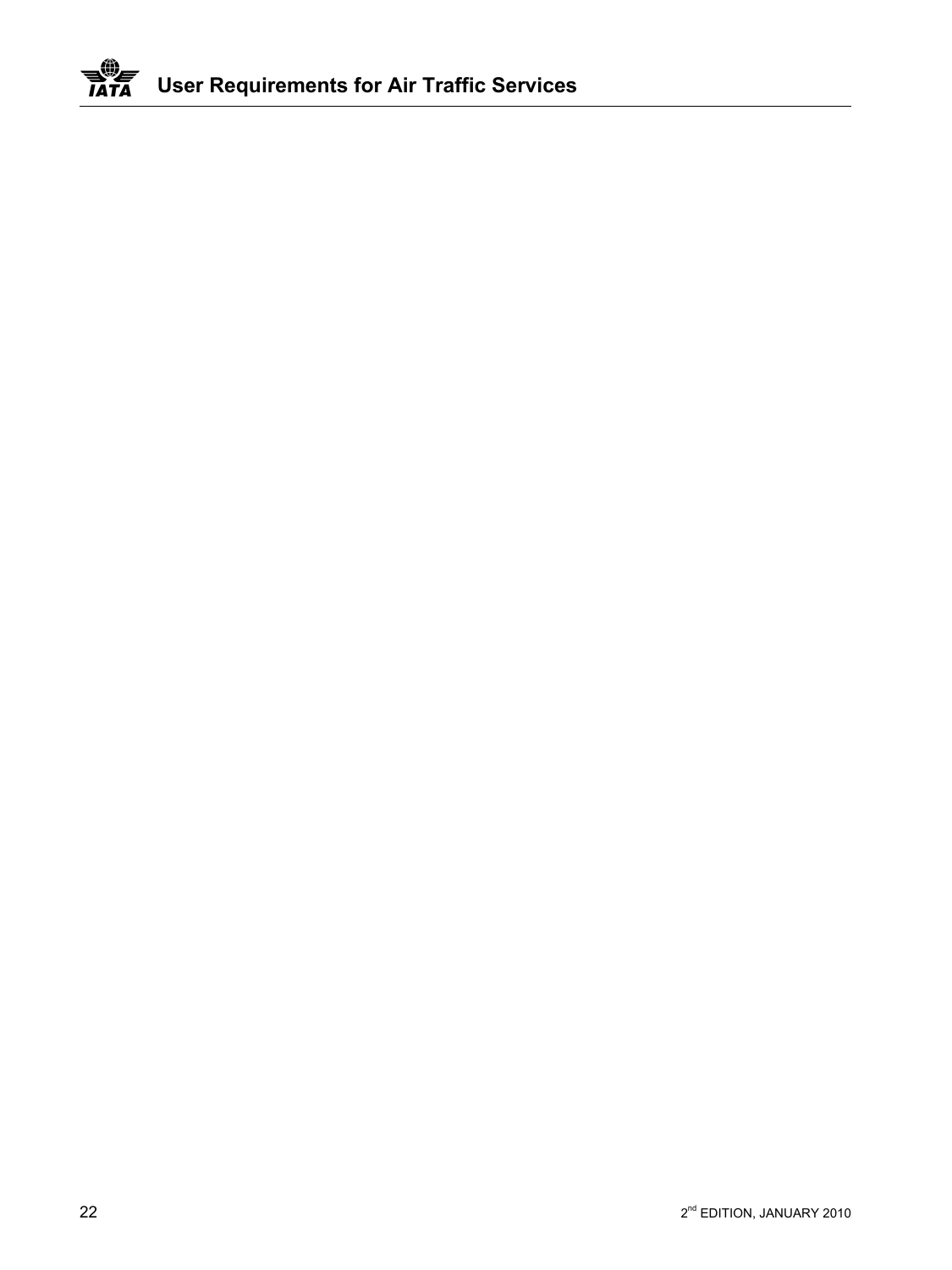![](_page_26_Picture_0.jpeg)

# **4. NAVIGATION: WGS-84**

There are many different geodetic reference datums in use throughout the world that provides reference to terrain and charting. However, for aviation there is only one acceptable standard, which is WGS-84. This ICAO Standard is found in Annexes 4, 11 and 14, which states "World Geodetic System — 1984 (WGS-84) shall be used as the horizontal (geodetic) reference system for air navigation." These requirements became applicable on 1 January 1998.

Consequentially the Global Navigation Satellite System (GNSS) and all aircraft navigation and terrain avoidance systems are based solely on WGS-84. All aircraft systems assume that the latitude and longitude coordinates provided are based on WGS-84. If such charted coordinates are not WGS-84, then there is a positional discrepancy between where the pilot and controller thinks the aircraft is at and the actual position of the aircraft itself. Such a discrepancy is not tolerable and adversely affects the safety of flight, especially at lower altitudes near terrain and obstacles. Therefore, all routes and all instrument procedures must be based upon WGS-84 coordinates.

States that have not implemented WGS-84 are in a serious safety violation and need to implement WGS-84 as soon as possible. Additionally, WGS-84 must undergo periodic maintenance and validation, as terrain and man-made obstacles (whether temporary or permanent) do change.

#### **IATA's Position:**

**Implementation and maintenance of WGS-84 coordinates is a paramount priority due to consequential safety implications.**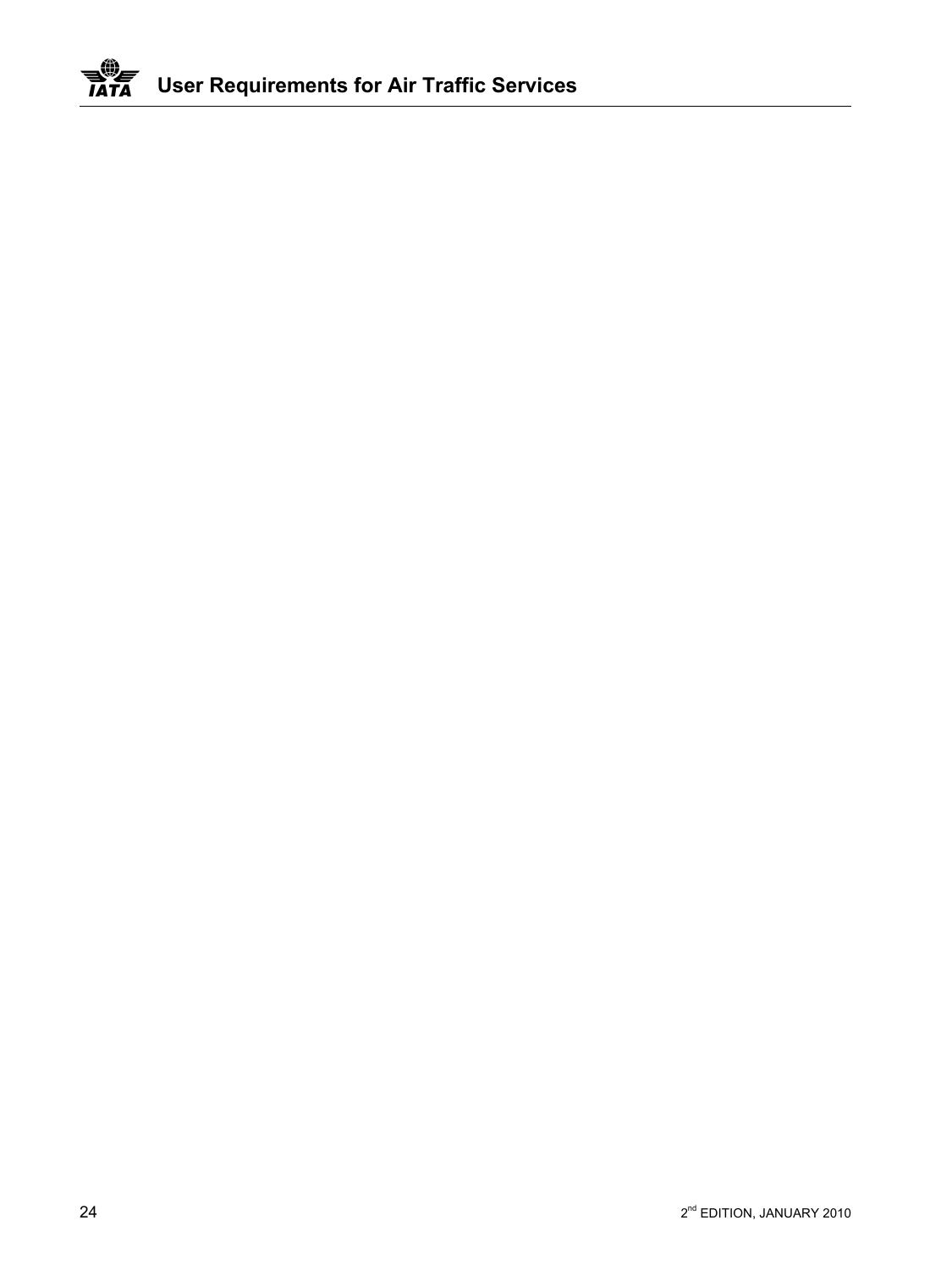![](_page_28_Picture_0.jpeg)

# **5. NAVIGATION: GROUND-BASED AIDS**

Conventional navigation aids are ground stations in fixed locations with limited coverage according to their Standard Service Volumes. Aircraft usually calculate their position using radio signals from navigation aids in known locations. This section provides an overview of the following ground-based navigation aids:

- 7 Distance Measuring Equipment (DME)
- 7 Instrument Landing Systems (ILS)
- 7 Microwave Landing System (MLS)
- 7 Non-Directional Beacon (NDB)
- 7 Tactical Air Navigation (TACAN)
- 7 VHF Omni-directional Range (VOR) stations

# **5.1 Distance Measuring Equipment (DME)**

The DME is a ground-based navigation aid that measures distance between an aircraft and a ground station by timing the propagation delay of radio signals.

DME has been considered a cost effective contingency navigation system to GNSS, and it is also part of the navigation infrastructure that supports Performance Based Navigation.

#### **IATA's Position:**

**Support continued DME deployment where required as a contingency navigation system to GNSS and in accordance with an agreed airspace concept***.* 

# **5.2 Instrument Landing System (ILS)**

The ILS is a ground-based precision landing system that provides horizontal and vertical guidance to an aircraft approaching a runway. ILS is the primary international non-visual precision approach system approved by ICAO, serving the industry for over 40 years and undergoing a number of safety related improvements to increase its accuracy and reliability.

#### **IATA's Position***:*

**ILS is a proven technology that meets user requirements today and is still considered an essential navigation system where precision approaches are required. When the Ground Based Augmentation System (GBAS) becomes a viable option for CAT II/III approaches, then there should be a transition to replace ILS with GNSS Landing System (GLS).**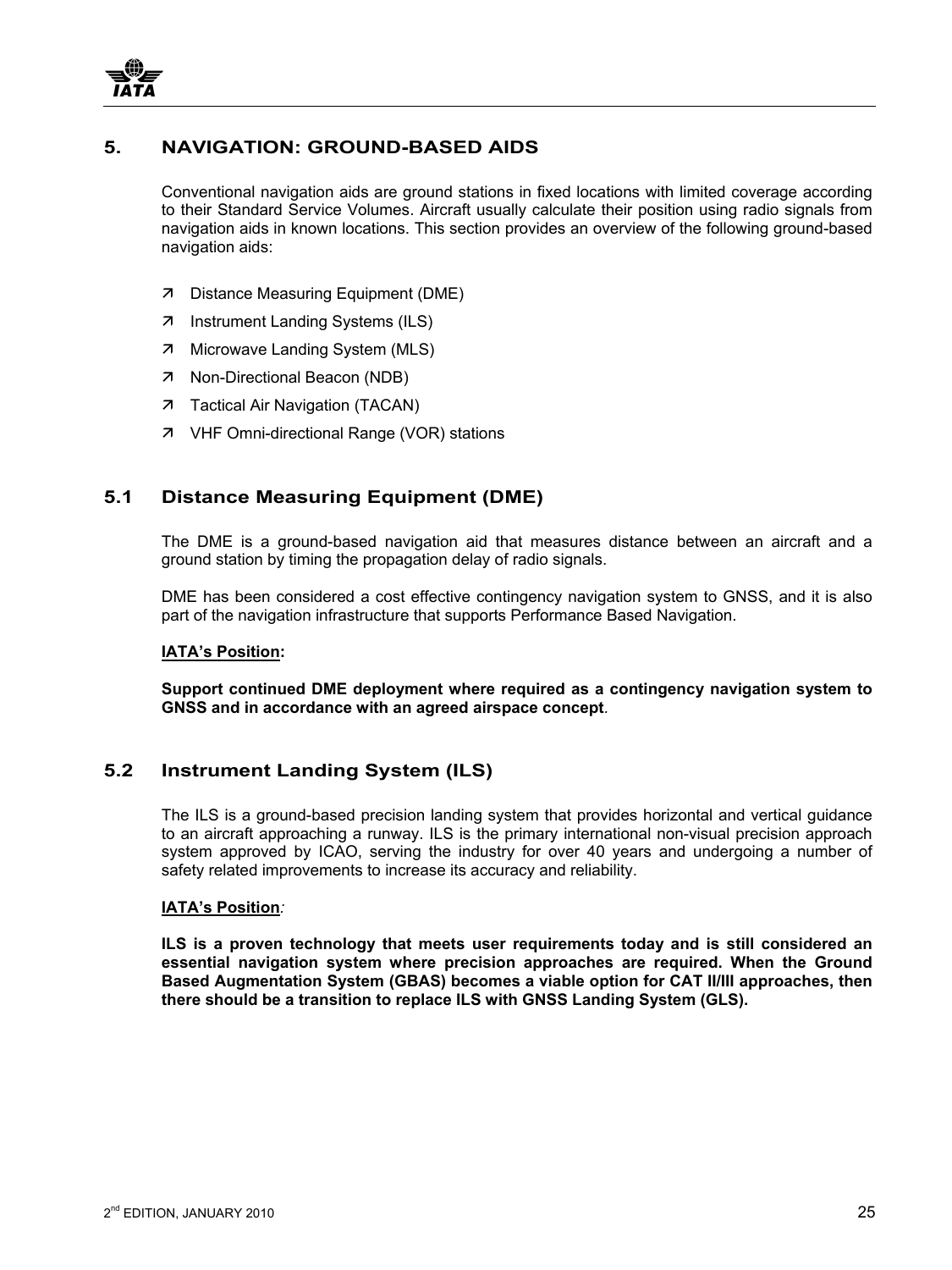# **5.3 Microwave Landing System (MLS)**

The MLS is a ground-based precision landing system operating in the microwave spectrum. MLS was intended to be the next generation precision approach system that would replace ILS. MLS has the potential to enable closely spaced auto-land approaches in low visibility conditions, as it does not suffer from broadcast interference problems like ILS. Additionally, MLS enables curved approaches through its ±60 degrees of lateral coverage from the runway.

Although some MLS systems became operational in the 1990s, widespread application never occurred due to the introduction of GPS. Consequentially the majority of airlines did not equip. Although there is some renewed interest in Europe, most of the aviation world is waiting to see if GBAS will be able to provide cost effective CAT II/III services to replace ILS (target date for CAT II / III ICAO Standards is 2013).

#### **IATA's Position:**

**ANSPs / States should only consider MLS implementation at specific aerodromes and these should be limited to places where the airspace users are willing and able to equip and fund for its installation.** 

# **5.4 Non-Directional Beacon (NDB)**

The NDB is a ground-based navaid that broadcasts non-directional signals, which permit equipped aircraft to determine bearing to or from radio beacon. NDBs were the basis of early air route systems and are used as non-precision approach aids for NDB instrument approaches.

Many of the NDBs in service today are deemed to be obsolete and not required for safe navigation in a navigational infrastructure utilizing GNSS.

#### **IATA's Position:**

**Support transition to GNSS as the primary radio navigation aid and recommend rapid decommission of NDBs for navigation services. Additionally, airports that only have a nonprecision NDB approach should develop a RNAV or RNP approach that meets ICAO's PBN criteria.** 

# **5.5 Tactical Air Navigation (TACAN)**

TACAN is a ground-based navigation aid used primarily by the military for en-route, non-precision approaches and other military applications. It provides azimuth in the form of radials and distance from the ground station.

#### **IATA's Position:**

**There are no civil aviation requirements for TACAN.**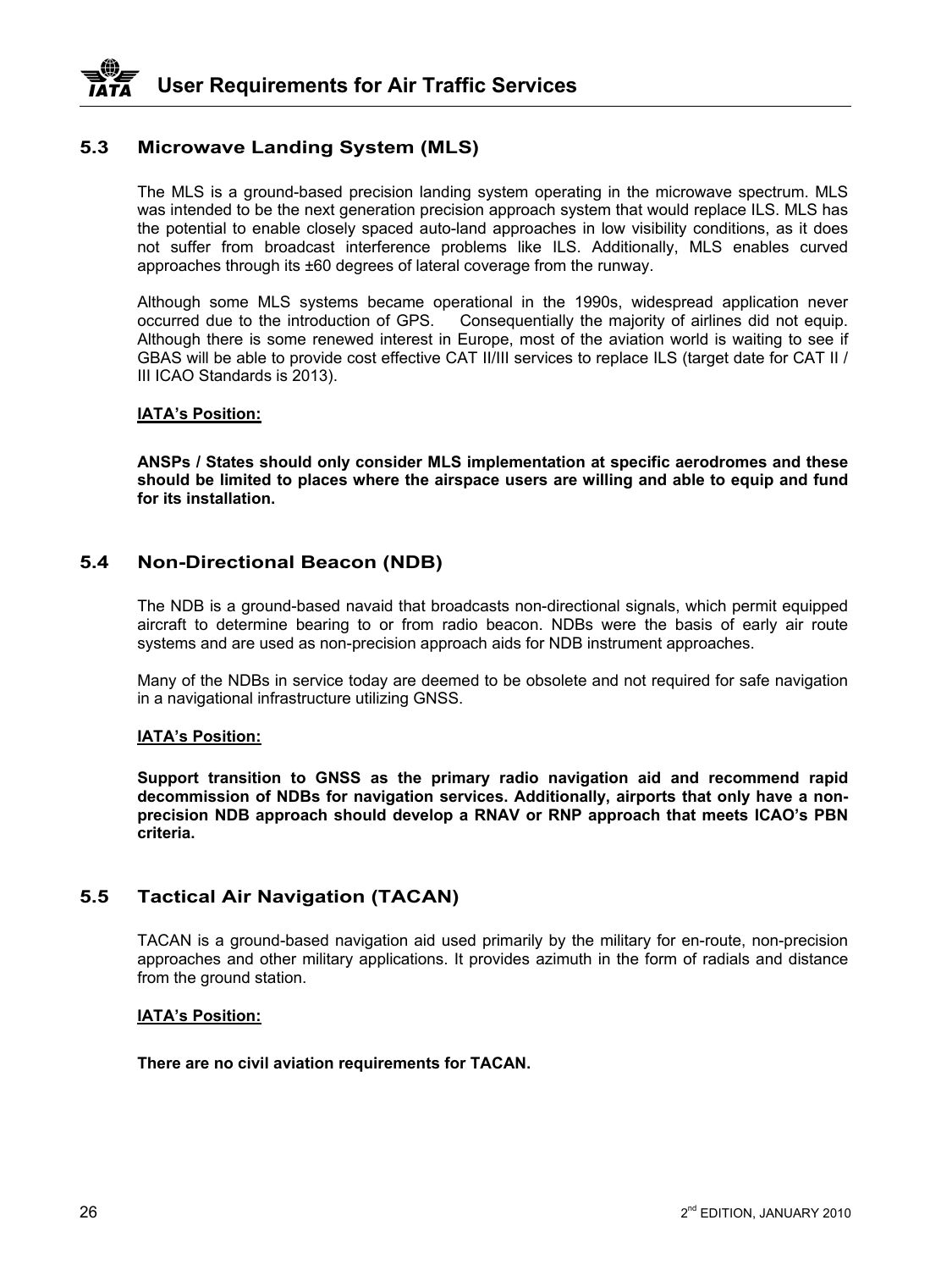![](_page_30_Picture_0.jpeg)

# **5.6 VHF Omni-directional Range (VOR)**

VOR is a navigation aid that transmits very high frequency navigation signals 360° in azimuth. VOR is the basis for the VHF airway structure and is used for VOR non-precision instrument approaches.

The majority of VORs are over 30 years old and are becoming difficult to maintain. Several ANSPs have indicated a reduced reliance on VORs and are planning their withdrawal as they transition to a Performance Based Navigation (RNAV and RNP) environment.

#### **IATA's Position:**

**Support transition to GNSS as the primary radio navigation aid and recommend a target date of 2016 for the withdrawal of all VORs. Additionally, airports that only have a non-precision VOR approach should develop an RNP approach that meets ICAO's PBN criteria.**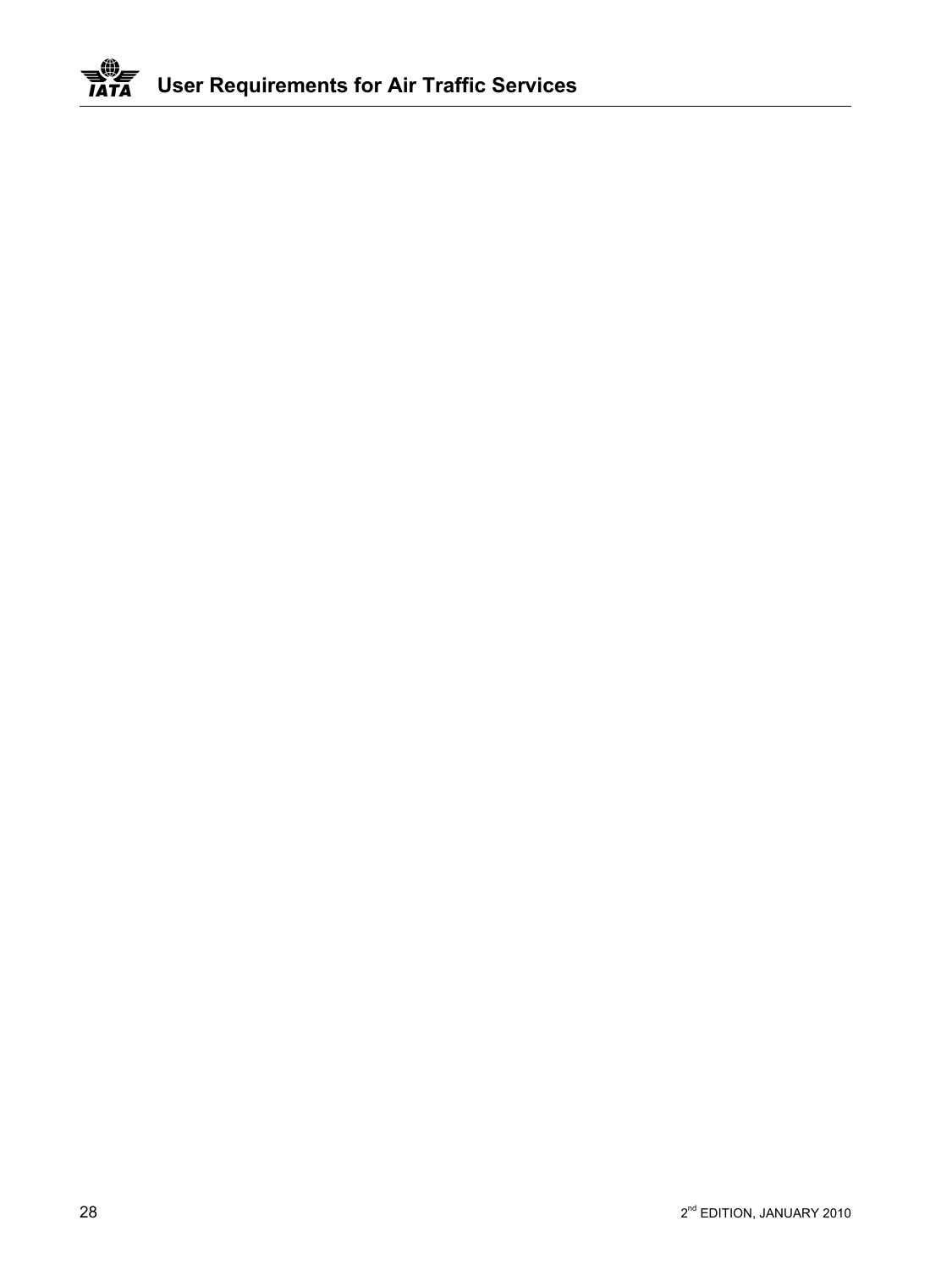![](_page_32_Picture_0.jpeg)

# **6. NAVIGATION: GLOBAL NAVIGATION SATELLITE SYSTEM (GNSS)**

Navigation is evolving from ground based navigation aids to satellite based navigation systems called the Global Navigation Satellite System (GNSS). GNSS provides standardized positioning information to the aircraft for precise navigation globally. Satellites in the core constellations broadcast a timing signal and a data message. Aircraft GNSS receivers use these signals to calculate their range from each satellite in view and also calculate 3-D position and precise time. Airlines are urging States to move from the current ground-based navigation systems to GNSS that is capable of being used in all airspace during all phases of flight.

As of 2008, the United States NAVSTAR Global Positioning System (GPS) is the only fully operational GNSS used by airlines. However, the Russian GLONASS is currently being restored to full operation (20 satellites by 2009) and the European Galileo global navigation system is scheduled to be operational in 2013. Other future GNSS candidates include China's COMPASS navigation system (potential of 35 satellites) and India's Regional Navigational Satellite System (IRNSS).

GNSS is the ideal radio navigation aid to allow full exploitation of the global benefits to be gained from RNAV and RNP. IATA member airlines have expressed support for GNSS as the primary radio navigation aid for positioning and timing in the future, allowing navigation to migrate from an inefficient fragmented terrestrial system to an efficient GNSS based global air navigation system.

#### **IATA's Position:**

**Support GNSS as the primary radio navigation aid for all phases of flight.** 

# **6.1 GNSS Augmentation**

To meet required performance for the more stringent navigational applications, such as precision approaches, augmentation of the GNSS signal is required in order to improve accuracy and monitor data integrity.

The following sections present an overview of IATA's positions on:

- 7 6.1.1 Aircraft Based Augmentation System (ABAS)
- 7 6.1.2 Ground Based Augmentation System (GBAS); and
- 7 6.1.3 Satellite Based Augmentation System (SBAS)

ICAO has published Standards and Recommended Practices (SARPs) for all three of these augmentation systems.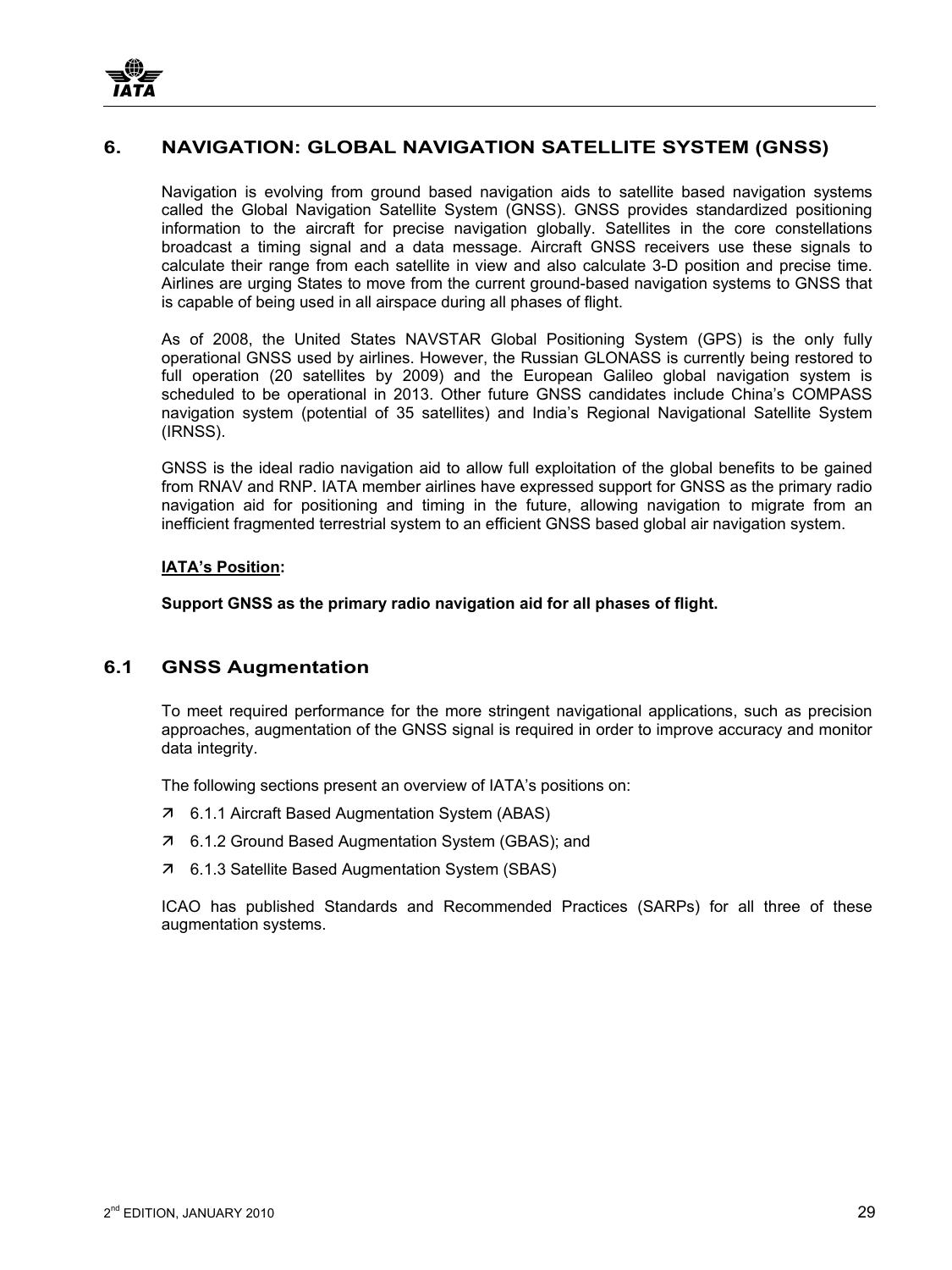![](_page_33_Picture_0.jpeg)

#### **6.1.1 Aircraft Based Augmentation System (ABAS)**

ABAS is a self-contained system on board the aircraft that augments and/or integrates the information obtained from the other GNSS elements with information available on board the aircraft. ABAS meets ICAO's GNSS signal-in-space performance requirements for accuracy, integrity, continuity and availability.

ABAS is the most cost-effective augmentation system, as it utilizes avionics already on board the aircraft.

#### **IATA's Position:**

**With the exception of GBAS for precision approach, ABAS is the preferred and most costeffective system for augmenting the accuracy, integrity, availability, and continuity of the GNSS signal.** 

#### **6.1.2 Ground Based Augmentation System (GBAS)**

GBAS is an augmentation system in which the user receives augmentation information directly from a ground-based transmitter. GBAS uses a group of local ground stations, typically located at an airport, to collect information from the GPS constellation. The correction message is broadcasted from the local ground-based transmitter via a VHF data link to the aircraft operating within the range of the transmitter. A single GBAS installation, which should cost approximately the same as an ILS, is designed to provide precision approach capability for all runway ends at an airport.

GBAS meets ICAO's GNSS signal-in-space performance requirements for accuracy, integrity, continuity and availability. GBAS is intended to support all types of approach, landing, departure and surface operations and may support en-route and terminal operations. ICAO has published SARPs that support Category I precision approach with curved and segmented flight paths. The SARPs for Category II/III precision approach should be effective 2013.

GBAS has the potential to be a superior cost-effective replacement for ILS at a fraction of the cost of SBAS or ILS to all runway ends.

#### **IATA's Position:**

**IATA considers GBAS as the GNSS candidate to replace ILS CAT I/II/III. However, a business case is still required based on CAT II/III requirements.**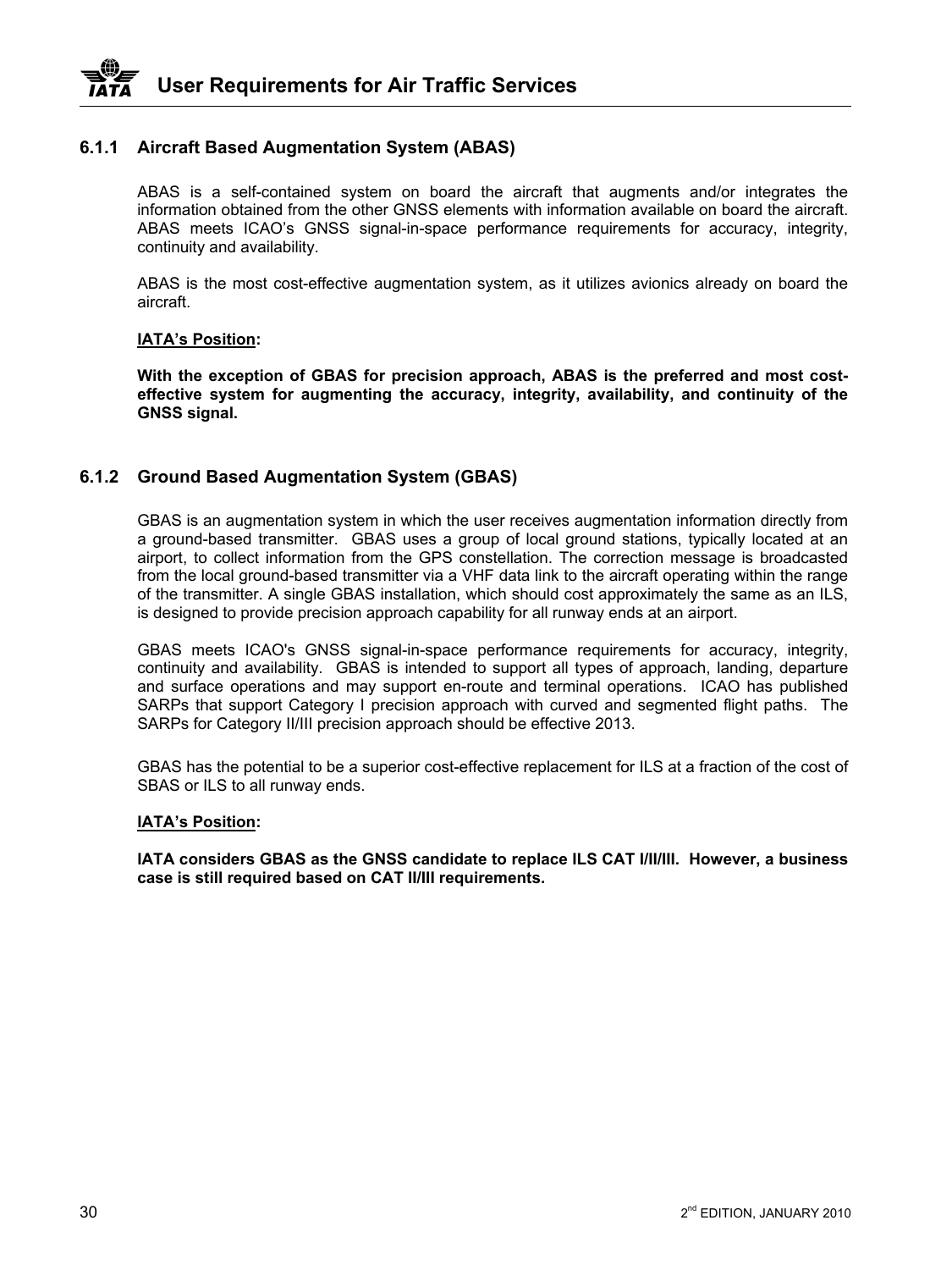![](_page_34_Picture_0.jpeg)

# **6.1.3 Satellite Based Augmentation System (SBAS)**

SBAS is a satellite based wide-coverage augmentation system in which the user receives augmentation information from a satellite-based transmitter. Compared to the other forms of augmentation, SBAS is extremely costly, as it comprises a network of ground-based reference stations to monitor satellite signals; master stations to process data from ground reference stations and generate SBAS signals; uplink stations to send messages to geostationary satellites, and satellite transponders to broadcast integrity and correction messages to aircraft. Additionally, SBAS would require costly changes to airborne equipage used by airlines today.

SBAS can provide vertical guidance down to 250-foot decision height, and the United States SBAS system (WAAS), under favourable specific conditions, can provide vertical guidance to a 200-foot decision height. In this case, there is a 50-foot improvement over RNP with Baro-VNAV. However SBAS is not a solution for 100-foot decision height or for auto-land. Moreover, the vast majority of airports that service air transport operators (and alternates) offer standard ILS operations. Therefore, SBAS is not an airline requirement but GBAS remains a requirement for the future implementation of GNSS Category II and III precision approach.

There are several SBAS systems either operational or under development that enhance the performance of the GPS signal for general public use, such as WAAS in North America, EGNOS in Europe, MSAS in Japan, and GAGAN in India. However, SBAS does not offer a global solution for aviation. There is no Cost-Benefit Analysis (CBA) supporting a business case for airlines, and their aircraft are not equipped for SBAS. Furthermore, most aircraft manufacturers do not offer SBAS avionics as an option for airlines, nor do they have plans to offer SBAS capability in the future - one reason being is that the new generation aircraft already have RNP 0.3-0.1 functionality already available. This capability combined with Baro-VNAV meets airlines' GNSS approach requirements until GBAS CAT II/III capability is available (around the 2013 timeframe).

In conclusion, airlines see no operational benefit from SBAS and are not convinced of its short or long term potential. Therefore, IATA does not support the continued development and implementation of SBAS.

#### **IATA's Position:**

**Do not support the continued investment, development and implementation of SBAS. No business case involving tangible operational benefits has been demonstrated for airlines in support of SBAS; therefore, this is the only GNSS augmentation system that airlines are not willing to pay for cost recovery.**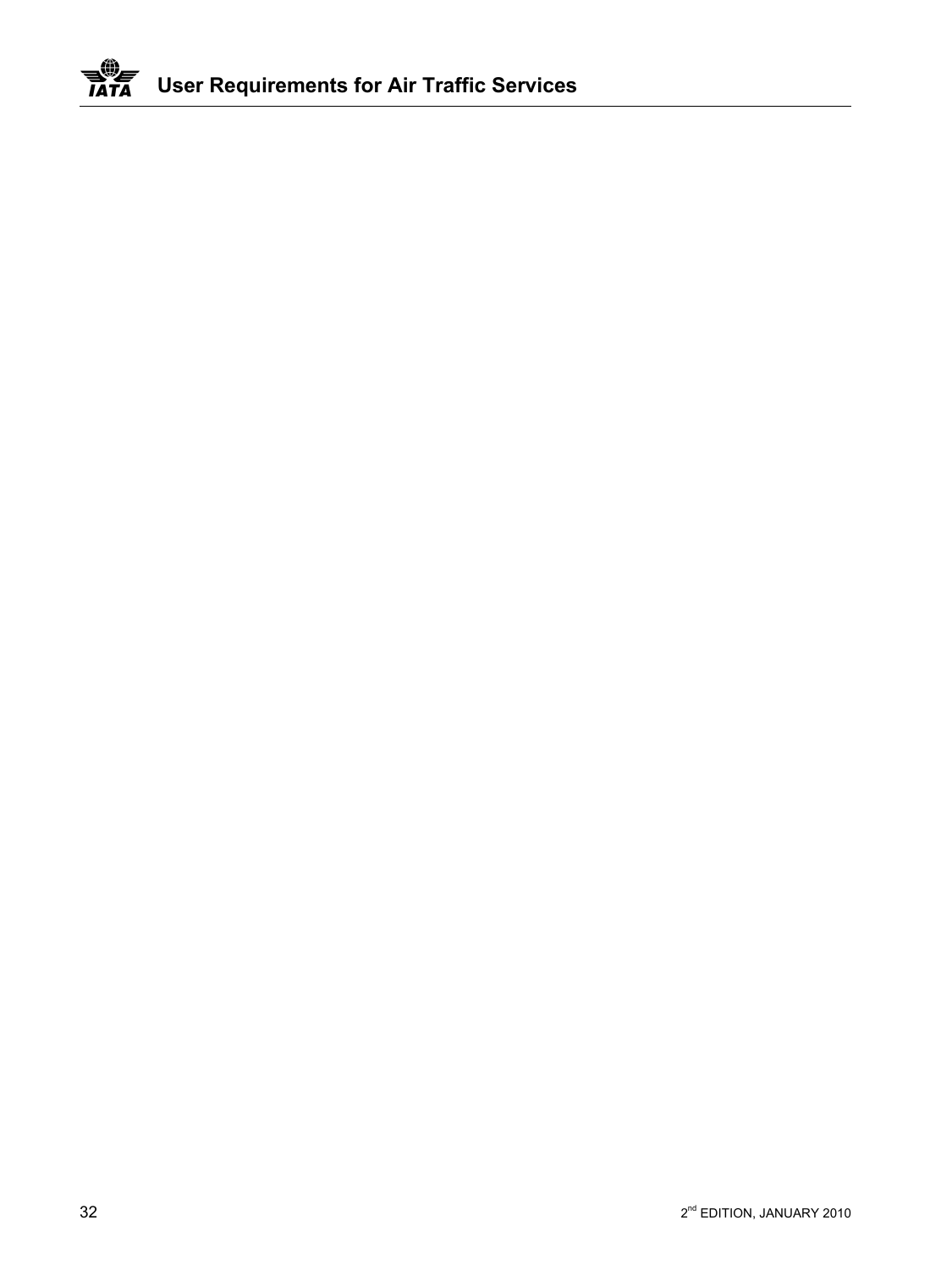![](_page_36_Picture_0.jpeg)

# **7. SURVEILLANCE: RADAR**

Technologies used for surveillance of air transport category aircraft are varied. Systems currently employed include:

- 7 Procedural Position Reports
- 7 Primary Surveillance Radar (PSR)
- $\overline{z}$  Secondary Surveillance Radar (SSR) Mode A, Mode C, and Mode S
- $7$  Multilateration (MLAT)
- 7 Precision Approach Radar (PAR)
- $\overline{z}$  Automatic Dependent Surveillance Contract (ADS-C)
- 7 Automatic Dependent Surveillance Broadcast (ADS-B)

ANSPs traditionally base aircraft surveillance on radar in dense airspace and voice or ADS-C position reports in remote and oceanic airspace. Where radar needs to be maintained or established, IATA views Secondary Surveillance Radar (SSR) & Mode S as the preferred technology. Further details on radar surveillance technologies are provided in the following sections.

# **7.1 Primary Surveillance Radar (PSR)**

Primary surveillance radar (PSR) relies on a narrow beam of transmitted pulses of radio energy being reflected back from aircraft. The PSR uses the reflected energy to determine the aircraft's position for presentation on the controller's display.

Although in the past PSR provided useful support to en-route ATC, currently there is no airline requirement for using this technology. Secondary Surveillance Radar (SSR), Multilateration, and Automatic Dependent Surveillance Broadcast (ADS-B) have vastly superseded PSR.

Some ANSPs have justified PSR retention on its ability to detect thunderstorms. However, PSR has limited storm penetration and it may sometimes display rudimentary (or false) thunderstorm activity. Airborne radar systems provide accurate weather information to airlines and State meteorological services provide weather information derived from Doppler radar to ATC.

PSR remains the system of choice for the identification of unknown or unlawful intrusions into sovereign or territorial airspace. However, this is a national security service and its infrastructure cost should be borne by the State and not by air navigation fees for civil aviation.

Continued use of PSR within terminal areas may ensure detection and tracking of non-cooperative targets i.e. aircraft not equipped with SSR transponder or experiencing avionics failure. However, Multilateration (see section 8.6) will be a superior replacement for PSR in terminal airspace.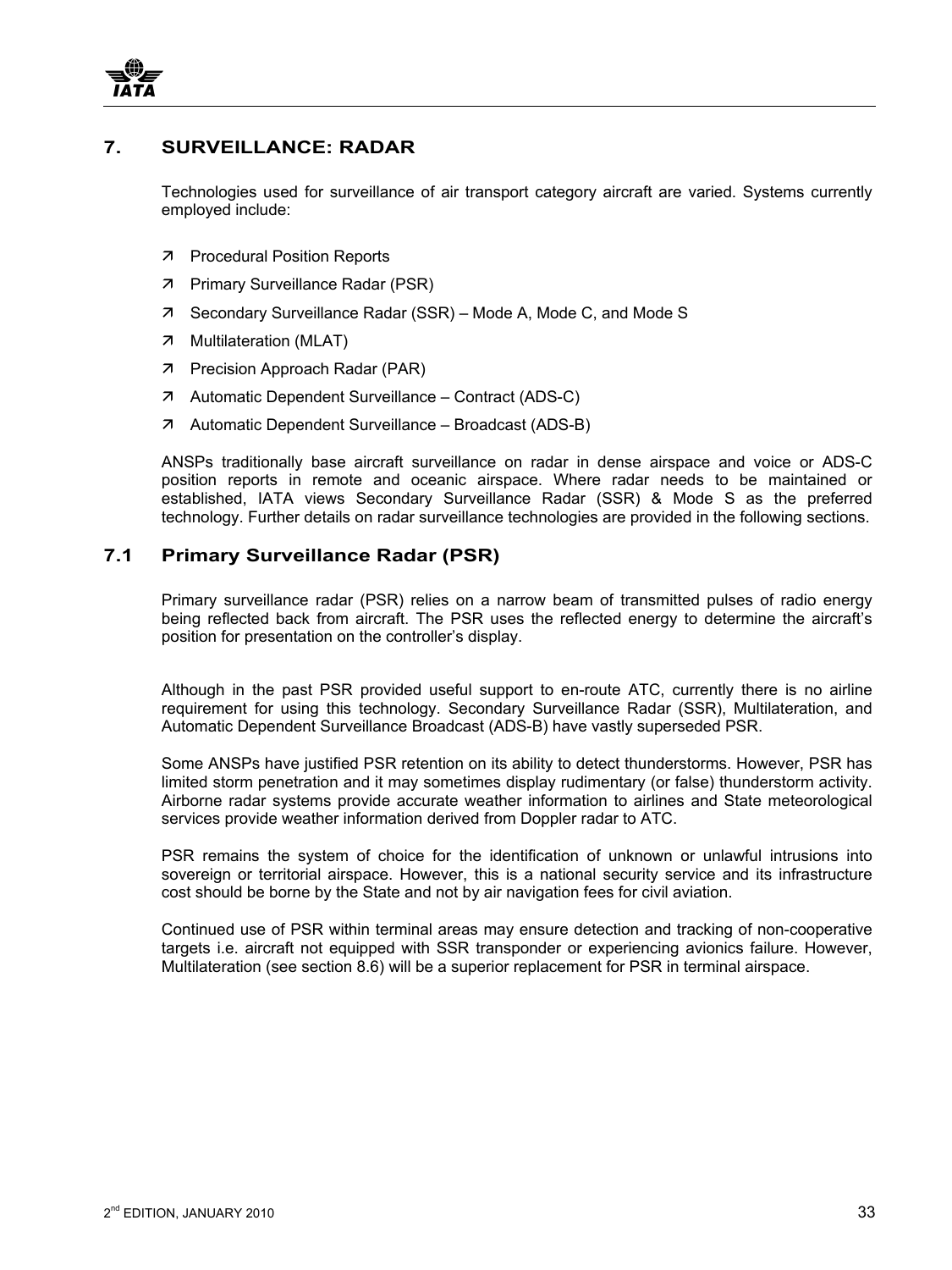#### **IATA's Position:**

**Do not support PSR deployment for civil air traffic services, as SSR and ADS-B have vastly superseded this technology and there is currently no operational benefit for PSR surveillance. Therefore, user charges associated with future upgrades or new PSR installations should be removed.** 

# **7.2 Secondary Surveillance Radar (SSR): Mode A/C and Mode S**

SSR sends out signals that interrogate aircraft transponders. Replies provide position and include a four-digit identity code (Mode A) and pressure-altitude reports (Mode C). Replies are used to display aircraft position, altitude and identity on controllers' screens. Due to the increase in air traffic density, the number of potential Mode A code combinations became insufficient.

Mode S (Selective Addressing) is now a commonly employed SSR technique. Aircraft equipped with Mode S transponders are assigned a permanent and unique 24-bit ICAO address code. Mode S radars interrogate airframes selectively and receive individual replies. SSR Mode S improves the quality and integrity of the detection, identification and altitude reporting, overcoming some of the issues associated with mode A/C, such as the 4096-code limitation, radio frequency (RF) pollution, and lost targets.

#### **IATA's Position:**

**Support SSR Mode S over SSR Mode A/C where radar must be established or replaced. SSR Mode S improves the quality and integrity of surveillance compared to Mode A/C.**

# **7.3 Precision Approach Radar (PAR)**

PAR allows controllers to monitor the approach path of an aircraft and provide lateral and vertical guidance by issuing instructions to pilots.

PAR is still used by military organisations but airline users no longer derive benefit from this technology.

#### **IATA's Position:**

**There is no airline requirement for PAR. User charges associated with existing PAR installations should be eliminated.**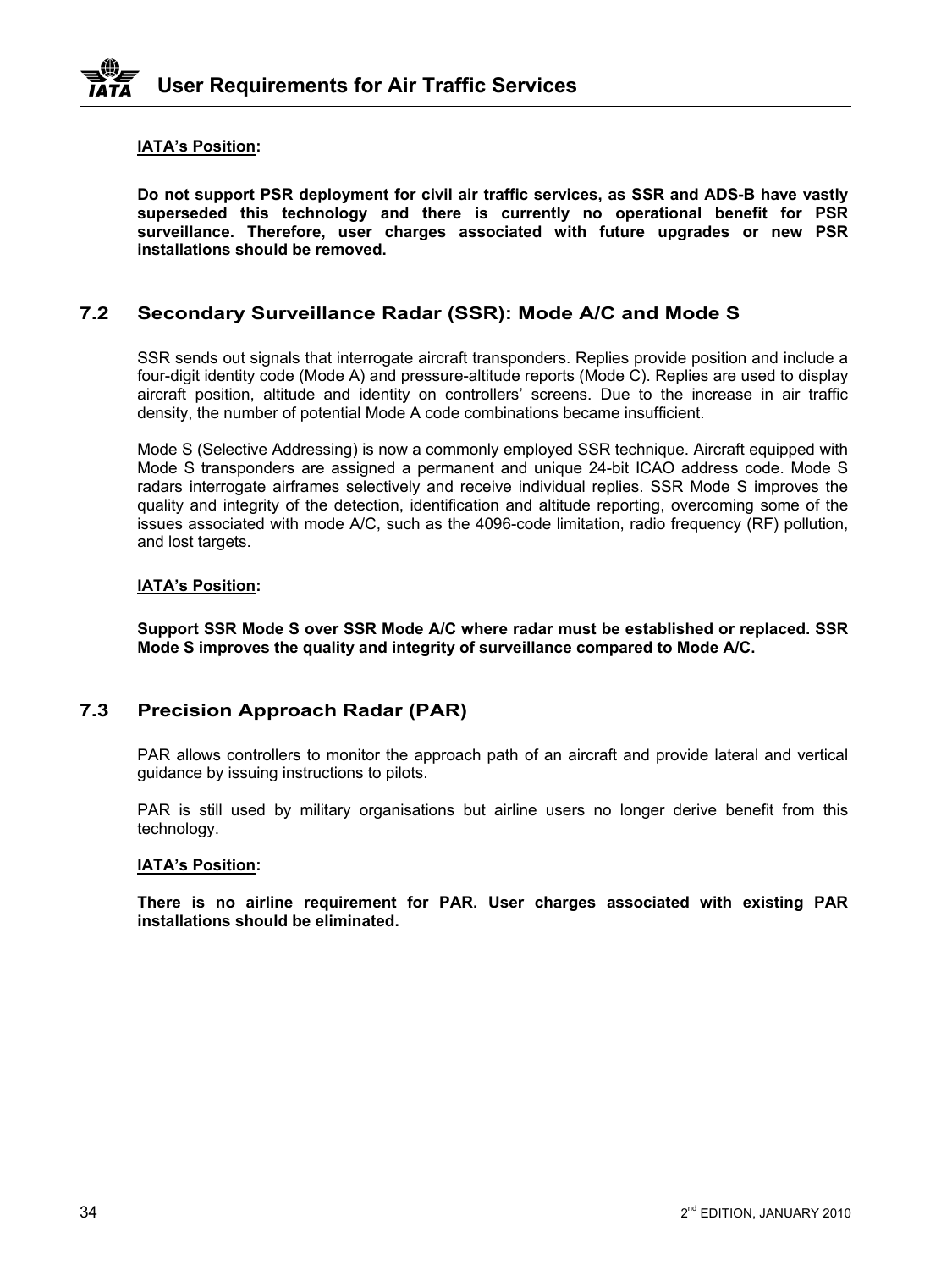![](_page_38_Picture_0.jpeg)

# **8. SURVEILLANCE: AUTOMATIC DEPENDENT SURVEILLANCE AND MULTILATERATION**

In general, IATA views ADS-B IN based on the 1090 Extended Squitter (ES) data link as the most desirable next-generation form of surveillance, while acknowledging that equipage requirements are still being defined.

ADS-B and Multilateration (MLAT) build on a common technological framework. Surveillance based primarily on ADS-B and supplemented with MLAT should be used, whenever operationally feasible, as the next generation replacement to radar. In oceanic and remote areas, ADS-C is the preferred surveillance technology.

Technologies reviewed in this section include:

- 7 Automatic Dependent Surveillance Broadcast (ADS-B) OUT
- 7 Automatic Dependent Surveillance Broadcast (ADS-B) IN
- 7 Candidate ADS-B Links
- 7 Automatic Dependent Surveillance Contract (ADS-C)
- 7 Traffic Information Service Broadcast (TIS-B)
- $7$  Multilateration (MLAT)

# **8.1 Automatic Dependent Surveillance Broadcast (ADS-B) OUT**

ADS-B OUT is a surveillance technology by which an aircraft periodically and automatically broadcasts its state vector (horizontal and vertical position and velocity) and other aircraft data such as identification. Ground stations receive ADS-B OUT position reports and display them on air traffic controllers' screens. ADS-B OUT broadcasts may also be received, processed, and displayed by other aircraft in the vicinity that are equipped with ADS-B IN.

#### **IATA's Position:**

**Support implementation of ADS-B OUT based on Mode S Extended Squitter (1090ES) data link to supplement and eventually replace radar, and in non-radar airspace if traffic could benefit from ATC surveillance. Transition timelines need to be determined in consultation with airspace users. Operational and maintenance savings should be passed on to airspace users***.* 

# **8.2 Automatic Dependent Surveillance Broadcast (ADS-B) IN**

ADS-B IN is a surveillance technology by which an aircraft is able to broadcast as well as receive, process, and display the information broadcasted by another ADS-B equipped aircraft. Such information is shown on a Cockpit Display of Traffic Information (CDTI).

ADS-B IN is seen as a long-term (2020+) solution. Although information obtained through ADS-B IN greatly improves cockpit situational awareness and provides the potential for further shared air and ground separation responsibility, much remains to be accomplished in terms of system certification, application validation, human factors considerations / roles, procedures, and regulatory policies.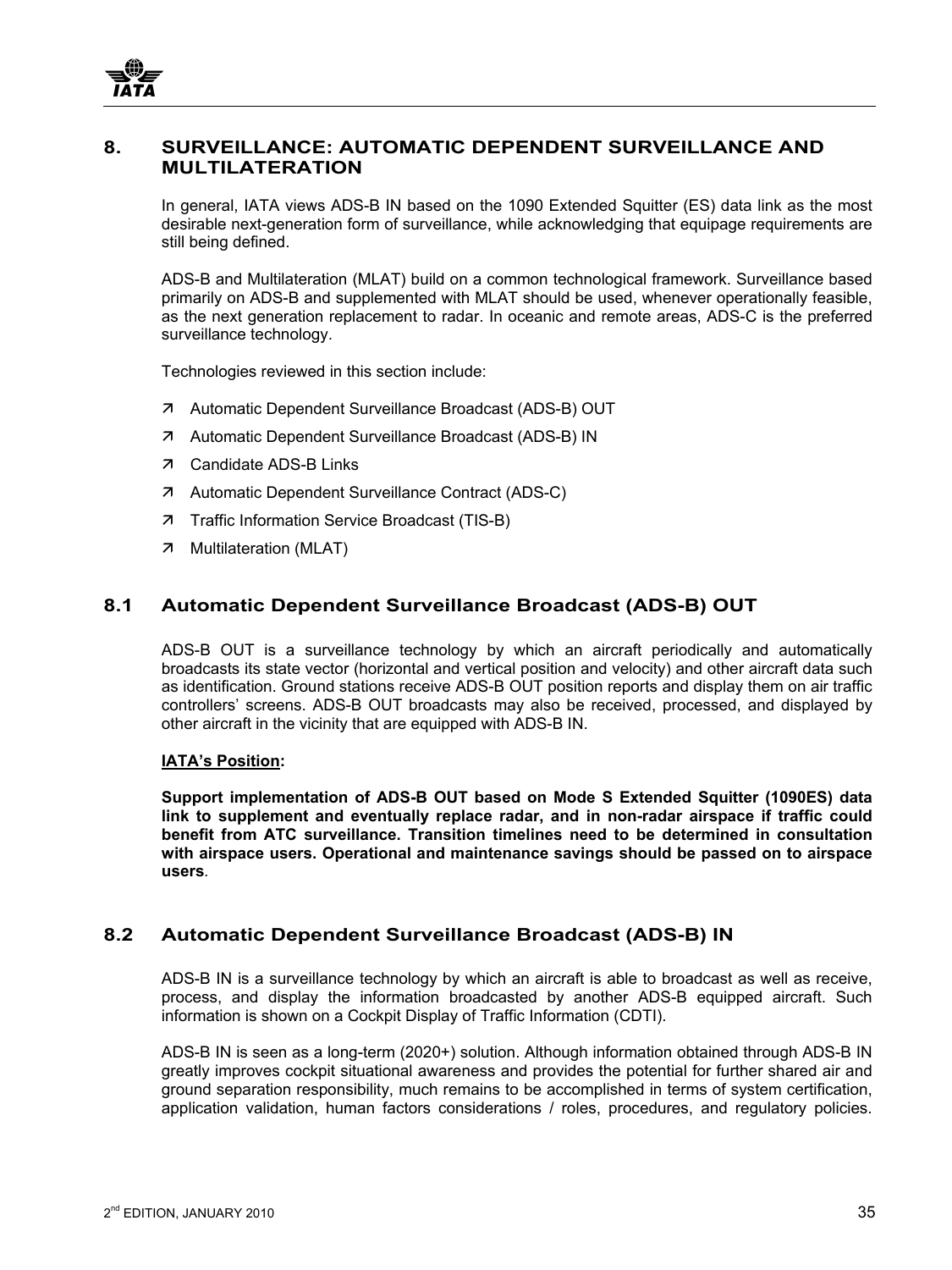Additionally, retrofit of existing fleets implies a major avionics upgrade and will require a lead-time of approximately ten years.

#### **IATA's Position:**

**ADS-B IN is seen as the preferred next generation surveillance technology for air transportation. IATA endorses the concept of ADS-B IN according to ICAO's Global Air Navigation Plan.** 

**However, before going forward with implementation, global consensus must be reached on:** 

- Ê **Avionics requirements and standards**
- Ê **Roles, responsibilities, and liabilities of pilots and air traffic controllers**
- Ê **Cost and benefit Analysis that presents a positive business case for airspace users and ATS providers.**

# **8.3 Candidate ADS-B Data links**

ICAO has formalized standards for three broadcast mode data links for ADS-B: 1090 MHz Mode S Extended Squitter (1090 ES), VDL Mode 4, and Universal Access Transceiver (UAT).

Although there are three standards, there is general global consensus, including IATA, CANSO, EUROCONTROL, FAA, Airbus and Boeing, to use 1090 ES as the supporting data link for international ADS-B applications, as it is available and mature, enabling early implementation.

The majority of stakeholders do not support VDL Mode 4 after consideration of the risks and investments associated to its implementation versus the added value.

UAT carriage is of no interest to commercial air carriers.

#### **IATA's Position:**

**Support Mode S 1090 ES as the single, interoperable data link to support ADS-B for the foreseeable future. Mode S 1090 ES is a technology available and mature today, enabling early application. IATA does not support VDL Mode 4 or UAT for international air traffic services or user charges associated with these technologies.** 

# **8.4 Automatic Dependent Surveillance Contract (ADS-C)**

ADS-C is a surveillance technology designed for oceanic and remote airspace. ADS-C reports are sent from the aircraft to ATC via a VHF or SatCom data link and include position, velocity, intent, and weather.

Reports are automatically generated based on an electronic contract established between the aircraft Flight Management System (FMS) and a ground-based ATC installation. An aircraft typically transmits its information every 32, 27, or 14 minutes (per ICAO PANS-ATM recommendation for 50nm or 30nm separation minima), as determined by the FMS electronic contract with ATC.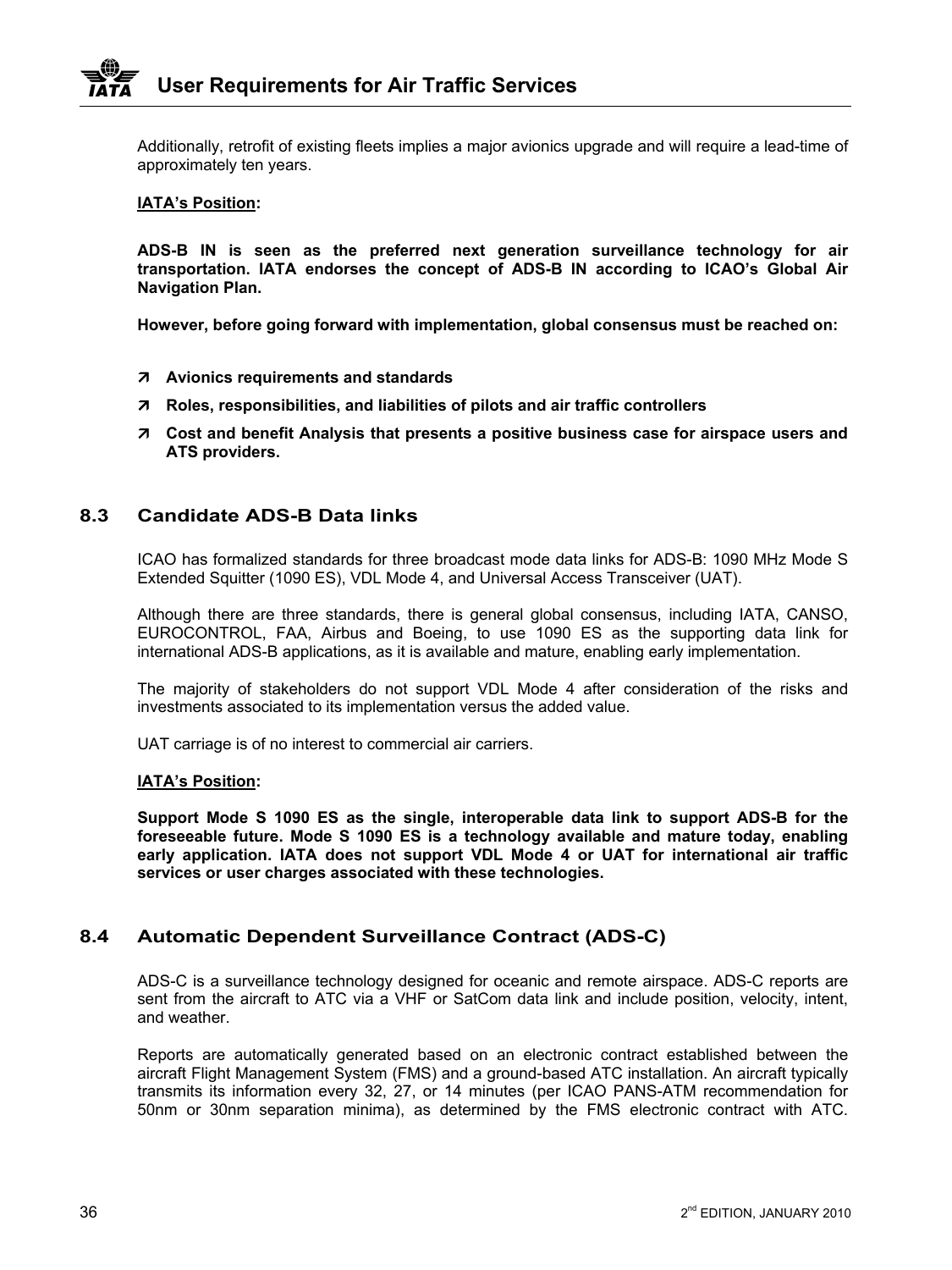Contracts could be based on a specified reporting rate, event, or on-demand. The information is displayed to ATC and can also be used by automated flight tracking and monitoring systems.

#### **IATA's Position:**

**Support ADS-C based surveillance for oceanic and remote airspace where appropriate. ADS-C contracts should be determined with an agreed service in consultation with airspace users, i.e. a 32 minute periodic contract for a RNP4 approved aircraft for 50NM longitudinal separation or a 14 minute periodic contract for a RNP4 approved aircraft for 30NM longitudinal separation, etc***.* 

# **8.5 Traffic Information Service - Broadcast (TIS-B)**

TIS-B enables SSR (Mode S and Mode A/C) or ADS-B surveillance data from multiple link sources to be combined and uplinked to an aircraft equipped with ADS-B IN, increasing situational awareness in the cockpit.

TIS-B is designed to deliver benefits in a mixed surveillance environment during the transition from radar to ADS-B surveillance or in a dual link ADS-B environment. TIS-B could fulfill an intermediary role until full deployment of ADS-B IN. It is anticipated that cockpit display of traffic information (CDTI) will predominantly be based on TIS-B during the initial transition period from radar to ADS-B IN.

#### **IATA's Position:**

**Support a single data link standard based on 1090ES. If a single standard is not implemented, then ADS-B IN systems will require TIS-B functionality to display all aircraft of relevance in any given traffic situation. TIS-B should be considered to increase situational awareness during the transition from radar to a full ADS-B environment.** 

# **8.6 Multilateration (MLAT)**

MLAT is a ground based surveillance system that uses transmissions from a transponder, Traffic Collision Avoidance System (TCAS), ADS-B, or military IFF transmissions to triangulate the position of a cooperative target. MLAT is also known as Hyperbolic Positioning and functions by measuring the Time Difference of Arrival (TDOA) of a signal at a number of dispersed receivers.

*Note*: Wide Area Multilateration (WAM) is a term commonly used to describe the surveillance of enroute airspace, while the abbreviation MLAT tends to be employed when discussing the monitoring of terminal airspace and airport surface traffic.

A limited number of ANSPs have deployed MLAT/WAM for ATM surveillance in combination with ADS-B or SSR to meet specific surveillance requirements. Some ANSPs are also deploying MLAT as a Precision Runway Monitor (PRM) sensor and for surveillance of airport ground movements. Additional MLAT/WAM applications include ADS-B backup and RVSM height monitoring.

Depending upon the required number of sites and their locations, MLAT/WAM systems can cost considerably less than conventional radar to purchase, install, and maintain.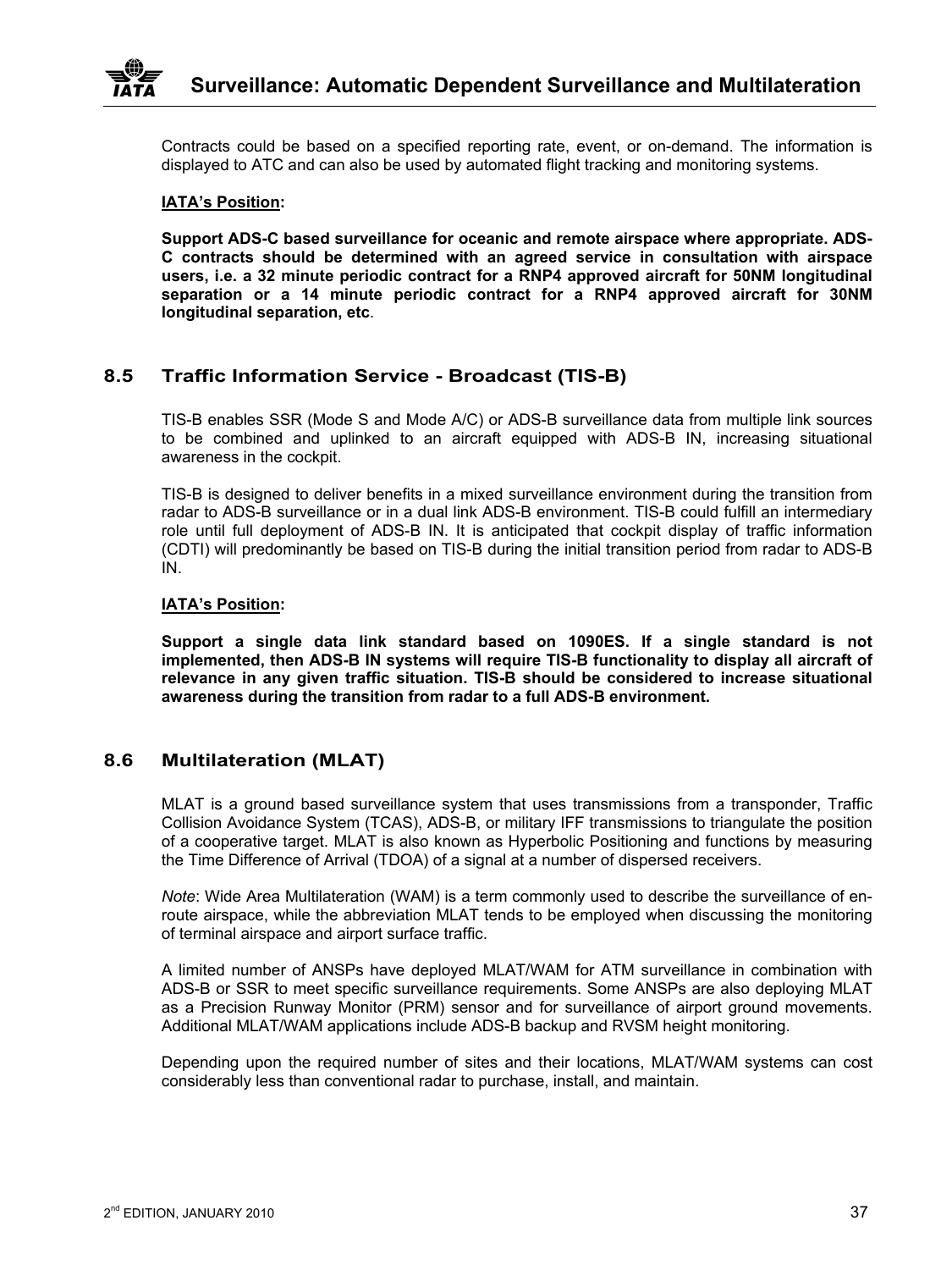Global MLAT separation standards have been agreed. The Aeronautical Surveillance Panel (ASP) and the Separation and Airspace Safety Panel (SASP) have developed ICAO guidance materials and separation minimums of 5nm and 3nm for MLAT/WAM. Anticipated availability is 2010.

#### **IATA's Position:**

**Support MLAT to meet specific surveillance requirements when supported by clear operational requirements, separation minima, and a Cost-Benefit Analysis (CBA) involving all stakeholders. If MLAT is deployed, it should be configured to facilitate possible integration of ADS-B ground stations in a future surveillance mix.**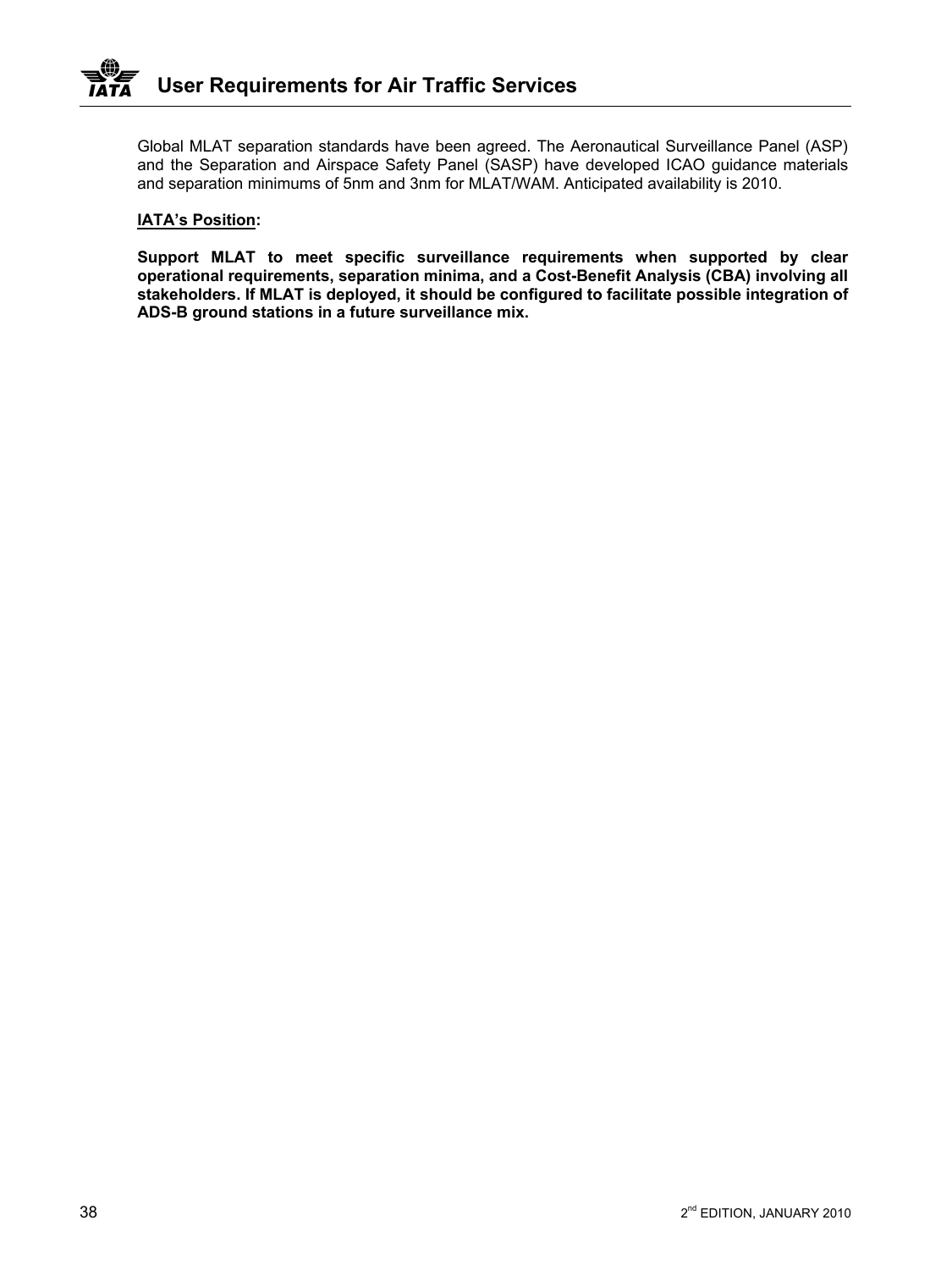![](_page_42_Picture_0.jpeg)

# **9. OTHER DATA LINK OPERATIONAL SERVICES**

Airlines support the move to migrate to a fully digital environment for aeronautical information and meteorological services to ensure that information is made available to the user in a timely manner.

This section provides an overview on the following technologies and applications:

- 7 Digital Automatic Terminal Information Service (D-ATIS)
- 7 Automated Weather Observing System (AWOS)
- Ê Pre-Departure Clearance Service (PDC**)**

# **9.1 Digital Automatic Terminal Information Service (D-ATIS)**

ATIS is predominantly a voice broadcast service over a dedicated VHF frequency that provides operational information to aircraft operating in the vicinity of an airport, eliminating the need for a controller to transmit the information to each aircraft individually. It is normally accomplished through a voice recording, updated when conditions change.

Data link is an alternative means of transmitting ATIS to suitably equipped aircraft. It reduces flight crew workload as D-ATIS information is printed on a cockpit printer or is recallable on a data link display.

#### **IATA's Position:**

**Support D-ATIS deployment at major international airports while providing dual-stack support during transition from ATIS to D-ATIS.** 

#### **9.2 Automated Weather Observing System (AWOS)**

AWOS is a suite of sensors that measure, collect, and disseminate weather data to help meteorologists, pilots, and flight dispatchers prepare and monitor weather forecasts. The sensors measure such elements as wind velocity, ambient air and dew point temperatures, visibility, cloud height and sky condition, precipitation occurrence and type, as well as identifying icing or freezing conditions.

In addition to safety benefits associated with weather, AWOS facilitates potential reduction in flight disruptions.

#### **IATA's Position:**

**Support AWOS where operationally justified and cost-effective, for example, at airports where weather observers are not available 24 hours.** 

# **9.3 Pre-Departure Clearance Service (PDC)**

A flight due to depart from an airfield must first obtain departure information and clearance from the controlling ATS unit. The pre-departure clearance service provides an automated means for requesting and delivering clearances, with the objective of reducing pilot and controller workload and diminishing clearance delivery delays.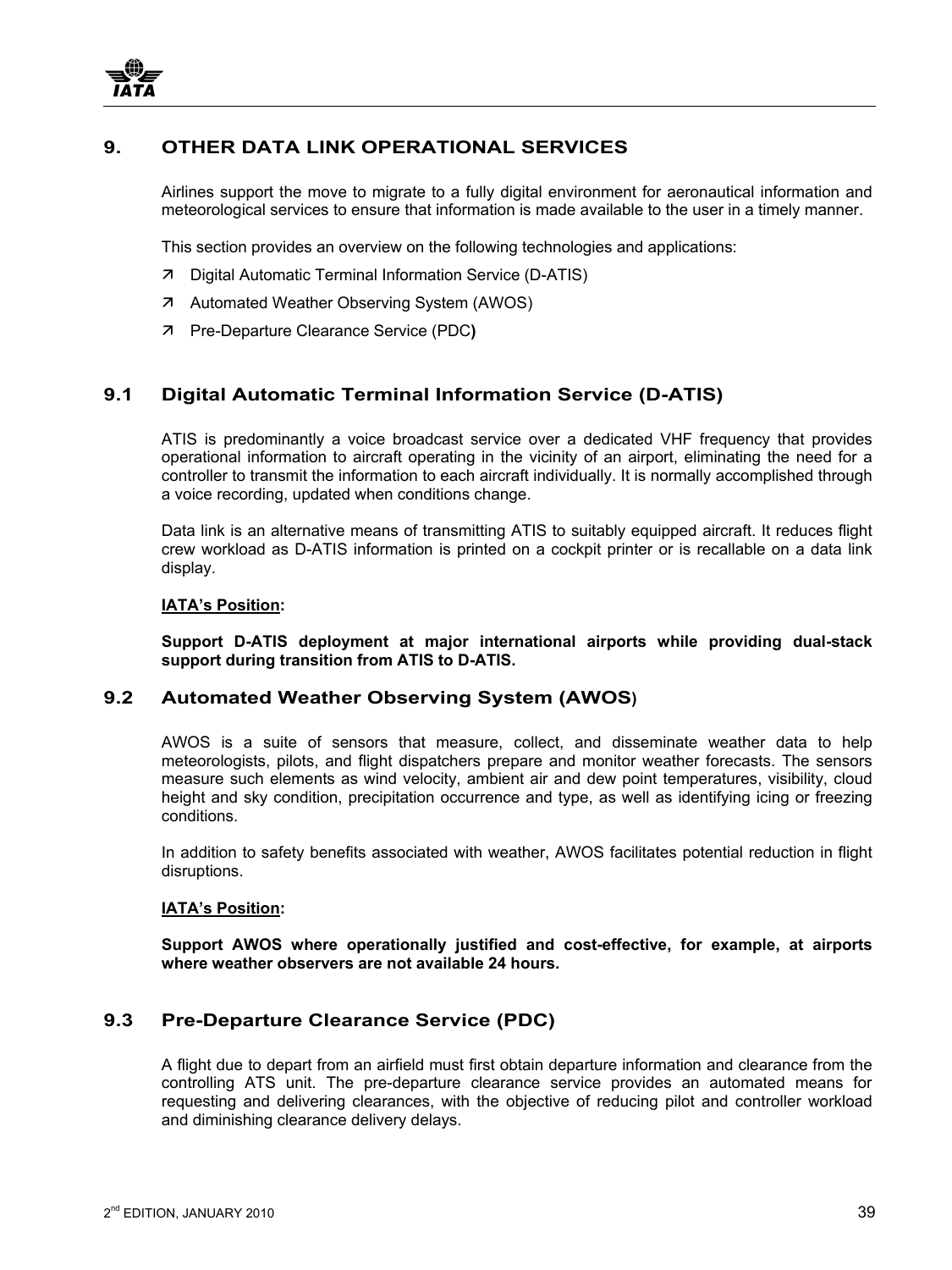The benefits for the introduction of PDC are:

- $\overline{z}$  Reduction of the potential for communication errors between pilots and controllers;
- 7 Reduction of frequency congestion;
- $7$  Reduction of ground delays.

# **IATA's Position:**

**Support PDC deployment at major international airports to supplement and eventually replace conventional voice clearances.**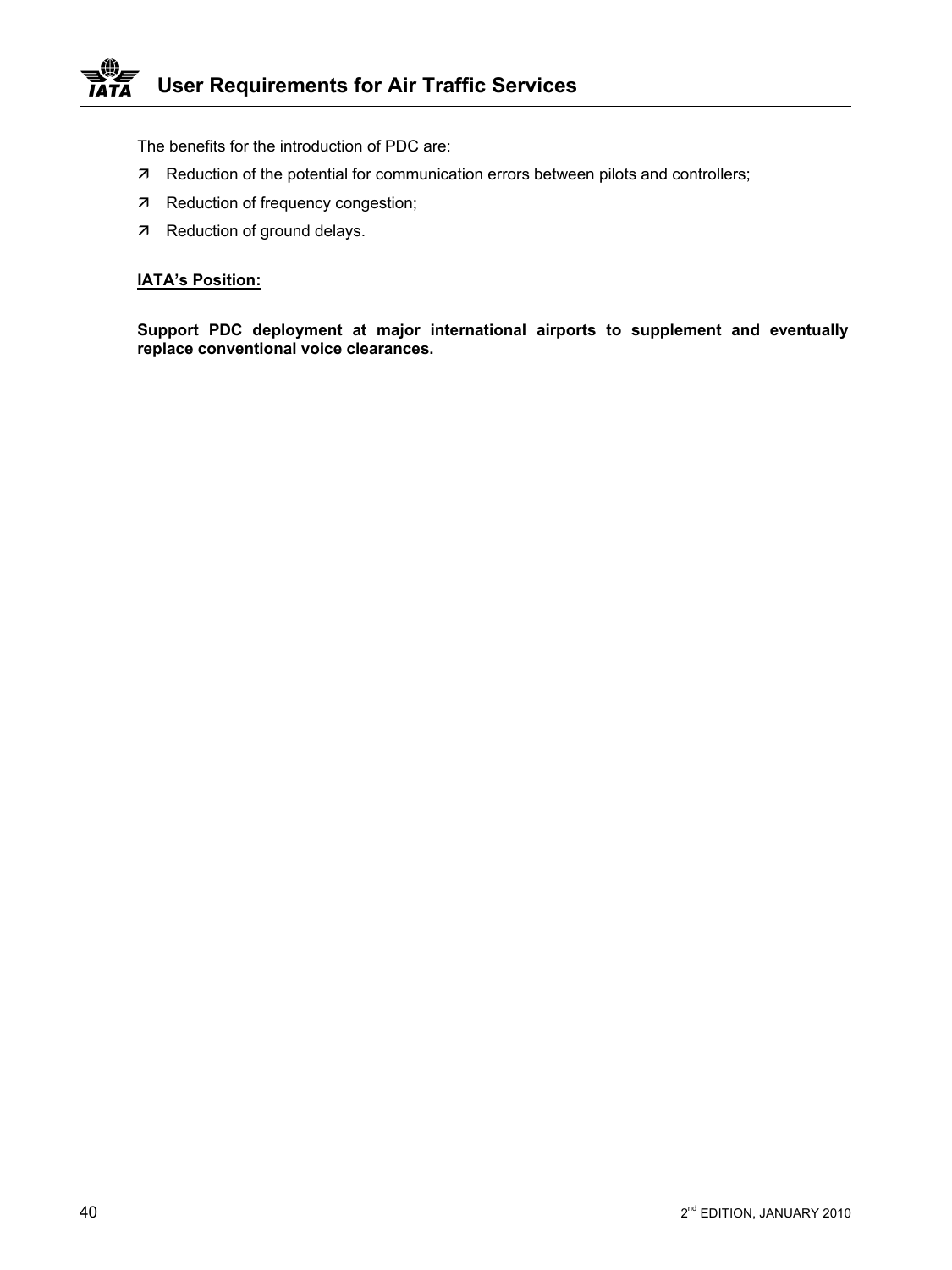# **10. SPECTRUM REQUIREMENTS FOR INTERNATIONAL CIVIL AVIATION**

Performance of CNS/ATM systems are dependent upon the availability of radio frequency spectrum that can support the integrity and availability requirements associated with aeronautical safety of life systems, and demands special protection measures to avoid harmful interference to these systems. It was recognized by the ICAO 11<sup>th</sup> Air Navigation Conference that new radio spectrum for CNS/ATM systems will be required while the current systems continue to be maintained.

Global allocations of radio spectrum, including that for aviation, are agreed by the 191 States of the International Telecommunications Union (ITU) at World Radiocommunication Conferences (WRCs), which meet every 3-4 years. The resolutions that come out of these meetings become radio regulations and, once signed by States, have the status of international treaties.

Article 4.10 of the Radio Regulations states that ITU Member States recognize that the safety aspects of radionavigation and other safety services requires special measures to ensure their freedom from harmful interference. These factors must be taken into consideration in the allocation, assignment and use of frequencies for aeronautical systems.

#### **IATA's Position:**

**To work jointly with ICAO to promote a common aviation position at the ITU WRC that aims to preserve and protect aeronautical spectrum for radiocommunication and radionavigation systems, which are required for current and future safety-of-flight applications**.

**IATA policy paper can be found at: www.iata.org/whatwedo/airport-ans/infrastructure\_strategy**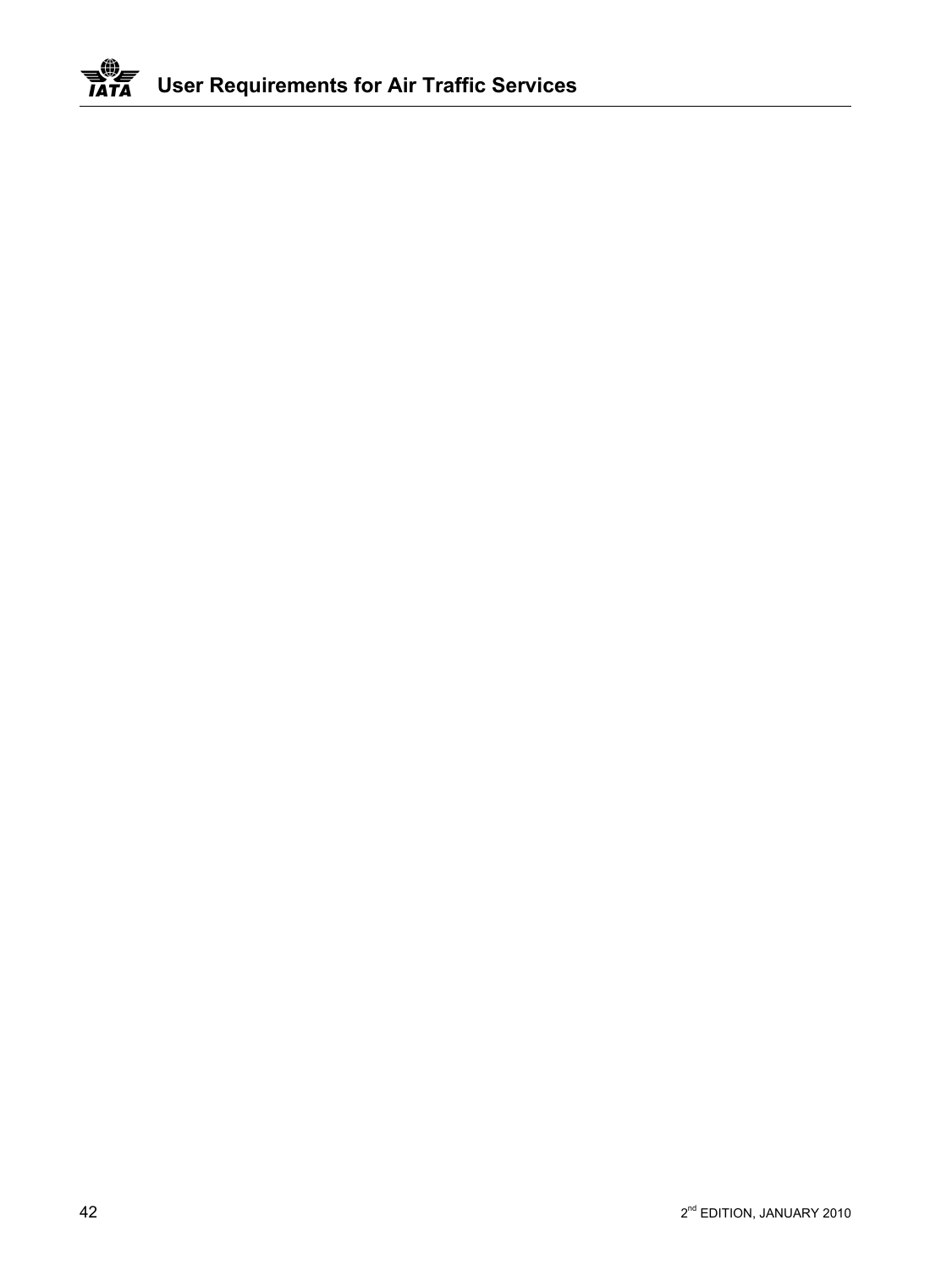![](_page_46_Picture_0.jpeg)

# **11. CONCLUSION**

The introduction of any new technology must be managed in a manner that enables airlines to develop a business case with near-term investment payback. IATA encourages ANSPs / States to only adopt technologies which have valid business and operational cases as agreed in consultation with airlines and other airspace users.

There are many technological "solutions" that have been developed by industry for air traffic services. However, unless they are adopted as a global standard and have agreed cost/benefits and implementation timelines with the airspace users, such technologies have no value to international aviation. For technologies that will soon be introduced (e.g., ADS-B, Multilateration, GBAS, etc.), it is essential that each application undergoes a thorough due process of safety case analysis, agreed cost-benefit, development of globally harmonized policies and procedures, establishment of separation minimums and standards, and setting of deployment timelines, involving all airspace users.

IATA is happy to address specific questions on infrastructure. Please send questions and comments to…

infrastructure@iata.org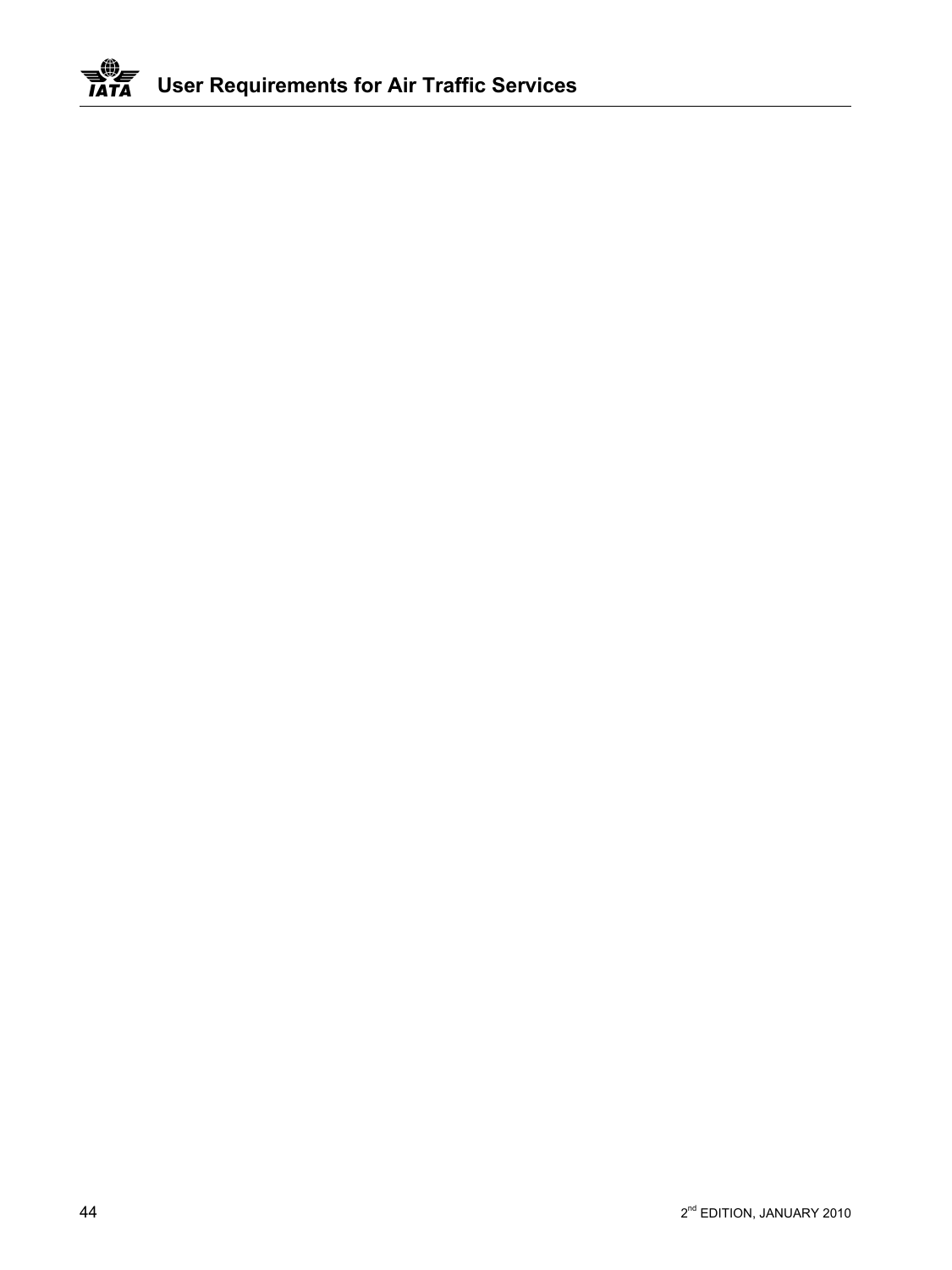![](_page_48_Picture_0.jpeg)

# GLOSSARY

| <b>ABAS</b>  | <b>Aircraft Based Augmentation System</b>               |
|--------------|---------------------------------------------------------|
| <b>ACARS</b> | Aircraft Communications Addressing and Reporting System |
| <b>ACAS</b>  | Airborne Collision Avoidance System                     |
| <b>ADS</b>   | Automatic Dependent Surveillance                        |
| ADS-B        | Automatic Dependent Surveillance - Broadcast            |
| ADS-C        | Automatic Dependent Surveillance - Contract             |
| <b>AIDC</b>  | Air Traffic Services Interfacility Data Communication   |
| <b>AMSS</b>  | Aeronautical Mobile Satellite Service                   |
| <b>ANS</b>   | <b>Air Navigation Services</b>                          |
| <b>ANSP</b>  | Air Navigation Service Provider                         |
| <b>AOC</b>   | <b>Aeronautical Operational Control Communications</b>  |
| <b>APV</b>   | Approach with Vertical Guidance                         |
| ASP          | <b>Aeronautical Surveillance Panel</b>                  |
| <b>ATC</b>   | <b>Air Traffic Control</b>                              |
| <b>ATIS</b>  | <b>Automatic Terminal Information Service</b>           |
| <b>ATM</b>   | Air Traffic Management                                  |
| <b>ATN</b>   | <b>Aeronautical Telecommunications Network</b>          |
| <b>ATS</b>   | <b>Air Traffic Services</b>                             |
| <b>AWOS</b>  | Automated Weather Observing System                      |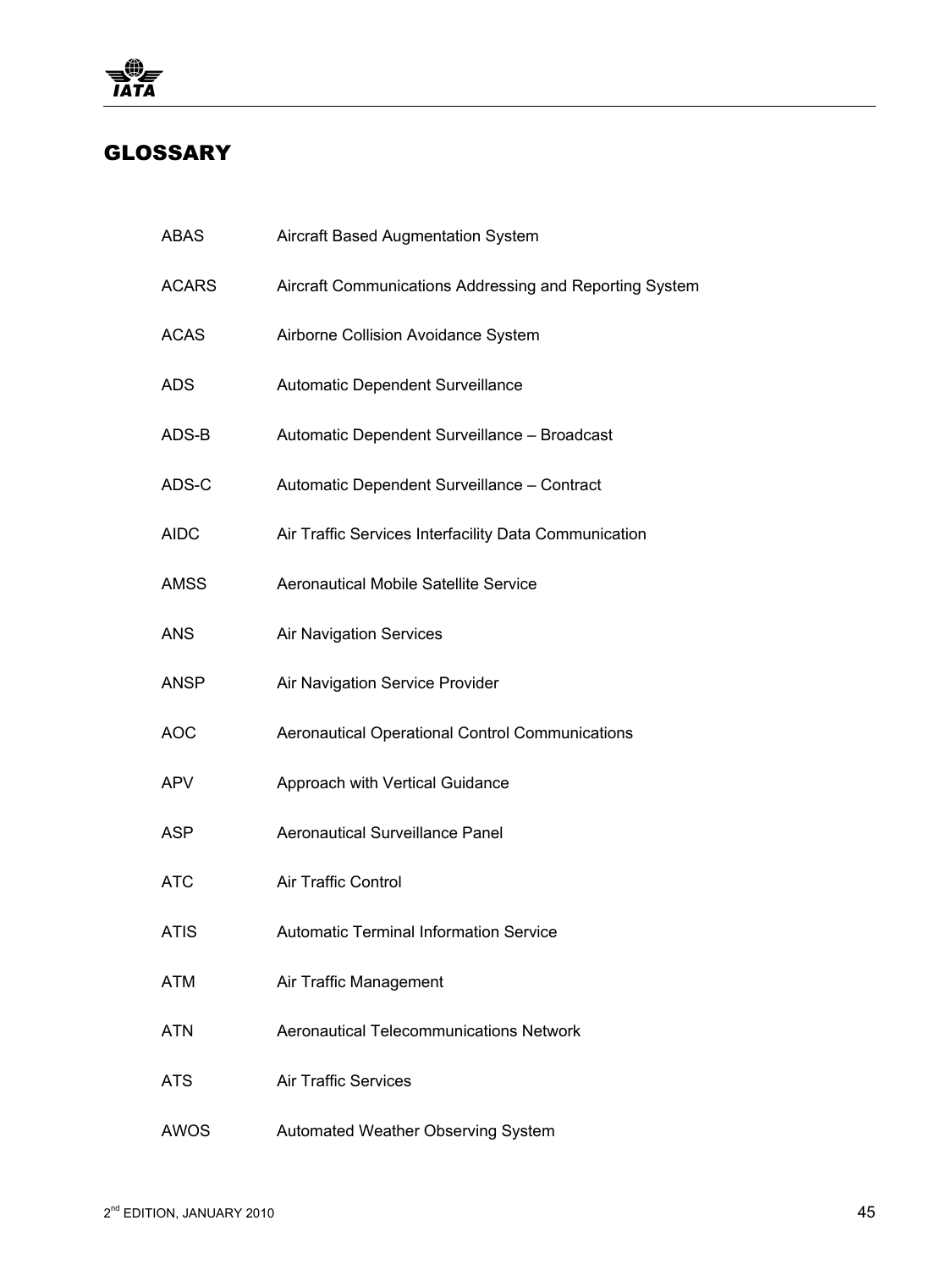#### $\clubsuit$ **User Requirements for Air Traffic Services IATA**

| Baro-VNAV               | <b>Barometric Vertical Navigation</b>                         |
|-------------------------|---------------------------------------------------------------|
| CANSO                   | Civil Air Navigation Services Organization                    |
| <b>CBA</b>              | <b>Cost-Benefit Analysis</b>                                  |
| <b>CDTI</b>             | Cockpit Display of Traffic Information                        |
| CNS/ATM                 | Communications Navigation Surveillance/Air Traffic Management |
| <b>COTS</b>             | <b>Commercial Off-The-Shelf</b>                               |
| <b>CPDLC</b>            | <b>Controller Pilot Data Link Communications</b>              |
| <b>CSMA</b>             | <b>Carrier Sense Multiple Access</b>                          |
|                         | D-ATIS Digital - Automated Terminal Information Service       |
| DL                      | Data Link                                                     |
| <b>DME</b>              | <b>Distance Measuring Equipment</b>                           |
| <b>EGNOS</b>            | European Geostationary Navigation Overlay Service (Europe)    |
| ES                      | <b>Extended Squitter</b>                                      |
| EURO-<br><b>CONTROL</b> | European Organisation for the Safety of Air Navigation        |
| <b>FAA</b>              | Federal Aviation Administration (USA)                         |
| <b>FANS</b>             | Future Air Navigation Systems (FANS)                          |
| <b>FIR</b>              | <b>Flight Information Region</b>                              |
| <b>FMS</b>              | <b>Flight Management System</b>                               |
| <b>GAGAN</b>            | GPS Aided Geo Augmented Navigation (India)                    |
| <b>GBAS</b>             | <b>Ground Based Augmentation Service</b>                      |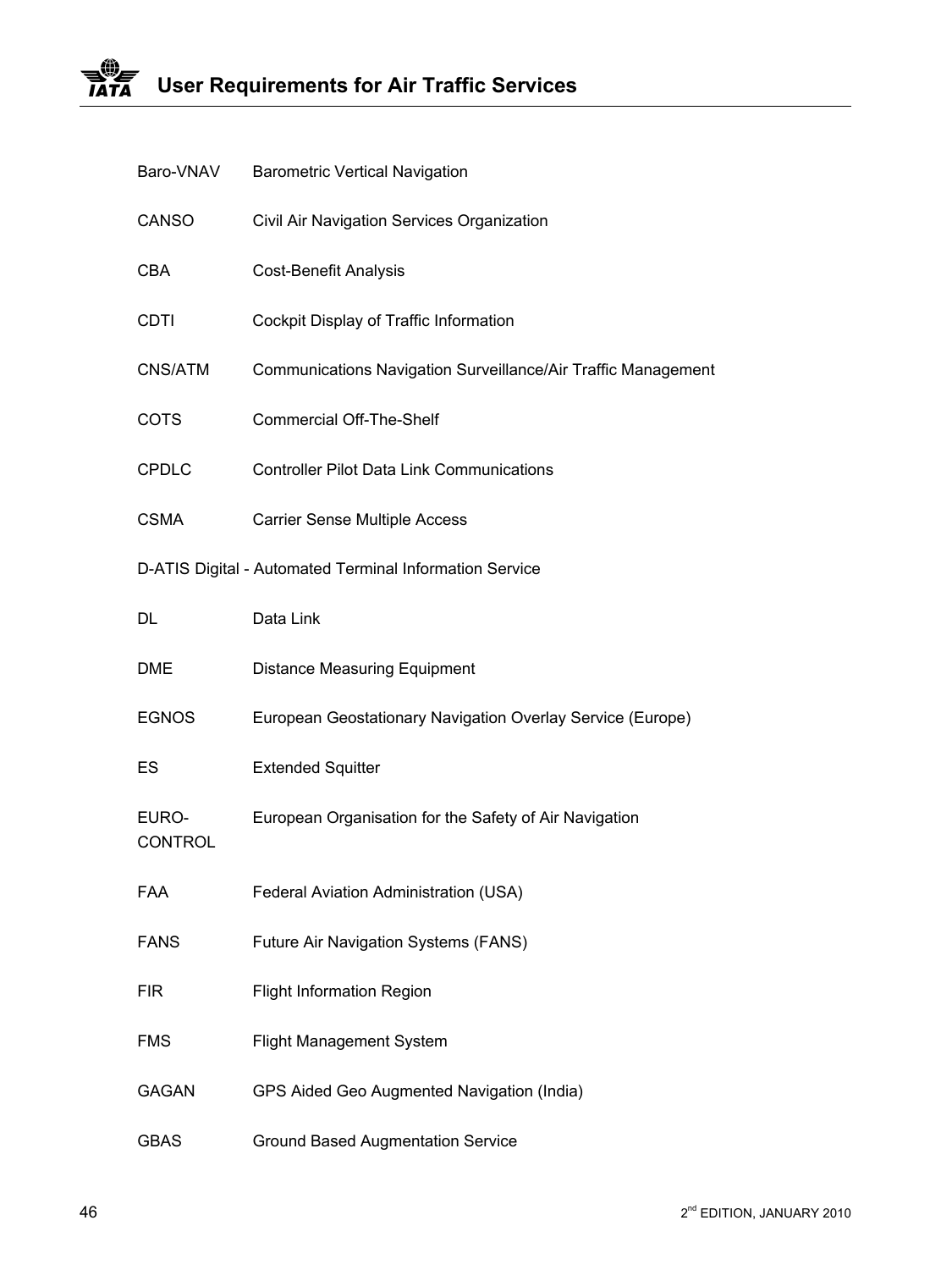| <b>GEO</b>   | Geosynchronous Orbit                              |
|--------------|---------------------------------------------------|
| <b>GES</b>   | <b>Ground Earth Station</b>                       |
| <b>GLS</b>   | <b>GNSS Landing System</b>                        |
| <b>GNSS</b>  | Global Navigation Satellite System                |
| <b>GPS</b>   | <b>Global Positioning System</b>                  |
| <b>HF</b>    | <b>High Frequency</b>                             |
| <b>HFDL</b>  | High Frequency Data Link                          |
| <b>IATA</b>  | International Air Transport Association           |
| <b>ICAO</b>  | International Civil Aviation Organization         |
| <b>IEEE</b>  | Institute of Electrical and Electronics Engineers |
| <b>IFF</b>   | Identification Friend or Foe                      |
| <b>ILS</b>   | Instrument Landing System                         |
| <b>IRNSS</b> | Indian Regional Navigational Satellite System     |
| <b>ISO</b>   | International Organization for Standardization    |
| IP           | <b>Internet Protocol</b>                          |
| IT           | Information Technology                            |
| <b>ITU</b>   | International Telecommunications Union (ITU)      |
| <b>LEO</b>   | Low- Earth Orbit                                  |
| <b>MLS</b>   | Microwave Landing System                          |
| <b>MSAS</b>  | MTSAT Satellite Based Augmentation System (Japan) |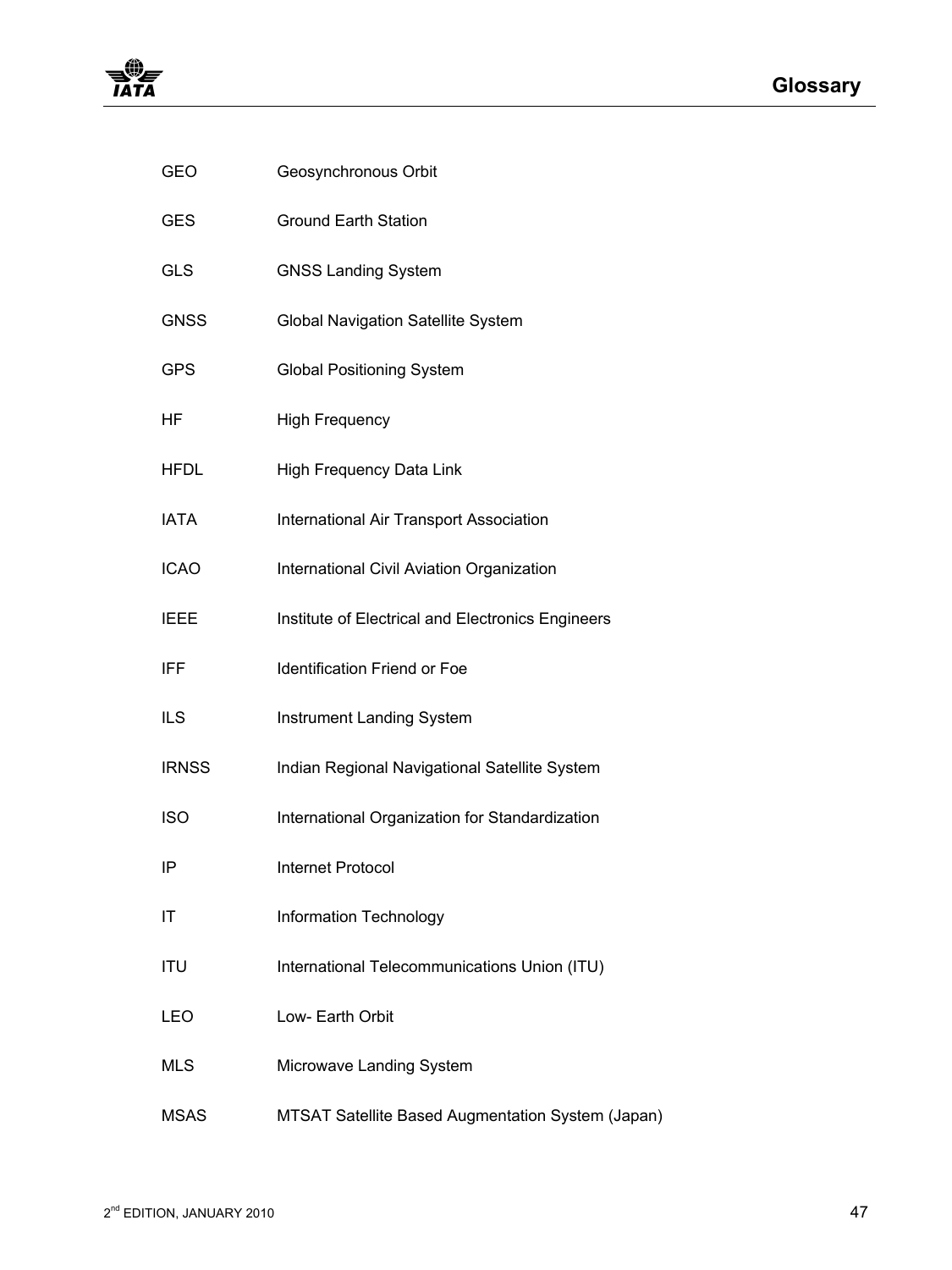#### Ŵ, **User Requirements for Air Traffic Services IATA**

| <b>MTSAT</b>    | Multi-functional Transport Satellites (Japan)          |
|-----------------|--------------------------------------------------------|
| <b>NextGen</b>  | Next Generation Air Transportation System              |
| <b>NDB</b>      | Non Directional Beacon                                 |
| <b>NRA</b>      | Non-Radar Airspace                                     |
| <b>OSI</b>      | Open Systems Interconnection                           |
| <b>PAR</b>      | Precision Approach Radar                               |
| <b>PBN</b>      | Performance Based Navigation                           |
| <b>PDC</b>      | Pre-Departure Clearance                                |
| <b>PRM</b>      | <b>Precision Runway Monitor</b>                        |
| <b>RAIM</b>     | Receiver Autonomous Integrity Monitoring               |
| <b>RF</b>       | Radio Frequency                                        |
| <b>RNAV</b>     | Area Navigation                                        |
| <b>RNP</b>      | Required Navigation Performance                        |
| <b>RNP APCH</b> | Required Navigation Performance Approach               |
| RNP/AR          | Required Navigation Performance Authorization Required |
| <b>RVSM</b>     | Reduced Vertical Separation Minimum                    |
| <b>SASP</b>     | Separation and Airspace Safety Panel                   |
| <b>SARPs</b>    | <b>Standards and Recommended Practices</b>             |
| <b>SBAS</b>     | Satellite Based Augmentation System                    |
| <b>SESAR</b>    | Single European Sky ATM Research                       |
| <b>SMR</b>      | <b>Surface Movement Radar</b>                          |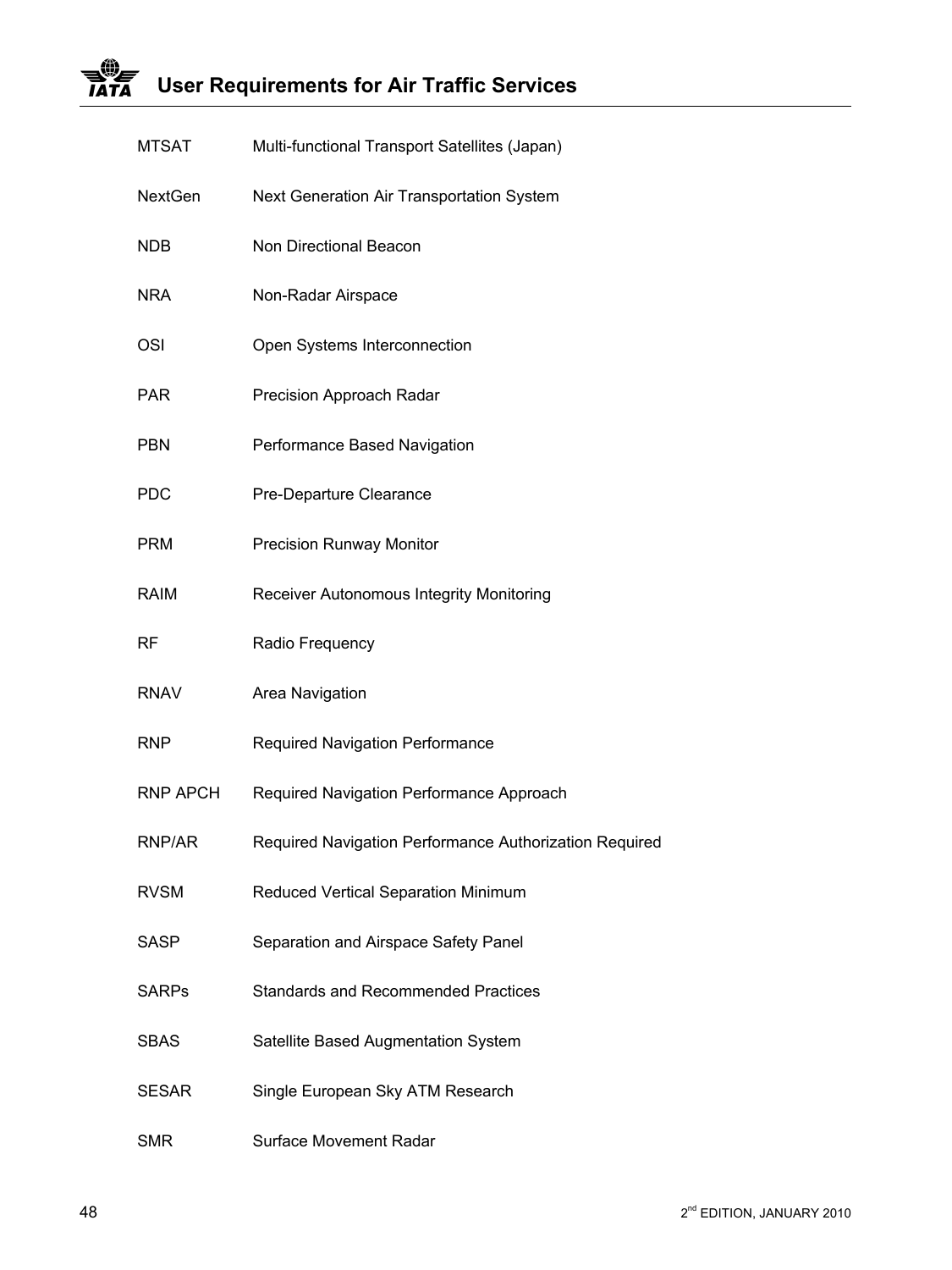| жY<br>w              |
|----------------------|
| 74 J<br>٠,<br>2<br>л |

| <b>SSR</b>    | Secondary Surveillance Radar                    |
|---------------|-------------------------------------------------|
| <b>STDMA</b>  | Self-Organising Time Division Multiple Access   |
| <b>SWIM</b>   | System Wide Information Management              |
| <b>TCAS</b>   | <b>Traffic Collision Avoidance System</b>       |
| <b>TDMA</b>   | <b>Time Division Multiple Access</b>            |
| <b>TDOA</b>   | Time Difference of Arrival                      |
| TIS-B         | <b>Traffic Information Service Broadcast</b>    |
| <b>TMA</b>    | <b>Terminal Area</b>                            |
| <b>UAT</b>    | <b>Universal Access Transceiver</b>             |
| <b>VDL</b>    | <b>VHF Digital Link</b>                         |
| <b>VHF</b>    | Very High Frequency                             |
| <b>VNAV</b>   | <b>Vertical Navigation</b>                      |
| VoIP          | Voice over IP                                   |
| <b>VOR</b>    | <b>VHF Omni-directional Range</b>               |
| <b>WAM</b>    | <b>Wide Area Multilateration</b>                |
| <b>WAAS</b>   | Wide Area Augmentation System (USA)             |
| <b>WGS-84</b> | World Geodetic System -1984                     |
| <b>WIMAX</b>  | Worldwide Interoperability for Microwave Access |